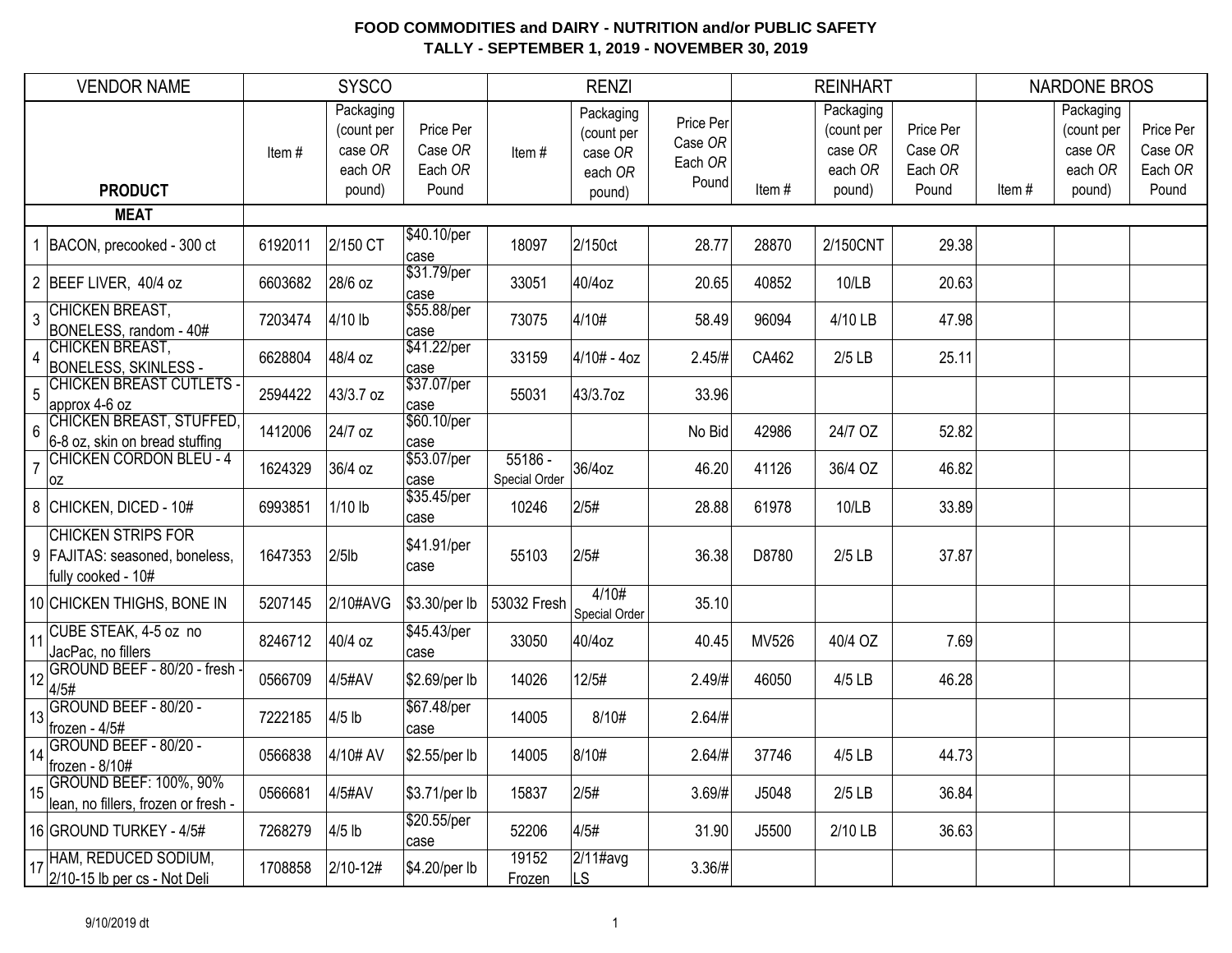|                | <b>VENDOR NAME</b>                                                                                |         | <b>SYSCO</b> |                     |                           | <b>RENZI</b>       |           |       | <b>REINHART</b> |       | <b>NARDONE BROS</b> |  |
|----------------|---------------------------------------------------------------------------------------------------|---------|--------------|---------------------|---------------------------|--------------------|-----------|-------|-----------------|-------|---------------------|--|
| 18             | HAM, SMOKED WHOLE, 2/14-<br>19 <sub>lb</sub>                                                      | 8974461 | $1/14 - 19#$ | \$2.55/per lb       | 19064                     | $4/15$ #avg        | $2.31/\#$ | G1724 | 2/12 UP         | 2.79  |                     |  |
| 19             | <b>ITALIAN SAUSAGE LINKS,</b><br>approx 4 oz - 10#                                                | 2434355 | 40/4 oz      | \$34.70/per<br>case | 75592                     | 48/4oz             | 39.43     | G1822 | 10/LB           | 38.02 |                     |  |
| 20             | <b>PORK BREAKFAST SAUSAGE</b><br>LINKS, approx 1 oz - 10#                                         | 1589399 | 160/1 oz     | \$31.38/per<br>case | 10497                     | 160/1oz            | 21.10     | 40102 | 10/LB           | 21.26 |                     |  |
| 21             | PORK CHOP, BONELESS,<br>approx 40/4 oz                                                            | 1527761 | 40/4 oz      | \$36.76/per<br>case | 15162                     | 40/4oz             | 31.35     | MP320 | 40/4 OZ         | #N/A  |                     |  |
| 22             | PORK CHOPS, approx 40/4 oz,<br>center cut, 1/2" lean                                              | 5741570 | 40/4 oz      | \$36.14/per<br>case | 15155                     | 40/4oz             | 31.40     | 45628 | 10/LB           | #N/A  |                     |  |
| 23             | PORK LOINS, boneless, lean<br>unseasoned - 6/5-9#                                                 | 2723211 | 6/8#AVG      | \$1.90/per lb       | 15171                     | $6/8.8$ #avg       | 1.69/#    | K9806 | 6/8 UP          | 1.41  |                     |  |
| 24             | SALISBURY STEAK, approx 4<br>oz, JakPac acceptable - 10#                                          | 6525505 | 50/3.2 oz    | \$51.20/per<br>case | 15839                     | 84/4oz -<br>21# cs | 3.11/#    | E2506 | $2/5$ LB        | 32.53 |                     |  |
| 25             | <b>STEW BEEF lean USDA</b><br>choice, 3/4" cubes: NO jac-pac -                                    | 4883435 | $2/5$ lb     | \$42.63/per<br>case | 14019                     | 10#                | 3.25/#    | 46016 | $2/5$ LB        | #N/A  |                     |  |
|                | TOP ROUNDS, 4/8-12 lb,<br>26 USDA choice, trimmed, split<br>land tied                             | 1111913 | $2/8 - 11#$  | \$3.13/per lb       | 12011                     | 4/14#avg           | 3.45/#    | 38276 | 3/18 UP         | 2.57  |                     |  |
|                | TURKEY BREAST, 2/8-10lb,<br>27 premium grade, not deli,<br>cooked, skinless                       | 7135759 | $2/8 - 10#$  | \$4.20/per lb       | 54036                     | 2/10# avg          | 2.79/#    | B1146 | 2/8 UP          | 3.16  |                     |  |
|                | <b>FROZEN FOOD</b>                                                                                |         |              |                     |                           |                    |           |       |                 |       |                     |  |
| 1              | BABY BACK RIBS - 16/2.25#                                                                         | 0322552 | 1/30#AVG     | \$4.03/per lb       | 17111                     | 16/2.5#avg         | 3.35/H    | D3186 | 14/CNT          | 3.27  |                     |  |
| $\overline{2}$ | BEEF PATTIES: 80% lean,<br>100% beef, 3 patties/pound,<br>round, paper in between patties<br>.10# | 4562583 | 45/5.33oz    | \$62.09/per<br>case | 11152                     | 30/5.3oz           | $3.03/\#$ | G1438 | 30/5.33         | 29.37 |                     |  |
| 3              | <b>BREAKFAST SAUSAGE</b><br>PATTIES - approx 1 oz                                                 | 1589332 | 160/1 oz     | \$31.96/per<br>case | 10498                     | 160/1oz            | 22.45     | G1808 | 10/LB           | 25.05 |                     |  |
|                | <b>BREAKFAST SAUSAGE</b><br>4   PATTIES, VEGETARIAN -<br>$112$ / $cs$                             | 4800451 | 112/1.34 oz  | \$55.88/per<br>case | 23048<br>Special<br>Order | 112/1.34oz         | 48.49     | 79460 | <b>112/CNT</b>  | 49.69 |                     |  |
| C.             | <b>BREADED CHICKEN PATTY,</b><br>approx 3 oz, oven ready, white                                   | 5316627 | 4/BAGS       | \$77.23/per<br>case | 53210                     | 10.35#case         | 20.45     | 43144 | $2/5$ LB        | 26.24 |                     |  |
|                | 6 BREADED FISH COOKED                                                                             | 7845625 | $1/10$ lb    | \$39.59/per<br>case | 40156                     | 80/3.6oz           | 44.32     | J3762 | 10/LB           | 29.68 |                     |  |
|                | BREADED FISH : uncooked,<br>7 ready to bake, NOT DEEP<br>FRY, comparable to Pier 17               | 1072982 | $4/2.5$ lb   | \$44.81/per<br>case | 40161<br>Special<br>Order | 46/3.6oz           | 30.97     | B5302 | 10/LB           | 53.26 |                     |  |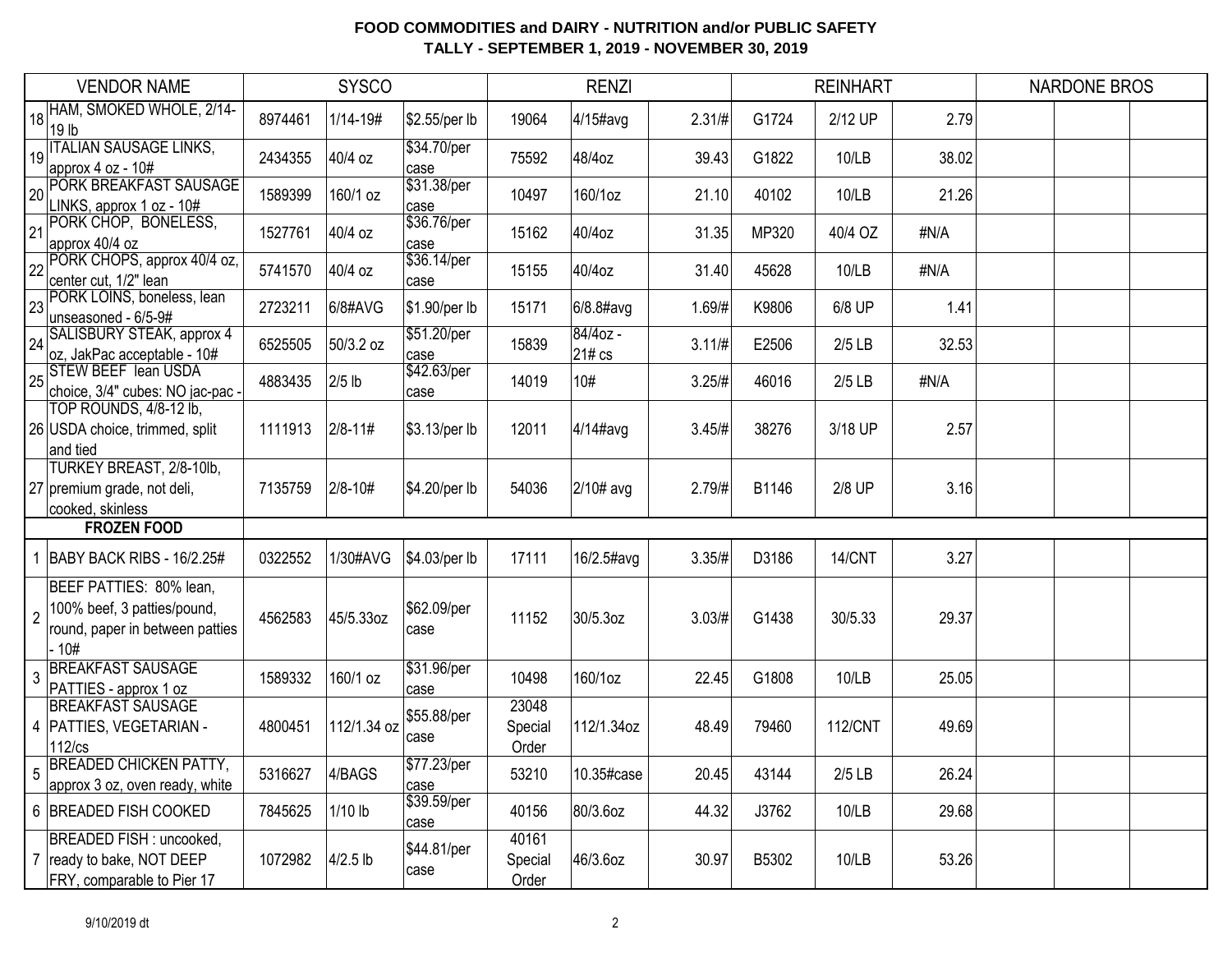|    | <b>VENDOR NAME</b>                                                                            |         | <b>SYSCO</b> |                      |                           | <b>RENZI</b>           |        |              | <b>REINHART</b> |       | <b>NARDONE BROS</b> |  |
|----|-----------------------------------------------------------------------------------------------|---------|--------------|----------------------|---------------------------|------------------------|--------|--------------|-----------------|-------|---------------------|--|
| 8  | <b>BREADED FISH FILLETS -</b><br>approx 4 oz                                                  | 5014661 | $1/10$ lb    | \$31.59/per<br>case  | 10901                     | 10#                    | 31.40  | J3742        | 10/LB           | 52.63 |                     |  |
| 9  | <b>CHICKEN BREAST,</b><br><b>BONELESS, SKINLESS</b>                                           | 7203474 | 4/10 lb      | \$55.88/per<br>case  | 33159                     | $4/10# - 4oz$          | 2.08/# | 30238        | 2/10 LB         | 71.05 |                     |  |
|    | <b>CHICKEN BREASTS, approx</b><br>$10 6.5$ oz, bone in and skin on, no<br>backs, no ribs, IQF | 0778217 | 48/6oz       | \$75.79/per<br>case  | 53156<br>Special<br>Order | 48ct<br>25.47#<br>case | No Bid |              |                 |       |                     |  |
| 11 | CHICKEN FILLETS, BREADED<br>approx 4 oz                                                       | 8666051 | 40/4 oz      | \$44.87/per<br>case  | 55058                     | 40/4oz                 | 28.50  | V6496        | $2/5$ LB        | 24.89 |                     |  |
| 12 | CHICKEN LEGS - approx 6 oz,<br><b>IQF</b>                                                     | 7917707 | 60/8.7 oz    | \$68.96/per<br>case  | 53220                     | 60/9oz                 | 58.99  | 44150        | 22/LB           | 43.31 |                     |  |
| 13 | <b>CHICKEN MEAT, DICED:</b><br>cooked, white & dark meat, IQF                                 | 6993851 | $1/10$ lb    | \$35.45/per<br>case  | 10246                     | 2/5#                   | 28.75  | 61978        | 10/LB           | 33.89 |                     |  |
|    | 14 CHICKEN NUGGET                                                                             | 5316631 | 4/BAGS       | \$67.91/per<br>case  | 55054                     | 225/.71oz              | 19.50  | V6492        | $2/5$ LB        | 20.05 |                     |  |
|    | 15 CHICKEN PATTY                                                                              | 5316627 | 4/BAGS       | \$77.23/per<br>case  | 53210                     | 2/5#                   | 19.95  | <b>BN348</b> | $2/5$ LB        | 20.00 |                     |  |
|    | 16 CUBED PORK                                                                                 | 1664994 | $2/5$ lb     | \$26.78/per<br>case  | 17079                     | 2/5#                   | 23.90  |              |                 |       |                     |  |
|    | 17 DANISH - assorted                                                                          | 2249365 | 5/10 CT      | \$24.31/per<br>case  | 51236                     | 50/1.25oz              | 21.39  | 65278        | 24/CNT          | 18.80 |                     |  |
|    | 18 DICED TURKEY                                                                               | 3054848 | $2/5$ lb     | \$29.37/per<br>lcase | 10161                     | 2/5#                   | 25.15  | D3490        | $2/5$ LB        | 27.05 |                     |  |
| 19 | DINNER ROLLS - 1 oz - proof<br>& bake                                                         | 1576875 | 8/24 CT      | \$37.90/per<br>case  | 37211                     | 150/1.5oz              | 24.85  | R6574        | 288/1.25        | 36.68 |                     |  |
|    | 20 DONUT - assorted                                                                           | 3000965 | 144/1.25oz   | \$38.95/per<br>case  | 51119                     | 126/1.3oz              | 23.75  | 68704        | <b>8/6 CNT</b>  | 26.86 |                     |  |
|    | 21 FISH NUGGETS - approx 1 oz                                                                 | 5014646 | $1/10$ lb    | \$32.80/per<br>case  | 40157                     | 4/5#                   | 57.79  | G2004        | $2/5$ LB        | 33.26 |                     |  |
|    | 22 FRENCH FRIES                                                                               | 8897878 | 6/5 lb       | \$24.70/per<br>case  | 34115                     | 6/5#                   | 19.39  | J1072        | 6/5 LB          | 17.22 |                     |  |
|    | 23 FRENCH TOAST                                                                               | 2697682 | 12/2lb       | \$49.53/per<br>case  | 27036                     | 12/12ct                | 45.85  | F1108        | 12/2 LB         | 45.69 |                     |  |
|    | 24 HASHBROWN - approx 2.25 oz                                                                 | 0017354 | 120/2.25 oz  | \$26.82/per<br>case  | 34210                     | 240/2.25oz             | 40.86  | 93130        | 6/2.8 LB        | 25.26 |                     |  |
|    | 25 HOT DOGS - All Beef                                                                        | 1137728 | $2/5$ lb     | \$33.78/per<br>case  | 23080                     | 80/2oz 10#             | 29.64  | 41764        | $2/5$ LB        | 26.58 |                     |  |
|    | 26 HOT DOGS (approx 80 cs)                                                                    | 1073485 | $2/5$ lb     | \$26.33/per<br>case  | 22999                     | 1/10.5#<br>case        | 17.80  | T3424        | $2/5$ LB        | #N/A  |                     |  |
|    | 27 HOT DOGS - LOW SODIUM                                                                      |         |              |                      | 14094                     | 8/1<br>10#case         | 20.39  |              |                 |       |                     |  |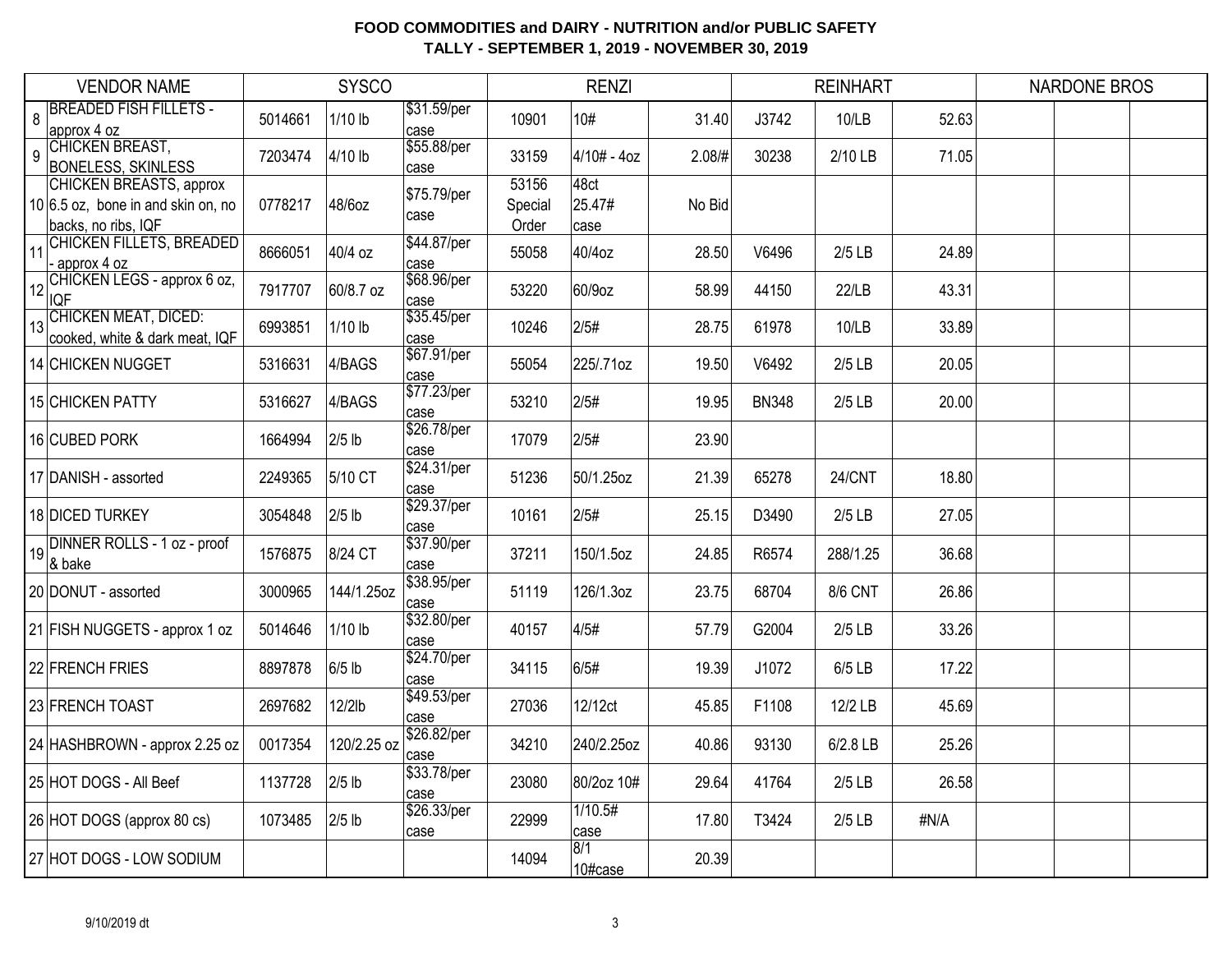|    | <b>VENDOR NAME</b>                                   |         | <b>SYSCO</b> |                     |                     | <b>RENZI</b>        |        |       | <b>REINHART</b> |       |                          | <b>NARDONE BROS</b> |         |
|----|------------------------------------------------------|---------|--------------|---------------------|---------------------|---------------------|--------|-------|-----------------|-------|--------------------------|---------------------|---------|
|    | 28 HOT DOGS - TURKEY                                 | 9822586 | $2/5$ lb     | \$18.22/per<br>case | 23099               | 160/2oz             | 25.71  | 43474 | 4/5 LB          | 29.89 |                          |                     |         |
| 29 | <b>ITALIAN SAUSAGE CUBES:</b><br>cooked              | 6862298 | $3/5$ lb     | \$61.43/per<br>case | 10489               | 4/5#                | 46.70  | 53070 | $2/5$ LB        | 26.73 |                          |                     |         |
|    | 30 MANICOTTI - approx 3 oz                           | 1042878 | 60/2.75 oz   | \$37.65/per<br>case | 35243               | 60/2.75oz           | 30.14  | CP206 | 5/2 LB          | #/N/A |                          |                     |         |
|    | 31 MEATBALLS                                         | 5063138 | 160/1 oz     | \$26.03/per<br>case | 11234               | 10#                 | 21.35  | 53084 | $2/5$ LB        | 29.12 |                          |                     |         |
|    | 32 MEATLOAF SLICES                                   |         |              |                     | 33167               | 75/3.20z<br>15#case | 46.89  |       |                 |       |                          |                     |         |
|    | 33 OMELETS - approx 1 oz                             | 9546797 | 200/1 oz     | \$36.08/per<br>case |                     |                     | No Bid |       |                 |       |                          |                     |         |
|    | 34 OMELETS - approx 3 oz                             | 7360704 | 72/3.5 oz    | \$51.33/per<br>case | 26044 Spec<br>Order | 84/3oz              | 42.09  | B7934 | 84/3 OZ         | 42.01 |                          |                     |         |
|    | 35 PANCAKES                                          | 1010255 | 144/1.25 oz  | \$23.79/per<br>case | 46034               | 144/1.2oz           | 16.25  | J0968 | 12/12CNT        | 24.60 |                          |                     |         |
| 36 | <b>PANCAKES - BUTTERMILK -</b><br>approx 1.2 oz      | 1783935 | 216/1.25 oz  | \$39.38/per<br>case | 46001               | 144/1.3oz           | 18.80  | J0968 | 12/12CNT        | 24.60 |                          |                     |         |
|    | 37 PEPPERONI: sliced                                 | 2368769 | 2/12.5lb     | \$86.11/per<br>case | 32067               | 10#                 | 30.19  | 18862 | 10/LB           | 37.39 |                          |                     |         |
|    | 38 PIE SHELLS - 10" - Unbaked                        | 1676667 | 54/5.2 oz    | \$61.02/per<br>case | 48006               | 20ct                | 21.25  | A6786 | 60/CNT          | 41.84 |                          |                     |         |
|    | 39 PIZZA, CHEESE, 5" ROUND -<br>approx 5 oz          | 9127358 | 48/6 oz      | \$48.20/per<br>case | 80010               | 60ct                | 51.80  | 51728 | 50/10 OZ        |       | 48.46 5WRMNY2 60/5.35 oz |                     | \$46.00 |
| 40 | PIZZA CRUST, sheet pan -<br>approx 24 oz             | 2222545 | 22/24 oz     | \$46.26/per<br>case | 38713               | 12/24oz             | 19.10  | MB340 | 14/20 OZ        | 44.20 |                          |                     |         |
|    | 41 PIZZA CRUST, sheet pan -<br>approx 44 oz          | 2096760 | 10/45.5 oz   | \$27.48/per<br>case | 37807               | 10/43oz             | 23.05  |       |                 |       | 2WPS                     | 10/40 oz            | \$28.00 |
|    | 42 PIZZA TOPPING, SAUSAGE                            | 8131443 | $2/5$ lb     | \$27.69/per<br>case | 10489               | 4/5#                | 46.50  | 53070 | $2/5$ LB        | 26.73 |                          |                     |         |
| 43 | <b>POLLOCK POTATO CRUNCH</b><br>NUGGET - approx 1 oz | 5014646 | $1/10$ lb    | \$32.80/per<br>case | 40157               | 4/5#                | 57.79  |       |                 |       |                          |                     |         |
|    | 44 POPCORN CHICKEN, Plain                            | 9486192 | $2/5$ lb     | \$33.81/per<br>case | 55121               | 2/5#                | 25.52  | 12366 | $2/5$ LB        | 31.58 |                          |                     |         |
|    | 45 PORK BBQ RIBETTES,<br>cooked, approx 3-4 oz       | 7154263 | 53/3 oz      | \$41.79/per<br>case | 33024               | 75/3.2oz            | 50.39  | 26338 | 10/LB           | 36.58 |                          |                     |         |
| 46 | POTATOES, CUBED (to pan<br>fry)                      | 3644036 | $6/5$ lb     | \$44.44/per<br>case | 34109               | 4/5#                | 28.10  | G2452 | 4/5 LB          | 29.41 |                          |                     |         |
|    | 47 PULLED TURKEY                                     | 7497217 | $1/10$ lb    | \$44.18/per<br>case | 52031               | 2/5#                | 3.90/# | J5504 | 10/LB           | 43.68 |                          |                     |         |
|    | 48 RAVIOLI                                           | 2467637 | $3/3$ lb     | \$26.39/per<br>case | 86212               | 4/3#                | 25.10  | 60068 | $2/5$ LB        | 25.61 |                          |                     |         |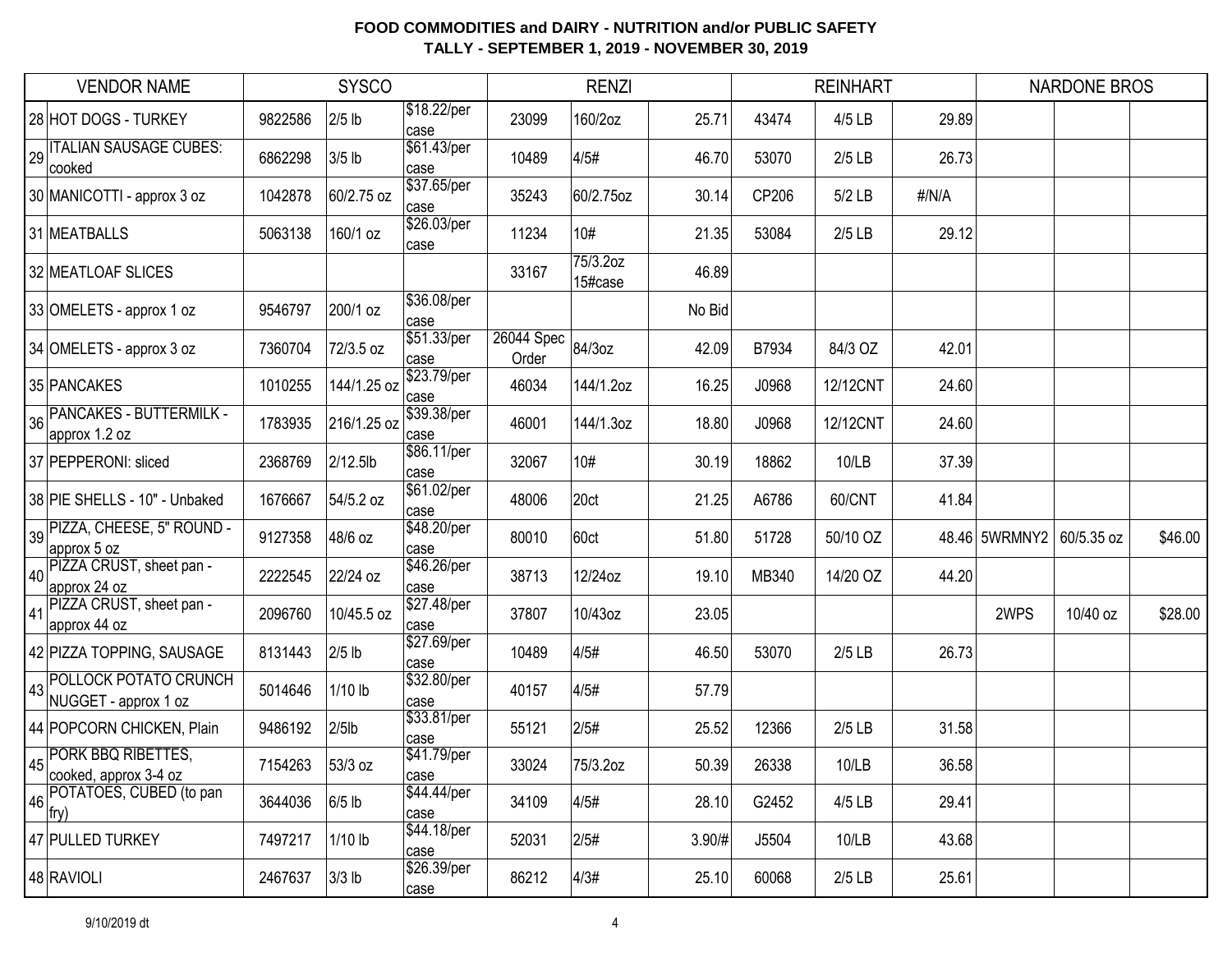|              | <b>VENDOR NAME</b>                             |         | <b>SYSCO</b> |                      |                          | <b>RENZI</b>             |          |       | <b>REINHART</b> |       | <b>NARDONE BROS</b> |  |
|--------------|------------------------------------------------|---------|--------------|----------------------|--------------------------|--------------------------|----------|-------|-----------------|-------|---------------------|--|
|              | 49 STEAK UM                                    | 7161395 | 40/4 oz      | \$44.76/per<br>case  | 33168                    | 56/3oz                   | 33.60    | J5388 | 10/LB           | #N/A  |                     |  |
|              | 50 SWEET POTATO FRIES                          | 5020197 | $6/2.5$ lb   | \$31.53/per<br>case  | 34120                    | 6/2.5#                   | 28.65    | 16420 | 5/3 LB          | 29.45 |                     |  |
| 51           | STUFFED SHELLS - approx 2<br>loz               | 1948512 | 96/2 oz      | \$44.37/per<br>case  | 35249                    | 2/7.5#                   | 40.19    | J3636 | 2/5.46LB        | 37.15 |                     |  |
|              | 52 TATOR TOT - approx 1 oz                     | 1050954 | $6/5$ lb     | \$48.47/per<br>case  | 34008                    | 8/5#                     | 26.35    | M8750 | 6/5 LB          | #N/A  |                     |  |
|              | 53 TURKEY, WHOLE - raw, frozen                 | 1032143 | 2/20-22#     | \$1.14/per lb        | 52030                    | 2ct - 22/24#             | 1.37 / # |       |                 |       |                     |  |
|              | 54 TURKEY BREAST - raw, frozen                 | 4347126 | 2/8-10#      | \$3.78/per lb        | 52036                    | 2/11#avg                 | 2.73/H   | 12216 | 2/9.5 UP        | 2.93  |                     |  |
| 55           | <b>UNBREADED FISH FILLETS -</b><br>approx 4 oz | 8085698 | 4/10 lb      | \$126.43/per<br>case | New - Special<br>Order   | 2-4oz 10#<br>UPC#1002976 | 29.70    | 11238 | 10/LB           | 31.09 |                     |  |
| 56           | UNBREADED VEAL PATTY -<br>approx 4 oz          | 2590222 | $1/10$ lb    | \$42.91/per<br>case  | 16334 -<br>Special Order | 40/4oz                   | No Bid   | 99418 | 10/LB           | 36.22 |                     |  |
|              | 57 VEGGIE BURGER, regular                      | 2023125 | 48/3.4 oz    | \$58.77/per<br>case  | 11100 -<br>Special Order | 48/3.4oz                 | 51.60    | 30064 | 48/3.4OZ        | 52.42 |                     |  |
| 58           | <b>VEGGIE BURGER,</b><br>southwestern          | 9349960 | 48/3.4 oz    | \$51.86/per<br>case  | 11075 -<br>Special Order | 48/3.4oz                 | 50.45    | 80436 | 48/4.25         | 67.73 |                     |  |
|              | 59 WAFFLES                                     | 3158494 | 18/8 CT      | \$18.58/per<br>case  | 46009                    | 144/1.23oz               | 16.90    | AR818 | <b>144/CNT</b>  | 20.82 |                     |  |
|              | 60 WRAPS - 12"                                 | 6291595 | 6/12 CT      | \$24.73/per<br>case  | 60048                    | 6/12ct                   | 16.45    | 67582 | 8/12 CNT        | 24.69 |                     |  |
|              | <b>FISH</b>                                    |         |              |                      |                          |                          |          |       |                 |       |                     |  |
| $\mathbf{1}$ | TUNA FISH - 12 oz                              | 8524357 | 24/12 oz     | \$75.72/per<br>case  | 43232<br>Special Order   | 24/12oz in<br>water      | 64.06    | B9646 | 24/12 OZ        | 65.05 |                     |  |
|              | 2 TUNA FISH - 66.5 oz                          | 7519285 | 6/66.5oz     | \$47.04/per<br>case  | 64025                    | 6/66.5oz in<br>water     | 43.49    | 36646 | 6/66.5OZ        | 58.91 |                     |  |
|              | <b>EGGS</b>                                    |         |              |                      |                          |                          |          |       |                 |       |                     |  |
|              | 1 EGG PATTIES - 1 oz - frozen                  | 9546797 | 200/1 oz     | \$36.08/per<br>case  | 27062                    | 144/1oz                  | 19.78    | G6244 | 144/1 OZ        | 20.57 |                     |  |
| $\sqrt{2}$   | EGG PATTIES - 1.75 oz -<br>frozen              | 3984396 | 160/1.5 oz   | \$36.67/per<br>case  | 27092                    | 144/1.75oz               | 34.07    | 25380 | 200/CNT         | 45.31 |                     |  |
|              | 3 EGG PATTIES - 2 oz - frozen                  | 2738623 | 100/2 oz     | \$29.55/per<br>case  | 27093                    | 100/2oz                  | 26.34    | J3444 | 100/2 OZ        | 27.74 |                     |  |
|              | 4   FRESH EGGS - 15/doz                        | 4767022 | 1/15 DZ      | \$10.33/per<br>case  | 28006                    | $1/15$ doz               | 12.70    | L3694 | 15/DZ           | 15.56 |                     |  |
|              | 5 FRESH EGGS - 30/doz                          | 4767038 | 1/30 DZ      | \$20.21/per<br>case  | 28028                    | 1/30dz                   | 19.70    |       |                 |       |                     |  |
|              | 6 PASTEURIZED EGGS - 15/2#                     | 2366607 | $15/2$ lb    | \$50.08/per<br>case  | 27048                    | 15/2#                    | 44.15    | A6998 | 15/2 LB         | 45.49 |                     |  |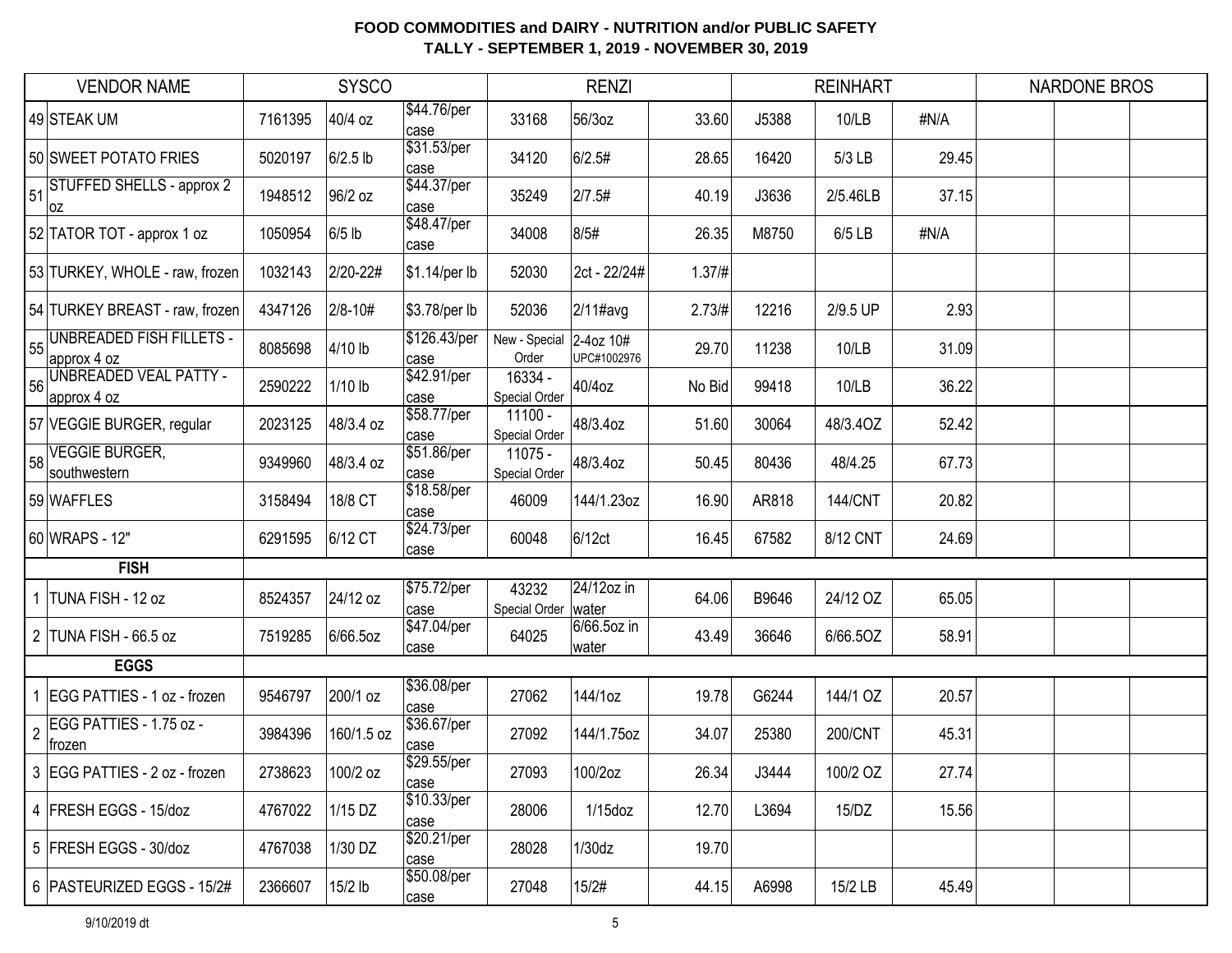|                | <b>VENDOR NAME</b>                |         | <b>SYSCO</b> |                      |                        | <b>RENZI</b> |        |       | <b>REINHART</b> |       | <b>NARDONE BROS</b> |
|----------------|-----------------------------------|---------|--------------|----------------------|------------------------|--------------|--------|-------|-----------------|-------|---------------------|
|                | PEELED HARD COOKED - 25#          | 8847491 | $1/25$ lb    | \$55.24/per<br>case  | 28108                  | 1/25#        | 47.40  | 25460 | 12/12CNT        | 30.47 |                     |
|                | <b>PASTA &amp; GRAINS</b>         |         |              |                      |                        |              |        |       |                 |       |                     |
|                | BARLEY                            | 4487633 | 24/1 lb      | \$24.14/per<br>case  | 78309<br>Special Order | 24/1#        | 20.41  | L6434 | 24/1 LB         | 20.82 |                     |
| $\overline{2}$ | <b>CASSEROLE EIbOW</b><br>NOODLES | 5204544 | 2/10 lb      | \$24.38/per<br>case  | 76884                  | 2/10#        | 20.44  | 24806 | 3/10 LB         | 29.94 |                     |
|                | 3 EGG NOODLES                     | 5204617 | $2/5$ lb     | \$18.81/per<br>case  | 84082                  | 1/10# Wide   | 11.95  | 25486 | $2/5$ LB        | 13.83 |                     |
|                | 4 ElbOW MACARONI                  | 4862702 | 2/10 lb      | \$23.74/per<br>case  | 84073                  | 20#          | 15.48  | 24806 | 3/10 LB         | 29.94 |                     |
|                | 5  LASAGNA NOODLES                | 4933164 | $1/10$ lb    | \$16.69/per<br>case  | 76879                  | 12/1#        | 15.23  | 24612 | 12/1 LB         | 15.25 |                     |
|                | 6   RICE - par boil - $25#$       | 4671350 | $1/25$ lb    | \$16.73/per<br>case  | 66014                  | 25#          | 12.29  | 25204 | 25/LB           | 15.19 |                     |
|                | 7   RICE - par boil - $50#$       | 4323366 | $1/50$ lb    | \$30.03/per<br>case  | 66014                  | 25#          | 12.29  |       |                 |       |                     |
|                | 8   ROTINI - tricolor             | 5204551 | 2/10 lb      | \$28.80/per<br>case  | 76882                  | 2/10#        | 23.40  | 28036 | 2/10 LB         | 24.52 |                     |
|                | 9   ROTINI - plain                | 5204569 | 2/10 lb      | \$24.87/per<br>case  | 84083                  | 20#          | 16.35  | 25490 | 2/10 LB         | 20.45 |                     |
|                | 10 SHELLS - Medium Size           | 5204585 | 2/10 lb      | \$24.71/per<br>case  | 76913                  | 20#          | 19.99  | 25472 | 2/10 LB         | 20.45 |                     |
|                | 11 SPAGHETTI                      | 4862983 | 2/10 lb      | \$23.71/per<br>case  | 84072                  | 20#          | 17.20  | 30312 | 2/10 LB         | 19.86 |                     |
|                | $12$ ZITI                         | 4862835 | 2/10 lb      | \$26.77/per<br>case  | 84074                  | 2/10#        | 17.20  | 25868 | 2/10 LB         | 20.45 |                     |
|                | <b>BAKING PRODUCTS</b>            |         |              |                      |                        |              |        |       |                 |       |                     |
|                | <b>BAKING COCOA</b>               | 5792684 | $6/5$ lb     | \$112.41/per<br>case | 92337                  | 6/5#         | 82.45  | J7957 | $1/5$ LB        | 12.11 |                     |
|                | 2 BAKING POWDER                   | 4040580 | $6/5$ lb     | \$60.00/per<br>case  | 68064                  | 6/5#         | 39.99  | 22384 | 6/5 LB          | 41.29 |                     |
|                | 3 BAKING SODA                     | 4950598 | 12/24 oz     | \$16.68/per<br>case  | 68058                  | 24/1#        | 15.45  | 22396 | 24/1 LB         | 15.45 |                     |
|                | 4 CANOLA OIL                      | 7028113 | 4/1 GAL      | \$36.07/per<br>lcase | 30088                  | $6/1$ gal    | 29.97  | J2902 | 6/1 GAL         | 29.23 |                     |
|                | 5 COCONUT: unsweetened            | 4510921 | $5/2$ lb     | \$26.58/per<br>case  |                        |              | No Bid |       |                 |       |                     |
|                | 6 CORN STARCH                     | 4032991 | 24/1lb       | \$19.99/per<br>case  | 91369                  | 24/1#        | 16.79  | 19702 | 24/1 LB         | 17.78 |                     |
|                | 7 CRAISINS                        | 6889125 | $1/10$ lb    | \$26.57/per<br>case  | 73094                  | 5#           | 19.50  | 82696 | 5/LB            | 16.69 |                     |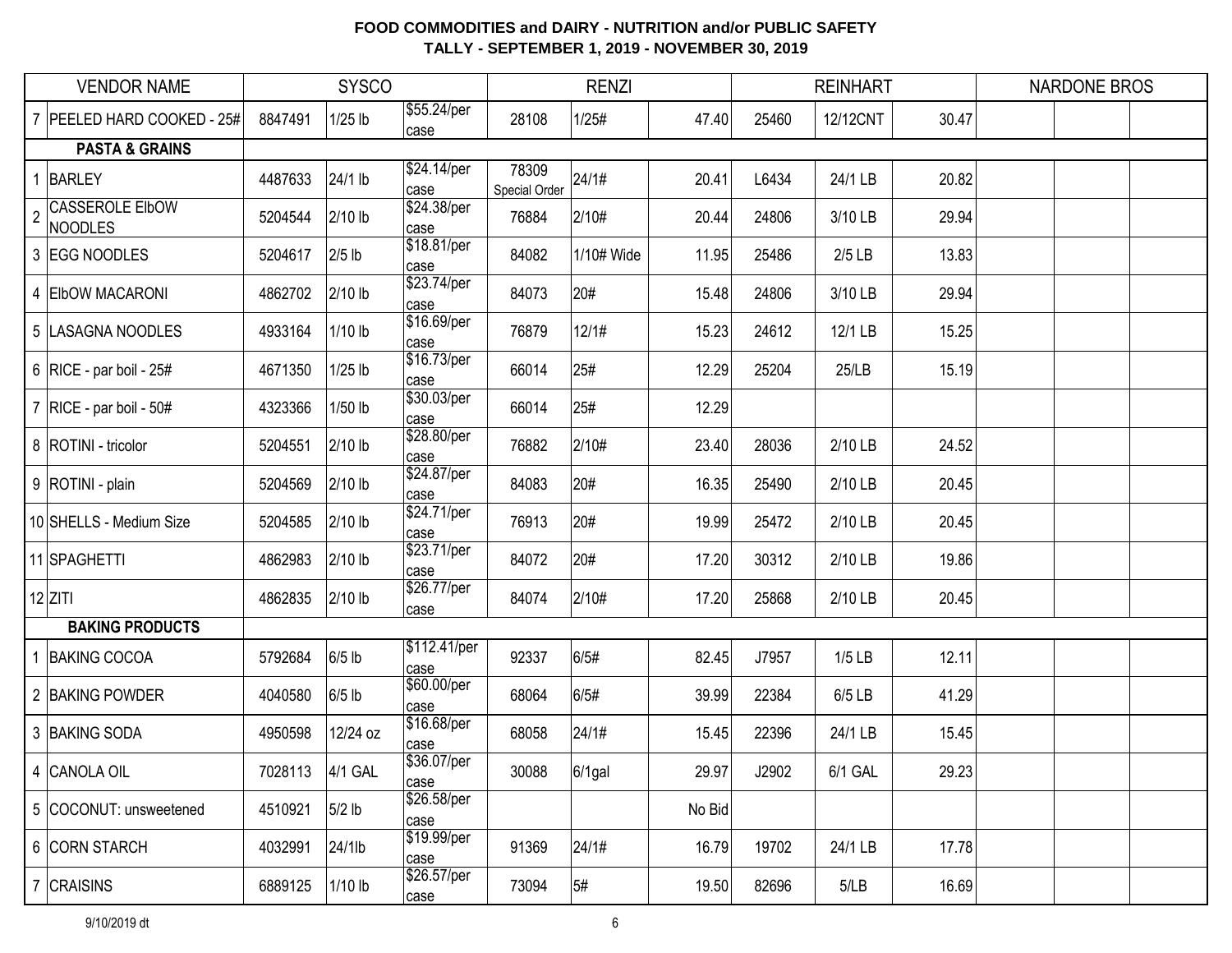|                                | <b>VENDOR NAME</b>                                 |         | <b>SYSCO</b> |                     |                        | <b>RENZI</b>         |       |              | <b>REINHART</b> |       | <b>NARDONE BROS</b> |  |
|--------------------------------|----------------------------------------------------|---------|--------------|---------------------|------------------------|----------------------|-------|--------------|-----------------|-------|---------------------|--|
|                                | 8 FLOUR - 25#                                      | 8379270 | $2/25$ lb    | \$17.25/per<br>case | 10820                  | 2/25#                | 14.94 | 27620        | 25/LB           | 10.62 |                     |  |
|                                | 9 FLOUR - 50#                                      | 4267274 | 1/50 lb      | \$17.13/per<br>case | 10864                  | 50#                  | 16.35 | 27636        | 2/25 LB         | 17.14 |                     |  |
|                                | 10 PEANUT BUTTER CHIPS - 25#                       |         |              |                     | 75071 Spec<br>Order    | 25#                  | 66.75 |              |                 |       |                     |  |
| $11$ <sup><math>'</math></sup> | <b>SEMI-SWEET CHOCOLATE</b><br>CHIPS - $25#$       | 5335732 | $1/25$ lb    | \$58.16/per<br>case | 92210                  | 25#                  | 43.27 | 25958        | 25/LB           | 63.16 |                     |  |
|                                | 12 SHORTENING                                      | 4684250 | 1/50 lb      | \$46.25/per<br>case | 10954                  | 50#                  | 33.10 | MB164        | 50/LB           | 33.24 |                     |  |
|                                | 13 SUGAR, BROWN - $2#$                             | 5593702 | 12/2 lb      | \$30.11/per<br>case | 11183                  | 12/2#                | 24.99 | J3166        | 12/2 LB         | 26.77 |                     |  |
|                                | 14 SUGAR, BROWN - 50#                              | 1854926 | $1/50$ lb    | \$44.72/per<br>case | 67009                  | 50#                  | 32.35 | 27692        | 50/LB           | 36.99 |                     |  |
|                                | <b>SUGAR, CONFECTIONERY -</b><br>$15\frac{2\#}{4}$ | 5593900 | 12/2 lb      | \$28.97/per<br>case | 92205                  | 12/2#                | 24.25 | 33218        | 12/2 LB         | 26.77 |                     |  |
| 16                             | SUGAR, CONFECTIONERY -<br>50#                      | 1854918 | $1/50$ lb    | \$44.56/per<br>case | 67007                  | 50#                  | 33.19 | J3154        | 50/LB           | 36.73 |                     |  |
|                                | 17 SUGAR, GRANULATED - 5#                          | 2926727 | 10/4 lb      | \$35.13/per<br>case | 96240                  | 8/5#                 | 25.66 | A7648        | 10/4 LB         | 31.06 |                     |  |
|                                | 18 SUGAR, GRANULATED - 50#                         | 4782694 | 1/50 lb      | \$36.16/per<br>case | 68395                  | 50#                  | 29.60 | 28182        | 50/LB           | 31.40 |                     |  |
|                                | 19 VANILLA EXTRACT - Gal                           | 5239389 | 6/32 oz      | \$36.31/per<br>case | 96205                  | $4/1$ gal            | 31.07 | 26684        | 1/GAL           | 15.69 |                     |  |
|                                | 20 VEGETABLE OIL - Gal                             | 4119061 | 6/1 GAL      | \$42.11/per<br>case | 30088                  | $6/1$ gal            | 32.05 | J2902        | 6/1 GAL         | #N/A  |                     |  |
|                                | 21 WALNUTS                                         | 4645404 | $3/2$ lb     | \$64.41/per<br>case | 92353                  | 5# - Halves<br>& Pcs | 35.35 | 23044        | 2/2.5 LB        | 34.00 |                     |  |
|                                | <b>INDIVIDUAL / BULK CEREALS</b>                   |         |              |                     |                        |                      |       |              |                 |       |                     |  |
|                                | <b>BRAN FLAKES - Individual - 1</b><br> OZ         |         |              |                     | 75488<br>Special Order | 96/1oz               | 24.88 |              |                 |       |                     |  |
|                                | 2 BRAN FLAKES - Bulk - 35 oz                       | 6709414 | 4/35 oz      | \$14.88/per<br>case | 92331<br>Special Order | 4/35oz               | 14.15 | K2994        | 4/28 OZ         | 21.36 |                     |  |
|                                | 3 CHEERIOS - Individual - 1 oz                     | 2177584 | 96/1 oz      | \$21.84/per<br>case | 84160                  | 96/1oz               | 19.69 | <b>BA940</b> | 96/1 OZ         | 39.77 |                     |  |
| $\overline{\mathbf{4}}$        | CHEERIOS - Bulk - 29 oz - 35<br>loz                | 6732754 | 4/35 oz      | \$16.28/per<br>case | 76254                  | 4/35oz               | 14.44 | K3066        | 4/28 OZ         | 22.09 |                     |  |
| 5                              | <b>CINNAMON TOASTIES -</b><br>Individual - 1 oz    | 4119723 | 96/1 oz      | \$21.84/per<br>case | 84065                  | 96/1oz               | 20.16 | 33626        | 96/CNT          | 39.68 |                     |  |
| 6                              | <b>CINNAMON TOASTIES - Bulk -</b><br>32 oz - 35 oz | 4396446 | 4/45 oz      | \$51.85/per<br>case | 92334<br>Special Order | $4/35$ oz            | 22.97 |              |                 |       |                     |  |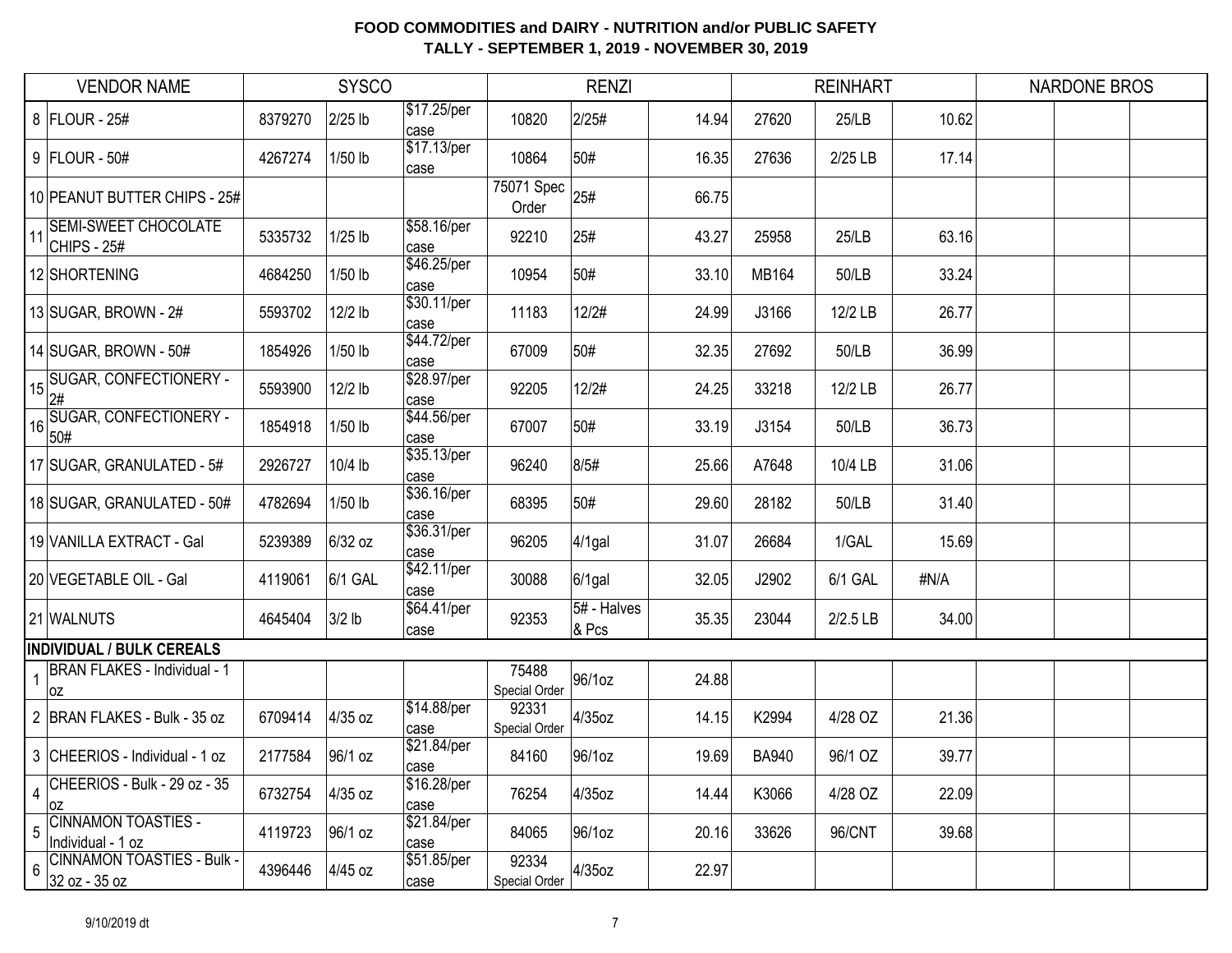| <b>VENDOR NAME</b>                                          |         | <b>SYSCO</b> |                      |                             | <b>RENZI</b>                                   |        |       | <b>REINHART</b> |       | <b>NARDONE BROS</b> |
|-------------------------------------------------------------|---------|--------------|----------------------|-----------------------------|------------------------------------------------|--------|-------|-----------------|-------|---------------------|
| <b>CORN FLAKES - Individual - 1</b><br>$\overline{7}$<br>0Z | 4044640 | 96/3/4 oz    | \$43.14/per<br>case  | 76496<br>Special Order      | 96/1oz                                         | 19.45  | 12316 | 96/.75OZ        | 26.65 |                     |
| CORN FLAKES - Bulk - 32 oz -<br>8<br>35 oz                  | 6709307 | 4/35 oz      | \$14.67/per<br>case  | 76255                       | 4/35oz                                         | 13.09  | K3006 | 4/28 OZ         | 22.92 |                     |
| <b>CREAM OF WHEAT - Bulk - 28</b><br>9<br>oz - 35 oz        | 8562639 | 12/28 oz     | \$35.59/per<br>case  | 85523                       | 12/28oz                                        | 26.20  | 25562 | 12/28 OZ        | 43.92 |                     |
| 10 CREAM OF WHEAT -<br>Individual - 1 oz                    |         |              |                      |                             |                                                | No Bid |       |                 |       |                     |
| <b>FROSTED FLAKES - Individual</b><br>11<br>$-1$ oz         | 4044707 | 96/1 oz      | \$46.22/per<br>case  | 10522                       | 96/1oz                                         | 21.35  | W6354 | 96/1 OZ         | 40.15 |                     |
| 12 FROSTED FLAKES - Bulk - 35<br>oz - 45 oz                 | 6781587 | 4/35 oz      | \$16.76/per<br>case  | 92321<br>Special order      | 4/32oz                                         | 14.06  | K3022 | 4/28 OZ         | 22.42 |                     |
| 13 OATMEAL - Individual - 1 oz                              | 8562621 | 12/42 oz     | \$37.61/per<br>case  | 76593                       | 48/1oz                                         | 10.35  | 92336 | 10/12CNT        | 25.02 |                     |
| 14 QUICK OATS - 35 oz - 45 oz                               | 8562621 | 12/42 oz     | \$37.61/per<br>case  | 85522                       | 12/42oz                                        | 28.75  | C2468 | 12/42 OZ        | 28.51 |                     |
| RAISIN BRAN - Individual - 1<br>0Z                          | 4044624 | 96/1.25 oz   | \$46.22/per<br>case  | 10519<br>Special Order      | 96/1oz                                         | 20.40  | 12330 | 96/CNT          | 26.65 |                     |
| 16 RAISIN BRAN - Bulk - 35 oz                               | 6732788 | 4/35 oz      | \$18.42/per<br>case  | 76243                       | 4/35oz                                         | 15.55  | K3058 | 4/28 OZ         | 23.26 |                     |
| 17 SPECIAL K - Individual - 1 oz                            | 4044699 | 96/5/8 oz    | \$41.71/per<br>case  | 84026                       | 96/1oz                                         | 27.22  |       |                 |       |                     |
| RICE CRISPIES - Individual - 1<br>18<br>0Z                  | 4044681 | 96/5/8 oz    | \$43.14/per<br>case  | 10634                       | 96/1oz                                         | 21.44  | 57412 | 70/.88OZ        | 33.24 |                     |
| RICE CRISPIES - Bulk - 32 oz -<br>19<br>35 oz               | 6709455 | 4/35 oz      | \$16.49/per<br>Icase | 76256                       | 4/35oz                                         | 15.39  | 57412 | 70/.88OZ        | 33.24 |                     |
| SHREDDED WHEAT -<br>20<br>Individual - 1 oz - 1.2 oz        | 6199269 | 70/1.2 oz    | \$42.14/per<br>case  | 10518<br>Special Order      | 96/1oz                                         | 25.40  |       |                 |       |                     |
| <b>SHREDDED WHEAT - Bulk -</b><br>21<br>32 oz - 35 oz       | 5029087 | 4/56 oz      | \$58.58/per<br>case  | 76253<br>Special            | 4/35oz                                         | 25.15  |       |                 |       |                     |
| <b>TOOTIE FRUTIES - Individual -</b><br>22<br>1 oz          | 2093431 | 96/1 oz      | \$43.45/per<br>case  | 10520                       | 96/1oz                                         | 21.97  |       |                 |       |                     |
| <b>TOOTIE FRUTIES - Bulk - 35</b><br>23<br>0Z               | 6768436 | 4/35 oz.     | \$17.73/per<br>case  | 92336<br>Special Order      | 4/35oz                                         | 16.40  | K3034 | 4/28 OZ         | 23.68 |                     |
| <b>DESSERT MIXES</b>                                        |         |              |                      |                             |                                                |        |       |                 |       |                     |
| 1 ANGEL FOOD CAKE - 12/1#                                   | 5357559 | 6/20 oz      | \$36.50/per<br>case  | <b>New Special</b><br>Order | 1 <i>21</i> 1002 Belly<br>Crocker<br>IDC#AA030 | 42.41  | 27302 | 12/16 OZ        | 64.88 |                     |
| 2 APPLE PIE FILLING - #10                                   | 6348015 | 6/#10        | \$48.95/per<br>case  | 73066                       | 6/#10                                          | 43.15  | J2994 | 6/#10CAN        | 44.47 |                     |
| 3 BROWNIE MIX - 6/5#                                        | 1242439 | 6/5 lb       | \$30.09/per<br>case  | 28038                       | 6/5#                                           | 26.75  | J3144 | 6/5 LB          | 27.26 |                     |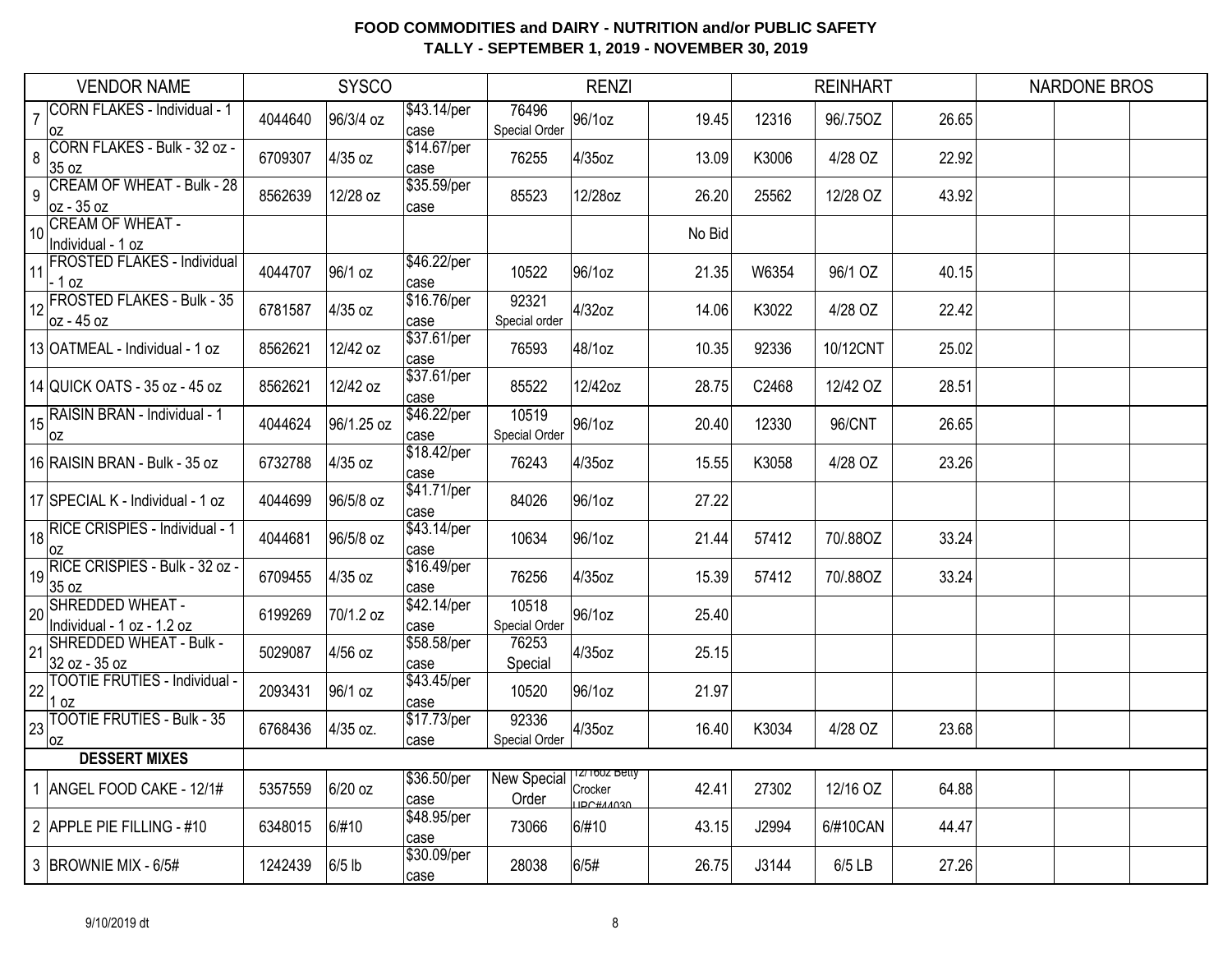|       | <b>VENDOR NAME</b>                                                             |         | <b>SYSCO</b> |                     |                                        | <b>RENZI</b> |        |       | <b>REINHART</b> |       | <b>NARDONE BROS</b> |  |
|-------|--------------------------------------------------------------------------------|---------|--------------|---------------------|----------------------------------------|--------------|--------|-------|-----------------|-------|---------------------|--|
|       | 4 BROWNIE MIX, Sugar Free                                                      |         |              |                     |                                        |              | No Bid |       |                 |       |                     |  |
|       | 5 CAKE MIX, CARROT                                                             |         |              |                     | 28139                                  | 6/5#         | 36.49  |       |                 |       |                     |  |
| $6\,$ | CAKE MIX, CARROT, Sugar<br>Free                                                |         |              |                     |                                        |              | No Bid |       |                 |       |                     |  |
|       | CAKE MIX, CHOCOLATE                                                            | 1242985 | $6/5$ lb     | \$29.60/per<br>case | 27955                                  | 6/5#         | 26.70  | 29272 | 6/5 LB          | 58.21 |                     |  |
| 8     | CAKE MIX, CHOCOLATE,<br>Sugar Free                                             |         |              |                     |                                        |              | No Bid |       |                 |       |                     |  |
|       | 9 CAKE MIX, SPICE                                                              | 6048904 | 6/5 lb       | \$68.45/per<br>case | $ 28250 \text{ Special} 6/5#$<br>Order |              | 41.75  |       |                 |       |                     |  |
|       | 10 CAKE MIX, YELLOW                                                            | 5301627 | $6/5$ lb     | \$27.41/per<br>case | 27973<br>Special Order                 | 6/5#         | 23.70  | G5228 | 6/5 LB          | 24.01 |                     |  |
|       | 11 CAKE MIX, WHITE                                                             | 5301601 | $6/5$ lb     | \$27.45/per<br>case | 28221<br>Special Order                 | 6/5#         | 23.70  | G5234 | 6/5 LB          | 24.01 |                     |  |
|       | 12 CAKE MIX, WHITE, Sugar Free                                                 |         |              |                     |                                        |              | No Bid |       |                 |       |                     |  |
|       | 13 CHEESECAKE                                                                  | 1678481 | $6/4$ lb     | \$99.67/per<br>case | 28216                                  | 6/4#         | 59.75  |       |                 |       |                     |  |
|       | 14 GINGERBREAD MIX                                                             | 6048904 | $6/5$ lb     | \$68.45/per<br>case | 28114<br>Special Order                 | 6/5#         | 37.30  |       |                 |       |                     |  |
|       | <b>ICING, READY TO SPREAD:</b><br>15 MUST BE SHELF STABLE:<br>Chocolate - 12 # | 4158929 | $2/11$ lb    | \$62.00/per<br>case | 45314<br>Special<br>Order              | 12#          | 23.20  | 72082 | 12/LB           | 25.15 |                     |  |
|       | <b>ICING, READY TO SPREAD:</b><br>16 MUST BE SHELF STABLE:<br>Vanilla - 12#    | 4046124 | $2/11$ lb    | \$57.13/per<br>case | 45315                                  | 12#          | 21.65  | 38998 | 12/LB           | 22.88 |                     |  |
| 17    | ICING, CHOCOLATE, Sugar<br>Free                                                |         |              |                     |                                        |              | No Bid |       |                 |       |                     |  |
|       | 18 ICING, WHITE, Sugar Free                                                    |         |              |                     |                                        |              | No Bid |       |                 |       |                     |  |
|       | 19 MUFFIN MIX, BANANA NUT                                                      | 1681519 | $2/8$ lb     | \$40.25/per<br>case | 28014<br>Special Order                 | 6/5#         | 52.99  |       |                 |       |                     |  |
|       | 20 MUFFIN MIX, BASIC                                                           | 1242425 | $6/5$ lb     | \$25.02/per<br>case | 28231                                  | 6/5#         | 24.30  | J7662 | 6/5 LB          | 22.77 |                     |  |
|       | 21 MUFFIN MIX, BLUEBERRY                                                       | 4664504 | 6/78 oz      | \$79.69/per<br>case | 28424<br>Special Order                 | 6/5#         | 25.35  |       |                 |       |                     |  |
|       | 22 MUFFIN MIX, BRAN                                                            | 4044020 | $6/5$ lb     | \$59.30/per<br>case | 76608<br>Special Order                 | 6/5#         | 52.09  |       |                 |       |                     |  |
|       | 23 MUFFIN MIX, CORN                                                            | 2748905 | $6/5$ lb     | \$35.75/per<br>case | 28217                                  | 6/5#         | 28.78  | 27468 | 6/5 LB          | 65.00 |                     |  |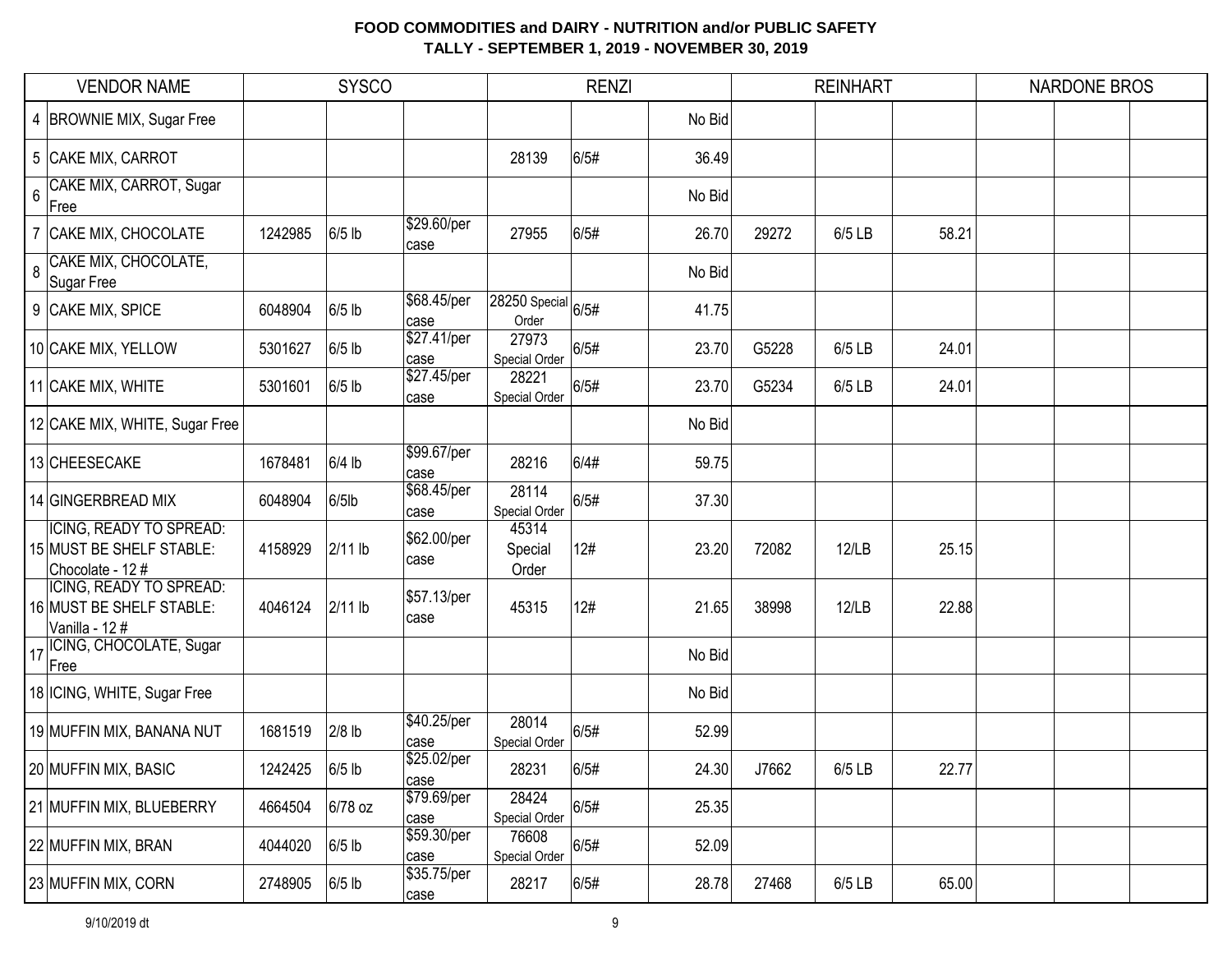|                | <b>VENDOR NAME</b>                                                  |         | <b>SYSCO</b> |                      |                           | <b>RENZI</b>      |        |       | <b>REINHART</b> |        | <b>NARDONE BROS</b> |
|----------------|---------------------------------------------------------------------|---------|--------------|----------------------|---------------------------|-------------------|--------|-------|-----------------|--------|---------------------|
|                | 24 MUFFIN MIX, HONEY BRAN                                           | 4044020 | $6/5$ lb     | \$59.30/per<br>case  | 28225<br>Special Order    | 6/5#              | 41.94  |       |                 |        |                     |
|                | <b>COOKING PRODUCTS</b>                                             |         |              |                      |                           |                   |        |       |                 |        |                     |
|                | <b>BEEF BASE</b>                                                    | 4944203 | $6/1$ lb     | \$38.01/per<br>case  | 57728<br>Special Order    | 12/1#             | 20.90  | 22976 | 6/1 LB          | 35.88  |                     |
|                | 2 BEEF BASE, LOW SODIUM                                             | 5814421 | $6/1$ lb     | \$58.11/per<br>case  | 57716                     | 12/1#             | 59.20  | J1248 | 6/1 LB          | 45.13  |                     |
|                | 3 BEEF BROTH, LOW SODIUM                                            |         |              |                      |                           |                   | No Bid |       |                 |        |                     |
|                | 4 BISQUICK MIX                                                      | 2810392 | $6/5$ lb     | \$27.85/per<br>case  | 28237                     | 6/5#              | 25.10  | 10306 | 6/5 LB          | 52.34  |                     |
|                | 5 BREAD CRUMBS, ITALIAN                                             | 5249727 | $2/5$ lb     | \$12.74/per<br>case  | 29131                     | 6/5#              | 27.37  | T9558 | 6/5 LB          | 37.64  |                     |
|                | 6 CHICKEN BROTH                                                     | 5568241 | 12/49 oz     | \$30.68/per<br>case  | 36580                     | 12/48oz           | 26.18  | 21270 | 12/48 OZ        | 31.26  |                     |
| $\overline{7}$ | <b>CHICKEN BROTH, LOW</b><br>Sodium                                 |         |              |                      |                           |                   | No Bid |       |                 |        |                     |
|                | 8 CHICKEN GRAVY                                                     | 4220364 | 12/#5        | \$49.29/per<br>case  | 58109<br>Special Order    | 12/50oz           | 35.20  | 22998 | 12/48 OZ        | 44.80  |                     |
| $\overline{9}$ | CHICKEN GRAVY, LOW<br>SODIUM                                        | 8877219 | 8/22.6 Z     | \$44.19/per<br>case  | 28448                     | 8/15oz<br>Poultry | 30.79  |       |                 |        |                     |
|                | 10 CHICKEN BASE - 1#                                                | 4944534 | $6/1$ lb     | \$32.67/per<br>case  | 57729<br>Special Order    | 12/1#             | 29.50  | 25124 | 6/1 LB          | 36.60  |                     |
|                | 11 CHICKEN BASE - 5#                                                | 4342770 | $4/5$ lb     | \$154.66/per<br>case | 57759<br>Special Order    | 2/5#              | 49.75  | 22562 | 4/5 LB          | 117.17 |                     |
|                | 12 CHICKEN BASE, LOW<br>SODIUM                                      | 6213359 | $6/1$ lb     | \$48.16/per<br>case  | 57715                     | 12/1#             | 54.80  | G5244 | 6/1 LB          | 44.68  |                     |
|                | 13 CRISPY ONIONS                                                    | 0435671 | 6/24 oz      | \$38.93/per<br>lcase | 73125                     | 6/24oz            | 33.29  | W6170 | 6/24 OZ         | 33.74  |                     |
|                | 14 FALAFEL                                                          | 8022297 | $2/5$ lb     | \$27.84/per<br>case  |                           |                   | No Bid | H0892 | 100/CNT         | 70.53  |                     |
|                | <b>INSTANT BROTH &amp;</b><br>15 SEASONING - BEEF, LOW<br>SODIUM    |         |              |                      | 91235<br>Special<br>Order | 300/4gm           | 35.33  |       |                 |        |                     |
|                | <b>INSTANT BROTH &amp;</b><br>16 SEASONING - CHICKEN, LOW<br>SODIUM |         |              |                      | 91236<br>Special<br>Order | 300/4gm           | 35.33  |       |                 |        |                     |
|                | 17 MINCED GARLIC, IN LIQUID                                         | 7127293 | 6/32 oz      | \$35.60/per<br>case  | 68103                     | 6/35oz            | 32.34  | 76278 | 6/32 OZ         | 39.73  |                     |
|                | 18 PANCAKE MIX                                                      | 2810432 | $6/5$ lb     | \$24.68/per<br>case  | 28085                     | 6/5#              | 20.75  | 28814 | 6/5 LB          | 29.25  |                     |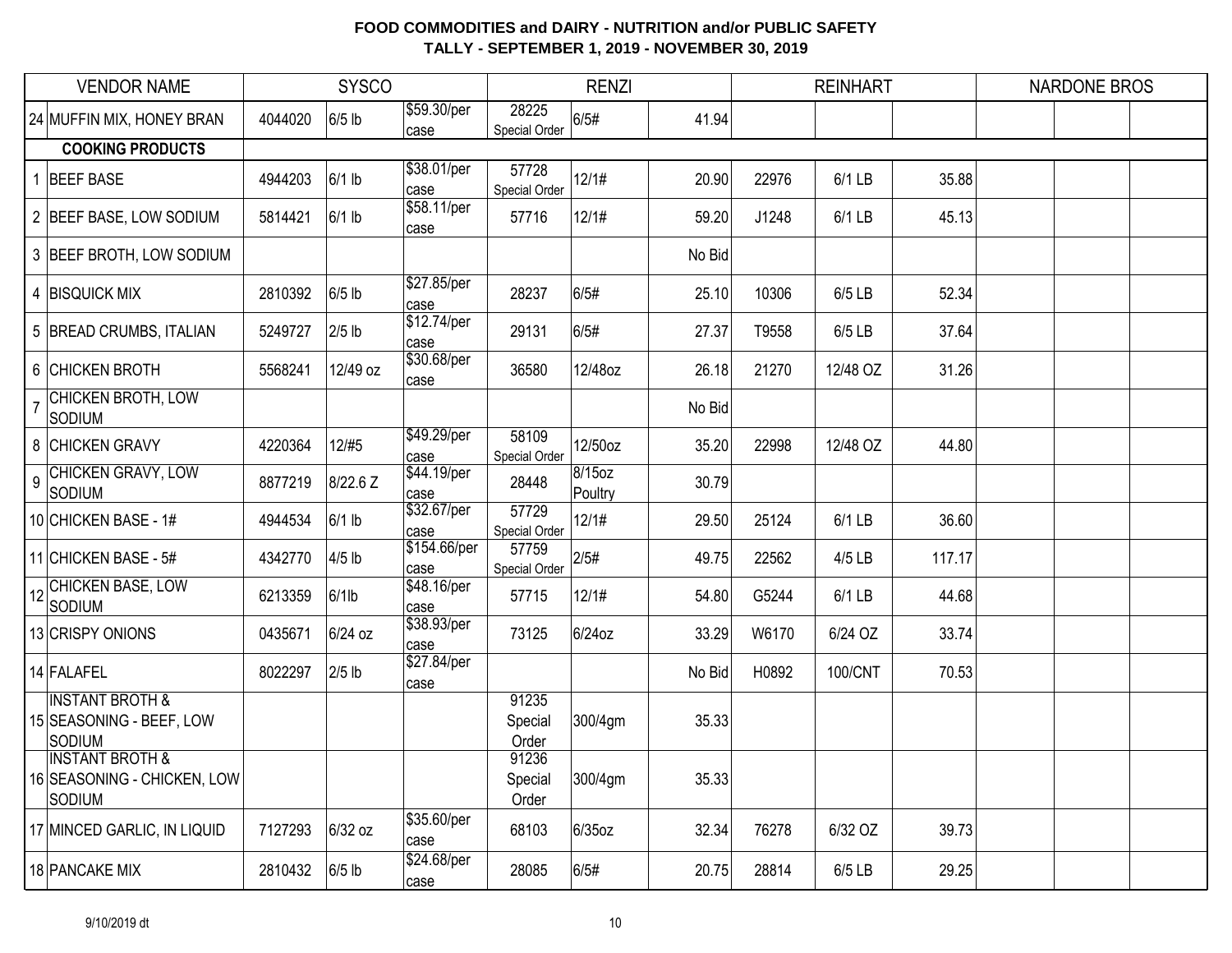|                | <b>VENDOR NAME</b>                                |         | <b>SYSCO</b> |                     |                               | <b>RENZI</b>      |        |       | <b>REINHART</b> |       | <b>NARDONE BROS</b> |  |
|----------------|---------------------------------------------------|---------|--------------|---------------------|-------------------------------|-------------------|--------|-------|-----------------|-------|---------------------|--|
|                | 19 PORK GRAVY MIX                                 | 9829748 | 6/11.3 oz    | \$27.95/per<br>case | 57709                         | 8/16oz            | 34.70  | 26942 | 8/16 OZ         | 31.84 |                     |  |
|                | 20 PORK GRAVY MIX, LOW<br>SODIUM                  | 8877714 | 8/16 oz      | \$36.24/per<br>case | 57709                         | 8/16oz            | No Bid |       |                 |       |                     |  |
|                | 21 SOY SAUCE, LOW SODIUM                          | 4897641 | 6/.5 GAL     | \$44.83/per<br>case | 37300<br><b>Special Order</b> | $6/0.5$ gal       | 37.60  | 20348 | 6/.5 GAL        | 38.71 |                     |  |
|                | 22 STUFFING MIX, CHICKEN -<br>6/3.5#              | 4396404 | 4/3.56lb     | \$53.36/per<br>case | 65040                         | $6/55$ oz         | 59.41  | 31438 | 4/57.50Z        | 49.37 |                     |  |
|                | 23 STUFFING MIX, CORNBREAD<br>$-6/3.5#$           | 3747732 | 6/56 oz      | \$72.64/per<br>case | 65034<br>Special Order        | 6/28oz            | 33.99  | W7760 | 6/56 OZ         | 66.23 |                     |  |
|                | 24 SWEETENED CONDENSED<br>MILK - 24/14 oz         | 9312596 | 24/14 oz     | \$46.01/per<br>case | 92179<br><b>Special Order</b> | $6/0.5$ gal       | 45.78  | 59640 | 24/14 OZ        | 48.52 |                     |  |
|                | 25 TEMPURA BATTER                                 | 4979027 | $6/5$ lb     | \$49.74/per<br>case | 28130                         | 6/5#              | 48.84  |       |                 |       |                     |  |
| 26             | <b>THICK-IT INSTANT</b><br><b>HEALTHCARE FOOD</b> | 0101758 | 100/6.5GM    | \$18.09/per<br>case | 76723<br>Special order        | 100/6.5gm         | 14.85  | E2218 | 100/6.5G        | 15.00 |                     |  |
| 27             | <b>THICK-IT INSTANT</b><br>HEALTHCARE FOOD        | 0102194 | $1/25$ lb    | \$74.79/per<br>case | 76732                         | 25#               | 63.95  | 21444 | 25/LB           | 69.98 |                     |  |
|                | 28 TOFU - 12/14 oz                                | 0684936 | 12/14 oz     | \$16.59/per<br>case |                               |                   | No Bid | 19828 | 6/14 OZ         | 10.61 |                     |  |
|                | 29 TOFU - 6/4#                                    | 6723201 | 6/4 lbS.     | \$39.36/per<br>case | 88520                         | 6/4#              | 31.70  |       |                 |       |                     |  |
|                | 30 TURKEY GRAVY MIX                               | 7452618 | 8/16 oz      | \$40.81/per<br>case | 57698                         | 8/16oz            | 37.50  | 24746 | 8/12 OZ         | 39.29 |                     |  |
| 31             | <b>TURKEY GRAVY MIX, LOW</b><br>SODIUM            | 8877219 | 8/22.6 Z     | \$44.19/per<br>case | 28448                         | 8/15oz<br>Poultry | 27.30  |       |                 |       |                     |  |
|                | 32 VEGETABLE BASE                                 | 5682935 | $6/1$ lb     | \$31.62/per<br>case | 57696<br><b>Special Order</b> | 6/1#              | 20.85  | 28138 | 6/1 LB          | 28.96 |                     |  |
|                | 33 VINEGAR                                        | 5868328 | 4/1 GAL      | \$7.73/per<br>case  | 56100                         | 4/1gal            | 6.43   | J2626 | 4/1 GAL         | 7.11  |                     |  |
|                | 34 WORCESTERSHIRE SAUCE                           | 1762927 | 4/1 GAL      | \$33.77/per<br>case | 75181                         | $4/1$ gal         | 25.25  | 10214 | 4/1 GAL         | 42.02 |                     |  |
| 35             | <b>WORCESTERSHIRE SAUCE,</b><br>LOW SODIUM        |         |              |                     |                               |                   | No Bid |       |                 |       |                     |  |
|                | <b>SALAD DRESSINGS</b>                            |         |              |                     |                               |                   |        |       |                 |       |                     |  |
| $\overline{1}$ | <b>SALAD DRESSING Low Fat</b><br>French           |         |              |                     | 56058<br>Special Order        | $4/1$ gal         | 33.24  | 13652 | 4/1 GAL         | 37.71 |                     |  |
| $\overline{c}$ | <b>SALAD DRESSING Low Fat</b><br>Ranch            | 4086575 | 4/1GAL       | \$39.65/per<br>case | 78427                         | $4/1$ gal         | 38.99  | R3776 | 4/1 GAL         | 39.60 |                     |  |
| 3              | <b>SALAD DRESSING Low Fat</b><br>Golden Italian   | 4488946 | 4/1 GAL      | \$33.16/per<br>case | 56025                         | $4/1$ gal         | 28.49  | 12910 | 4/1 GAL         | 28.97 |                     |  |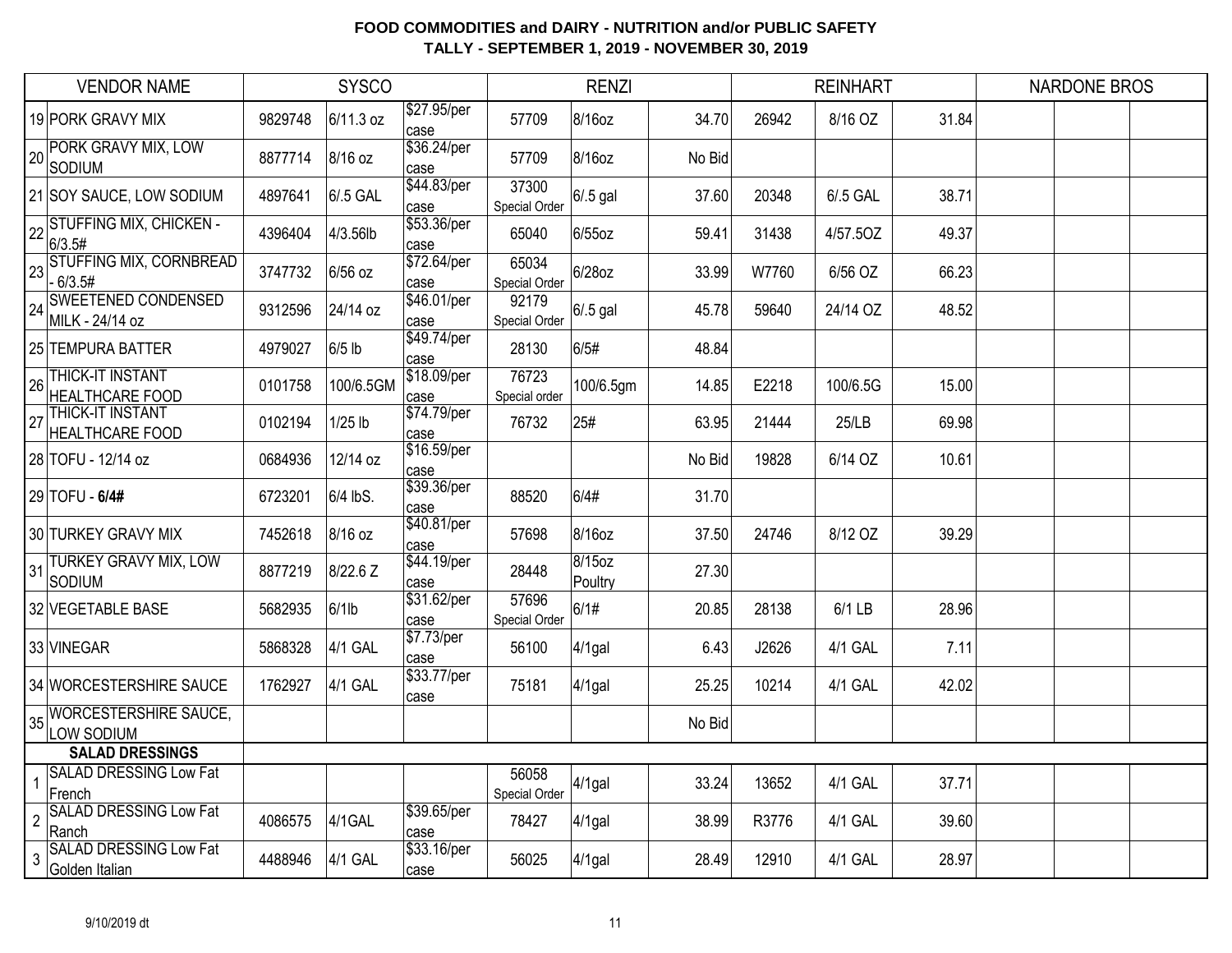|                | <b>VENDOR NAME</b>                               |         | <b>SYSCO</b> |                     |                                                      | <b>RENZI</b> |       |       | <b>REINHART</b> |       | <b>NARDONE BROS</b> |
|----------------|--------------------------------------------------|---------|--------------|---------------------|------------------------------------------------------|--------------|-------|-------|-----------------|-------|---------------------|
| $\overline{4}$ | <b>SALAD DRESSING Low Fat</b><br>Thousand Island |         |              |                     | 56147<br>Special Order                               | $4/1$ gal    | 34.22 |       |                 |       |                     |
|                | 5 SALAD DRESSING Catalina                        |         |              |                     | 67266<br>Special Order                               | $4/1$ gal    | 40.39 |       |                 |       |                     |
| 6              | <b>SALAD DRESSING Italian</b>                    | 4003687 | 4/1 GAL      | \$36.09/per<br>case | 56176                                                | $4/1$ gal    | 31.37 | 17188 | 4/1 GAL         | 42.01 |                     |
| 7              | <b>SALAD DRESSING Ranch</b>                      | 4003679 | 4/1 GAL      | \$37.07/per<br>case | 56171                                                | $4/1$ gal    | 32.85 | 12340 | 4/1 GAL         | 41.78 |                     |
| 8              | <b>SALAD DRESSING Thousand</b><br>Island         | 4069431 | 4/1 GAL      | \$38.41/per<br>case | 56175<br>Special Order                               | $4/1$ gal    | 32.00 | 23654 | 4/1 GAL         | 41.06 |                     |
| $\overline{9}$ | <b>SALAD DRESSING POWDER</b><br>MIX, Italian     | 4847323 | 18/7.6 oz    | \$50.27/per<br>case | 28215                                                | 12/7.6oz     | 27.79 | 18934 | 12/7.60Z        | 50.02 |                     |
|                | <b>SPICES</b>                                    |         |              |                     |                                                      |              |       |       |                 |       |                     |
|                | <b>BASIL LEAVES</b>                              | 8173397 | 3/22 oz      | \$68.89/per<br>case | 68055 Special 3/20oz<br>Order                        |              | 25.84 | 10510 | 12/OZ           | 12.18 |                     |
|                | 2 BASIL, CRUSHED                                 |         |              |                     | 68023                                                | 6/12oz       | 45.90 |       |                 |       |                     |
|                | 3 BLACK PEPPER                                   | 5229273 | $6/1$ lb     | \$89.27/per<br>case | 68554<br>Special Order                               | 12/16oz      | 70.75 | 24108 | 18/OZ           | 12.18 |                     |
|                | 4 CELERY SALT                                    | 5228465 | 6/30 oz      | \$47.83/per<br>case | $\overline{68122 \text{ Special}}$ 6/36oz<br>Order   |              | 31.25 | J2836 | 14/OZ           | 7.57  |                     |
|                | 5 CHILI POWDER                                   | 9806498 | 6/20 oz      | \$68.16/per<br>case | $\overline{ 69275 \text{ Special} }$ 6/16oz<br>Order |              | 33.65 | 22890 | 17/0Z           | 8.15  |                     |
|                | 6 CHIVES, DRIED - 1 oz                           |         |              |                     | 68086                                                | 6/10z        | 27.99 | 24012 | 1/OZ            | 5.27  |                     |
|                | CHIVES, DRIED - 6/#10                            |         |              |                     |                                                      |              | 25.60 |       |                 |       |                     |
|                | 8 CINNAMON                                       | 6639512 | 6/18 oz      | \$72.09/per<br>case | 68090                                                | 6/18oz       | 47.51 | 24180 | 15/OZ           | 7.49  |                     |
|                | 9 CRUSHED RED PEPPER                             | 9806423 | 6/13 oz      | \$57.98/per<br>case | 68269<br>Special order                               | $6/12$ oz    | 26.56 | 24018 | 12/OZ           | 7.67  |                     |
|                | 10 DILL WEED                                     | 5228770 | 6/5 oz       | \$75.11/per<br>case | New Special<br>Order                                 | $6/5$ oz     | 31.84 | 10512 | 5/OZ            | 11.08 |                     |
|                | 11 GARLIC, GRANULATED                            | 6639165 | 6/26 oz      | \$98.62/per<br>case | <b>New Special</b><br>Order                          | 6/25oz       | 59.40 | 24210 | 24/OZ           | 12.99 |                     |
|                | 12 GARLIC POWDER                                 | 9806449 | 6/21 oz      | \$79.41/per<br>case | 69258<br>Special Order                               | 6/19oz       | 45.63 | 24042 | 21/0Z           | 11.31 |                     |
|                | 13 GROUND GINGER                                 | 4827832 | 6/12.5 oz    | \$77.30/per<br>case | 69260<br>Special Order                               | 6/16oz       | 44.15 | 24054 | 16/OZ           | 14.12 |                     |
|                | 14 LEMON PEPPER                                  | 9806480 | 6/28 oz      | \$78.44/per<br>case | 68296                                                | 6/28oz       | 64.89 | 28588 | 28/OZ           | 11.62 |                     |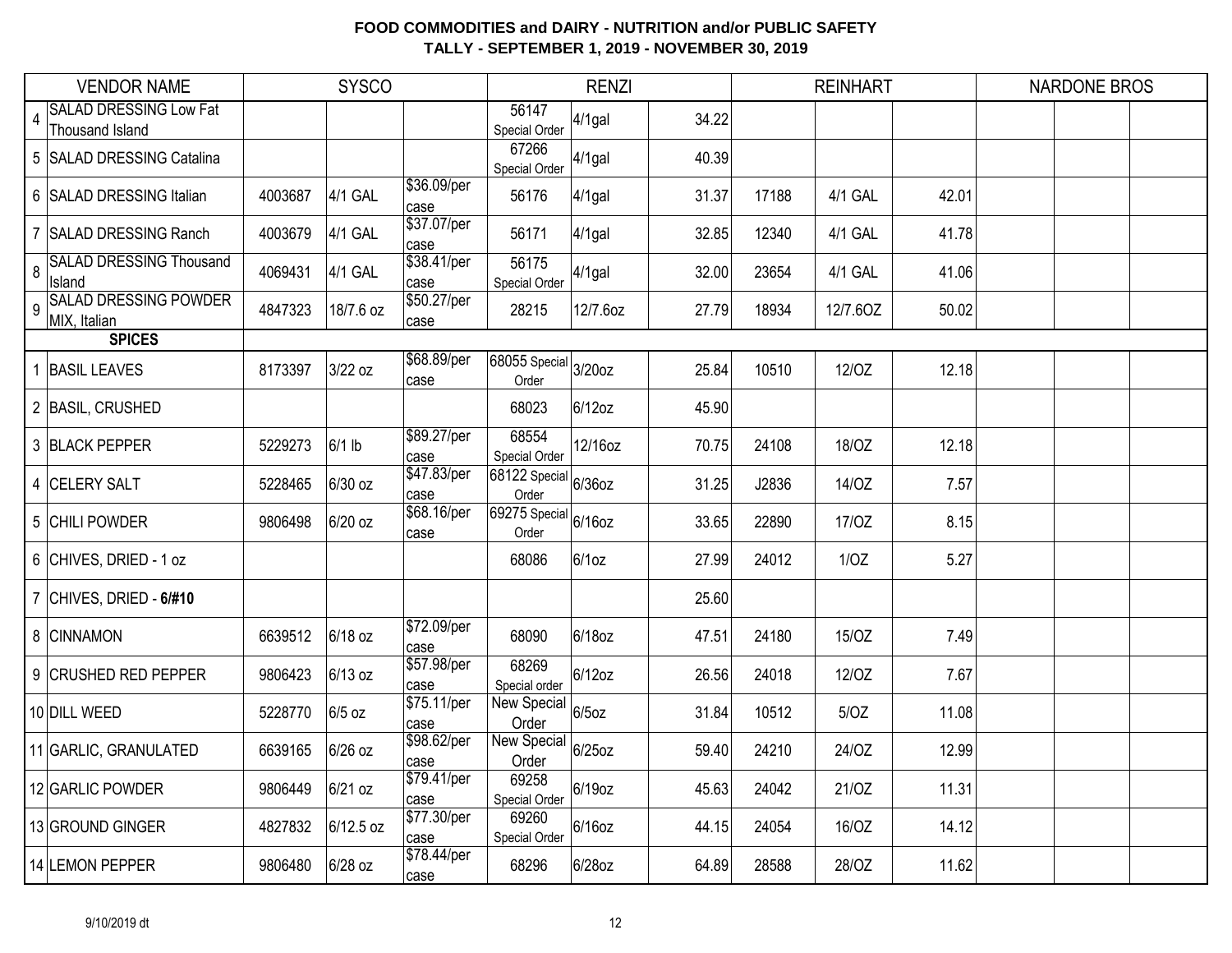|                         | <b>VENDOR NAME</b>                             |         | <b>SYSCO</b> |                     |                                                                                   | <b>RENZI</b> |        |       | <b>REINHART</b> |       | <b>NARDONE BROS</b> |
|-------------------------|------------------------------------------------|---------|--------------|---------------------|-----------------------------------------------------------------------------------|--------------|--------|-------|-----------------|-------|---------------------|
| 15                      | <b>MONTREAL STEAK</b><br><b>SEASONING</b>      | 6639553 | 6/29 Z       | \$74.16/per<br>case | 68343                                                                             | $6/26$ oz    | 51.56  | 28758 | 28/OZ           | 10.31 |                     |
| 16                      | <b>MRS. DASH SALT</b><br>SUBSTITUTE - ORIGINAL | 1116052 | 300/0.03 oz  | \$23.90/per<br>case | 93047<br>Special Order                                                            | $3/21$ oz    | 42.09  | 13694 | 19/0Z           | 12.77 |                     |
|                         | 17 NUTMEG                                      | 5229067 | $6/1$ lb     | case                | $\frac{\text{Case}}{\text{[$107.46/per]} \text{[$9262 Special]}}$ 6/16oz<br>Order |              | 90.50  | 24084 | 16/OZ           | 15.94 |                     |
|                         | 18 ONIONS, dehydrated                          | 5865498 | $6/2$ lb     | \$61.43/per<br>case | New Special 6/16oz -<br>Order                                                     | UPC#0348     | 27.36  | T8326 | 14/OZ           | 6.25  |                     |
|                         | 19 ONION POWDER                                | 5229125 | 6/20 oz      | \$49.31/per<br>case | New Special 6/20oz -<br>Order                                                     | UPC#0348     | 30.66  | 24400 | 20/OZ           | 6.72  |                     |
|                         | 20 OREGANO                                     | 5264320 | 3/1.5 lb     | \$81.47/per<br>case | 68014<br>Special Order                                                            | 3/1.5#       | 34.97  | 24252 | 24/OZ           | 23.31 |                     |
|                         | 21 PAPRIKA                                     | 5229174 | 6/18 oz      | \$59.73/per<br>case | 69335<br>Special Order                                                            | $6/16$ oz    | 34.17  | 24186 | 18/OZ           | 9.92  |                     |
|                         | 22 PARSLEY FLAKES                              | 5229265 | 3/10 oz      | \$42.17/per<br>case | 68152<br>Special Order                                                            | 6/16oz       | No Bid | 24198 | 11/0Z           | 13.37 |                     |
|                         | 23 POULTRY SEASONING                           | 5229562 | $6/12$ oz    | \$77.56/per<br>case | 69268<br>Special Order                                                            | 6/12oz       | 49.94  | 24132 | 10/OZ           | 9.42  |                     |
|                         | 24 TACO SEASONING                              | 0822611 | $1/5$ lb     | \$17.19/per<br>case | 56683                                                                             | 5#           | 13.79  | 28252 | 6/9 OZ          | 21.65 |                     |
|                         | <b>SOUP</b>                                    |         |              |                     |                                                                                   |              |        |       |                 |       |                     |
| $\mathbf{1}$            | <b>CHICKEN NOODLE LO-SO -</b><br>7.5 oz        | 4104469 | 24/7.25 oz   | \$21.37/per<br>case | 76569                                                                             | 24/7.25oz    | 20.89  | 22576 | 24/7.25         | 21.73 |                     |
| $\overline{2}$          | CHICKEN NOODLE LO-SO -<br>50 oz                |         |              |                     | 11892 Special<br>Order                                                            | 12/50oz      | 41.75  |       |                 |       |                     |
|                         | 3 CREAM OF CELERY - 7.5 oz                     |         |              |                     |                                                                                   |              | No Bid |       |                 |       |                     |
| $\overline{\mathbf{r}}$ | <b>CREAM OF CELERY,</b><br>CONDENSED - 50 oz   | 4040317 | 12/50 oz     | \$45.03/per<br>case | 76592                                                                             | 12/50oz      | 39.63  |       |                 |       |                     |
|                         | 5 CREAM OF CHICKEN - 7.5 oz                    |         |              |                     | 36699                                                                             | 24/7.25oz    | 21.04  |       |                 |       |                     |
| 6                       | <b>CREAM OF CHICKEN, LO-SO -</b><br>7.5 oz     |         |              |                     |                                                                                   |              | No Bid |       |                 |       |                     |
| $\overline{7}$          | <b>CREAM OF MUSHROOM - 7.5</b><br>0Z           | 4013041 | 24/7.25 oz   | \$20.13/per<br>case | 36670                                                                             | 24/7.25oz    | 19.34  |       |                 |       |                     |
| 9                       | <b>CREAM OF MUSHROOM - 50</b><br>0Z            | 4040382 | 12/50 oz     | \$48.01/per<br>case | 11899                                                                             | 12/50oz      | 46.45  | 11290 | 12/#5CAN        | 44.91 |                     |
| 10                      | <b>CREAM OF MUSHROOM LO-</b><br>SO#5           |         |              |                     | 36671<br>Special Order                                                            | 24/7.25oz    | 19.69  |       |                 |       |                     |
|                         | 11 TOMATO - 7.5 oz                             | 4040481 | 24/7.25 oz   | \$19.51/per<br>case | 76590                                                                             | 24/7.25oz    | 17.78  |       |                 |       |                     |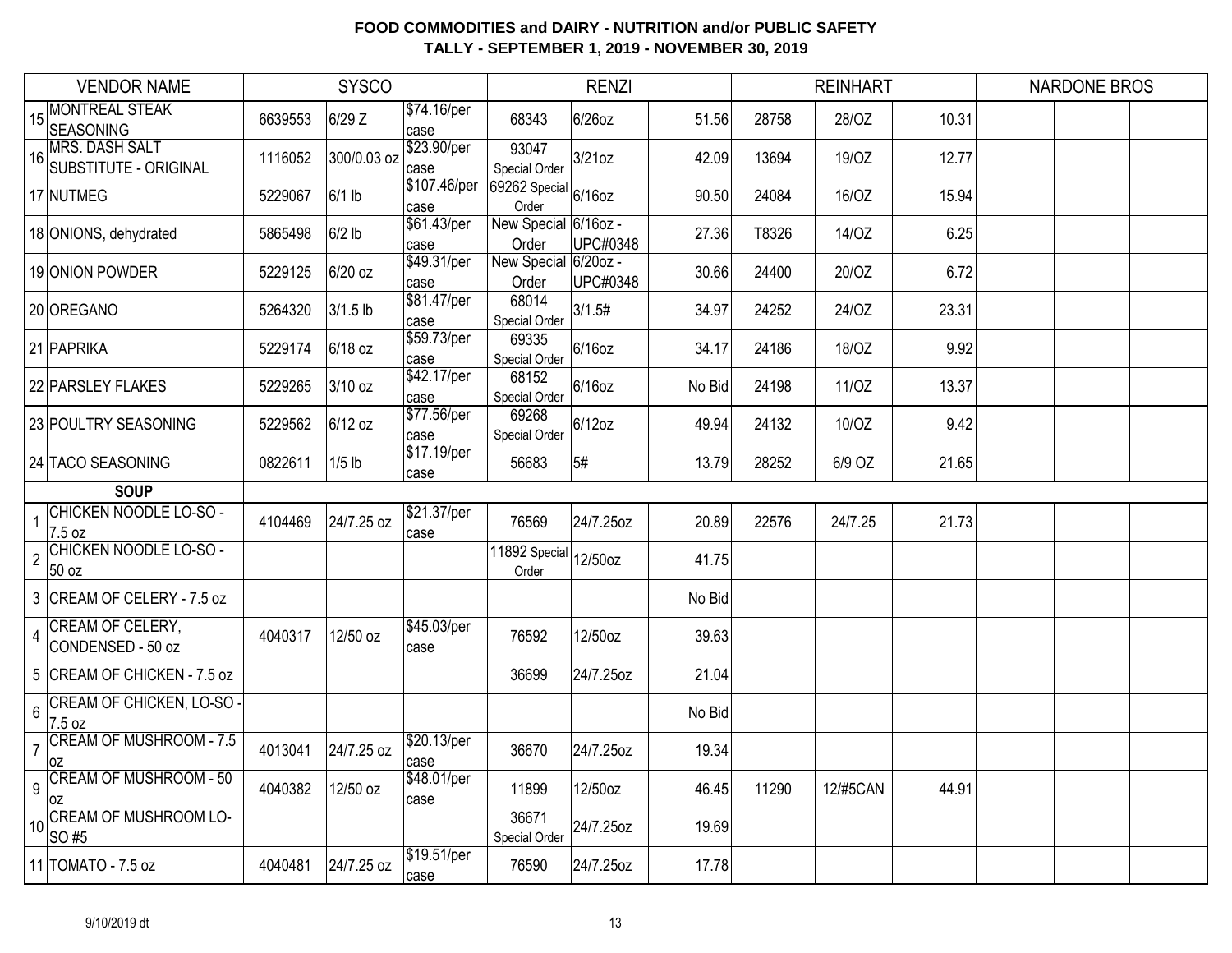|    | <b>VENDOR NAME</b>                              |         | <b>SYSCO</b> |                      |                        | <b>RENZI</b> |        |       | <b>REINHART</b> |       | <b>NARDONE BROS</b> |  |
|----|-------------------------------------------------|---------|--------------|----------------------|------------------------|--------------|--------|-------|-----------------|-------|---------------------|--|
| 12 | TOMATO, CONDENSED - 50<br> OZ                   | 4040390 | 12/50 oz     | \$36.45/per<br>case  | 11890                  | 12/50oz      | 31.30  | 11132 | 12/#5CAN        | 36.97 |                     |  |
|    | 13 TOMATO LO-SO - #5                            | 4146445 | 12/50 oz     | \$46.28/per<br>case  |                        |              | No Bid |       |                 |       |                     |  |
|    | 14 TOMATO LO-SO - 7.5 oz                        | 4013066 | 24/7.25 oz   | \$19.79/per<br>case  | 36994<br>Special Order | 24/7.25oz    | 18.04  | 29300 | 24/7.50Z        | 20.46 |                     |  |
|    | 15 VEGETABLE LO-SO - 7.5 oz                     | 4013108 | 24/7.25 oz   | \$20.77/per<br>case  | 36997<br>Special Order | 24/7.25oz    | 19.29  |       |                 |       |                     |  |
|    | <b>FROZEN DESSERTS</b>                          |         |              |                      |                        |              |        |       |                 |       |                     |  |
|    | 1 APPLE PIE RAW                                 | 1972744 | 6/46 oz      | \$34.91/per<br>case  | 48034                  | 6/46oz       | 31.99  | H8706 | 6/44 OZ         | 38.18 |                     |  |
|    | 2 APPLE PIE BAKED                               | 9787748 | 6/48 oz      | \$48.15/per<br>case  | 48336                  | 6/10"        | 39.40  |       |                 |       |                     |  |
|    | 3 APPLE PIE SUGAR FREE                          | 6122085 | 6/10 IN      | \$50.39/per<br>case  |                        |              | No Bid | D6966 | 6/38 OZ         | 37.17 |                     |  |
| 4  | <b>BERRY MEDLEY</b>                             | 1410976 | $2/5$ lb     | \$40.94/per<br>case  | 45264                  | 2/5#         | 24.50  | G2056 | 10/LB           | 24.76 |                     |  |
|    | 5 BLUEBERRY PIE RAW                             | 1972728 | 6/46 oz      | \$47.51/per<br>case  | 48092                  | 6/46oz       | 42.34  | R2520 | 6/42 OZ         | 44.33 |                     |  |
| 6  | <b>BLUEBERRY PIE, DIET</b><br><b>SUGAR FREE</b> |         |              |                      |                        |              | No Bid |       |                 |       |                     |  |
|    | <b>BOSTON CREAM PIE</b>                         | 1972090 | 6/33 oz      | \$42.62/per<br>lcase | 48025                  | 6/33oz       | 38.40  | B5370 | 6/33 OZ         | 38.68 |                     |  |
|    | 8 CARROT CAKE premade                           | 1285113 | 4/59 oz      | \$55.81/per<br>case  | 48042                  | 4/96oz       | 71.06  | 21572 | 2/114 OZ        | 71.52 |                     |  |
|    | 9 CHERRY PIE RAW                                | 1972702 | 6/46 oz      | \$45.50/per<br>case  | 48030                  | 6/46oz       | 41.89  | E9240 | 6/42 OZ         | 40.74 |                     |  |
| 10 | CHERRY PIE, DIET SUGAR<br>FREE                  |         |              |                      |                        |              | No Bid |       |                 |       |                     |  |
|    | 11 CREAM PIE: Banana Cream                      | 9788936 | 6/27 oz      | \$35.56/per<br>case  | 48176                  | 6/27oz       | 33.17  |       |                 |       |                     |  |
|    | 12 CREAM PIE: Chocolate                         | 1074806 | 6/27 oz      | \$36.42/per<br>case  | 48089                  | 6/10"        | 32.95  | 63708 | 4/38 OZ         | 36.59 |                     |  |
|    | 13 CREAM PIE: Coconut Cream                     | 9809294 | 6/27 oz      | \$35.56/per<br>case  | 48024                  | 6/27oz       | 32.96  | 71612 | 4/43 OZ         | 35.60 |                     |  |
|    | 14 FRUIT OF THE FOREST PIE                      | 9785601 | 6/48 oz      | \$58.20/per<br>case  | 48040                  | 6/10"        | 52.08  |       |                 |       |                     |  |
|    | 15 CE CREAM, CHOCOLATE -<br>approx 4 oz         | 3412424 | 48/4 oz      | \$16.61/per<br>case  | 71012                  | 24/4oz       | 7.09   | A5094 | 2/24 CNT        | 15.81 |                     |  |
| 16 | <b>ICE CREAM, STRAWBERRY -</b><br>approx 4 oz   | 3412394 | 48/4 oz      | \$16.60/per<br>case  | 71013                  | 24/4oz       | 7.09   | A5120 | 2/24 CNT        | 15.81 |                     |  |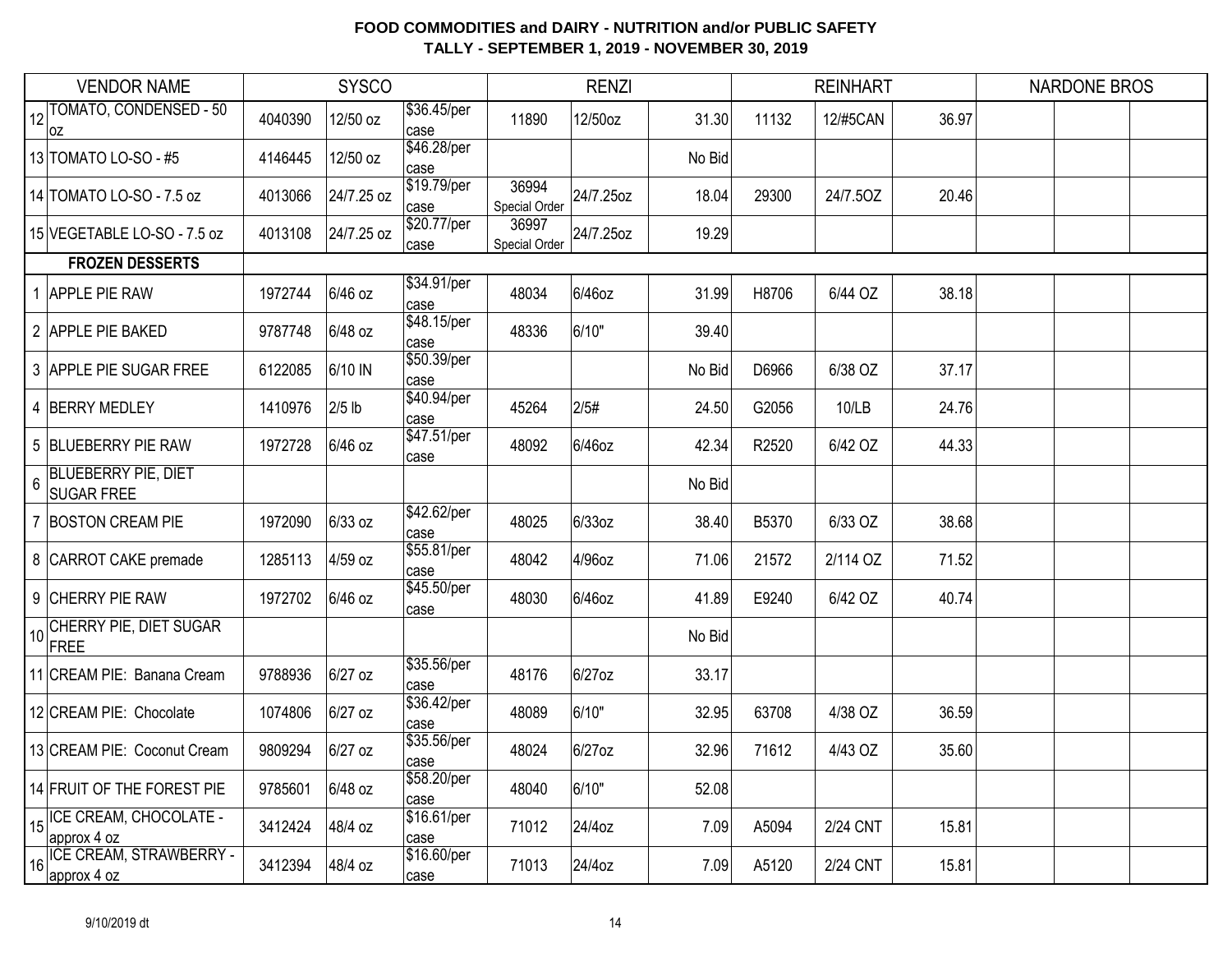|    | <b>VENDOR NAME</b>                               |         | <b>SYSCO</b> |                      |                        | <b>RENZI</b> |        |       | <b>REINHART</b> |       | <b>NARDONE BROS</b> |  |
|----|--------------------------------------------------|---------|--------------|----------------------|------------------------|--------------|--------|-------|-----------------|-------|---------------------|--|
| 17 | ICE CREAM, VANILLA - approx<br>$4$ oz            | 3412410 | 48/4 oz      | \$16.60/per<br>case  | 71011                  | 24/4oz       | 7.09   | 98228 | 2/24 CNT        | 14.73 |                     |  |
| 18 | ICE CREAM, VANILLA -<br>LACTOSE - approx 4 oz    | 1819242 | 24/4 oz      | \$9.43/per<br>case   |                        |              | No Bid |       |                 |       |                     |  |
| 19 | <b>ICE CREAM, NSA</b><br>CHOCOLATE - approx 4 oz | 3581662 | 48/4oz       | \$23.02/per<br>case  | 71002                  | 24/4oz NSA   | 7.38   |       |                 |       |                     |  |
| 20 | ICE CREAM, NSA VANILLA -<br>approx 4 oz          | 3581699 | 48/4 oz      | \$23.01/per<br>case  | 71009                  | 24/4oz SF    | 7.38   | G0622 | 48/CNT          | 21.85 |                     |  |
|    | 21 LEMON PIE                                     | 9788522 | 6/36 oz      | \$41.34/per<br>case  | 48141                  | $6/36$ oz    | 37.15  | 62372 | 6/36 OZ         | 37.75 |                     |  |
|    | 22 STRAWBERRY RHUBARB PIE                        | 9785312 | 6/46 oz      | \$41.06/per<br>case  | 48028                  | 6/48oz       | 49.94  | R2478 | 6/43 OZ         | 39.66 |                     |  |
|    | 23 WHIP TOPPING                                  | 1060375 | 12/32 oz     | \$45.13/per<br>case  | 91000                  | 12/32oz      | 32.97  | 26700 | 12/16 OZ        | 39.86 |                     |  |
|    | <b>JUICES / DRINK MIXES</b>                      |         |              |                      |                        |              |        |       |                 |       |                     |  |
|    | $1$ APPLE - 46 oz                                | 6050140 | 12/46 oz     | \$38.61/per<br>case  | 47050                  | 12/46oz      | 23.08  | 14812 | 8/64 OZ         | 24.45 |                     |  |
|    | 2 CRANBERRY - 46 oz                              | 7032160 | 8/46 oz      | \$24.27/per<br>lcase | 47052                  | 12/46oz      | 27.29  | 14814 | 8/64 OZ         | 22.67 |                     |  |
|    | 3 GRAPE JUICE - 46 oz                            | 6050132 | 12/46 oz     | \$42.77/per<br>case  | 47051                  | 12/46oz      | 30.69  | K3544 | 12/46 OZ        | 33.82 |                     |  |
|    | 4 ORANGE - 64 oz                                 | 6050124 | 12/46 oz     | \$37.10/per<br>case  | 47057                  | 12/46oz      | 31.67  | 14780 | 12/46 OZ        | 34.94 |                     |  |
|    | 5 PINEAPPLE - 46 oz                              | 6050140 | 12/46 oz     | \$38.61/per<br>case  | 47058                  | 12/46oz      | 34.45  | 14790 | 12/46 OZ        | 37.03 |                     |  |
|    | 6   TOMATO - 46 oz                               | 4081584 | 12/46 oz     | \$23.83/per<br>case  | 47060                  | 12/46oz      | 19.05  | 13272 | 12/46 OZ        | 20.18 |                     |  |
|    | 7 APPLE EZO - 5.5 oz                             | 4164034 | 48/5.5 oz    | \$22.78/per<br>lcase | 47046                  | 48/5.5oz     | 20.12  | C9180 | 48/5.5OZ        | 21.83 |                     |  |
|    | 8 CRANBERRY EZO - 5.5 oz                         | 4036315 | 48/5.5 oz    | \$21.33/per<br>case  | 47068<br>Special Order | 48/5.5oz     | 21.25  | 14840 | 48/5.5OZ        | 20.06 |                     |  |
|    | 9 GRAPE EZO - 5.5 oz                             | 4164497 | 48/5.5 oz    | \$24.09/per<br>case  |                        |              | No Bid |       |                 |       |                     |  |
|    | 10 ORANGE JUICE EZO - 5.5 oz                     | 4164018 | 48/5.5 oz    | \$23.41/per<br>case  | 47049 Spec<br>Order    | 48/5.5oz     | 22.69  | C9182 | 48/5.5OZ        | 28.35 |                     |  |
| 11 | <b>ORANGE/PINEAPPLE EZO -</b><br>5.5 oz          |         |              |                      |                        |              | No Bid |       |                 |       |                     |  |
|    | 12 PINEAPPLE EZO - 5.5 oz                        | 4121950 | 48/6 oz      | \$20.40/per<br>case  | 47048                  | 48/5.5oz     | 22.15  | P3392 | 48/5.5OZ        | 22.22 |                     |  |
|    | 13 PRUNE EZO - 4 oz                              | 9857319 | 96/4 oz      | \$50.44/per<br>case  | 47375 Spec<br>Order    | 96/4oz       | 23.89  | C4130 | 96/4 OZ         | 20.89 |                     |  |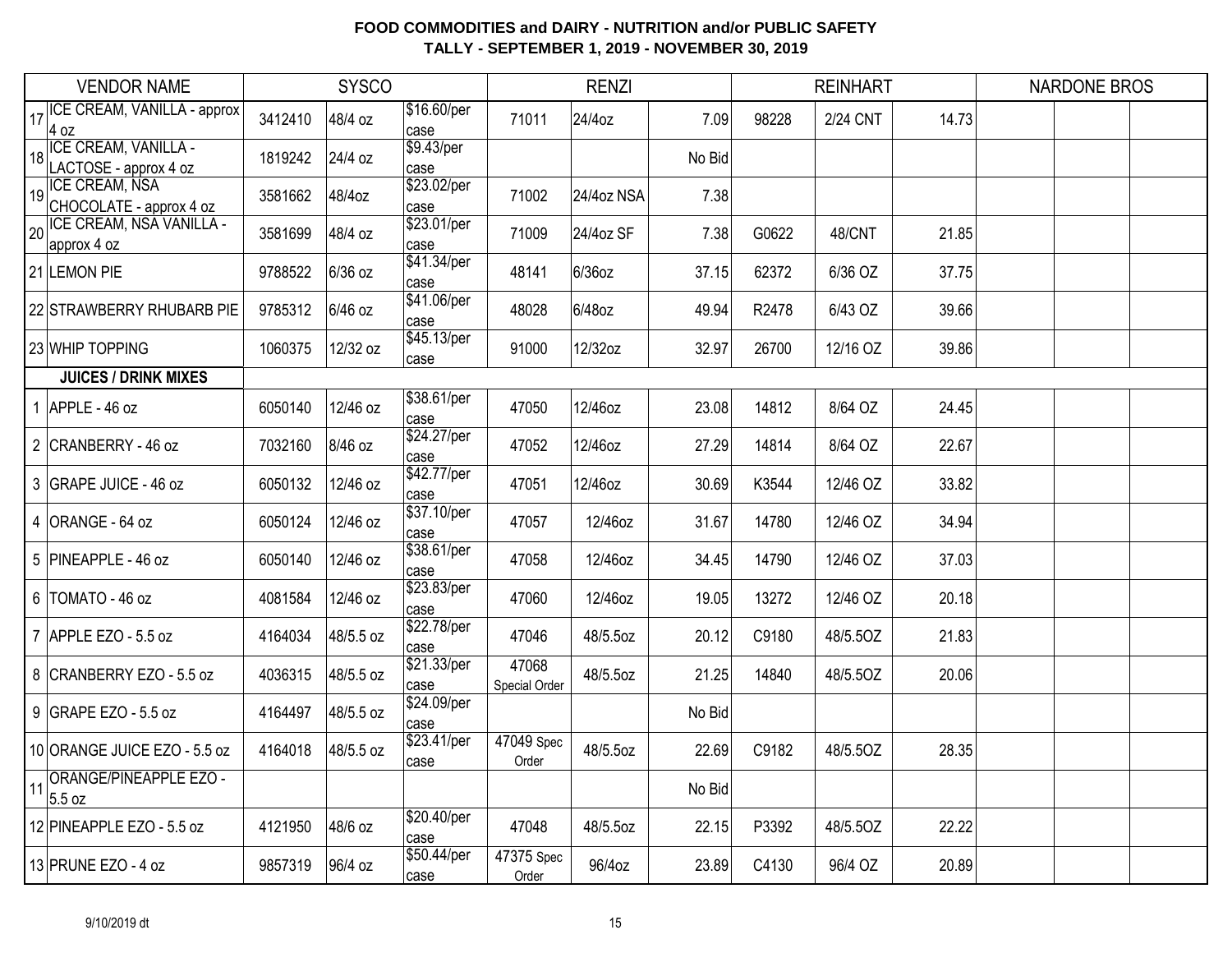|                | <b>VENDOR NAME</b>                                    |         | <b>SYSCO</b> |                      |                     | <b>RENZI</b>      |        |       | <b>REINHART</b> |       | <b>NARDONE BROS</b> |
|----------------|-------------------------------------------------------|---------|--------------|----------------------|---------------------|-------------------|--------|-------|-----------------|-------|---------------------|
|                | 14 PRUNE EZO - 5.5 oz                                 |         |              |                      |                     |                   | No Bid |       |                 |       |                     |
|                | 15 TOMATO EZO - 5.5 oz                                | 0533683 | 48/5.5 oz    | \$18.91/per<br>case  | 47325               | 48/5.5oz          | 16.95  | 14872 | 48/5.5OZ        | 21.60 |                     |
| 16             | V-8 EZO LO SO - 5.5 oz, low<br>sodium                 | 5142187 | 48/5.5 oz    | \$26.27/per<br>case  | 47331               | 48/5.5oz          | 23.96  | 54738 | <b>8/6 CNT</b>  | 25.77 |                     |
| 17             | NO SUGAR ADDED - APPLE -<br>5.5 oz                    |         |              |                      |                     |                   | No Bid |       |                 |       |                     |
|                | 18 NO SUGAR ADDED - GRAPE -<br>5.5 oz                 |         |              |                      |                     |                   | No Bid |       |                 |       |                     |
|                | 19 NO SUGAR ADDED -<br>ORANGE - 5.5 oz                |         |              |                      |                     |                   | No Bid |       |                 |       |                     |
| 20             | NO SUGAR ADDED -<br>PINEAPPLE - 5.5 oz                |         |              |                      |                     |                   | No Bid |       |                 |       |                     |
| 21             | <b>GRAPE DRINK MIX -</b><br>POWDER - 21-24 oz         |         |              |                      | 27529               | 12/24oz           | 16.90  |       |                 |       |                     |
| 22             | <b>ORANGE DRINK MIX -</b><br>POWDER - 21-24 oz        | 4138608 | 12/24 oz     | \$30.32/per<br>case  | 27530               | 12/24oz           | 16.85  | 11470 | 12/24 OZ        | 27.20 |                     |
| 23             | <b>LEMONADE DRINK MIX -</b><br>POWDER - 21-24 oz      | 6851562 | 12/21.6 oz   | \$20.05/per<br>case  | 27527               | 12/24oz           | 16.85  | 14522 | 12/24 OZ        | 27.20 |                     |
| 24             | <b>PINK LEMONADE DRINK MIX -</b><br>POWDER - 21-24 oz |         |              |                      | 27532               | 12/24oz           | 16.85  | 20492 | 12/24 OZ        | 27.20 |                     |
| 25             | <b>ICE TEA DRINK MIX -</b><br>POWDER - 21 - 24 oz     | 9742602 | 12/23.4      | \$21.37/per<br>case  | 27533               | 12/24oz           | 17.38  | C2178 | 24/10.6         | 42.94 |                     |
|                | <b>BULK PRODUCTS</b>                                  |         |              |                      |                     |                   |        |       |                 |       |                     |
|                | 1 AU GRATIN POTATOES - #10                            | 4703567 | 6/2.25lb     | \$61.38/per<br>case  | 34161               | 12/20.35oz        | 53.44  | N8382 | 6/2.54LB        | 55.13 |                     |
| $\overline{2}$ | <b>BAKED BEANS (Gramma</b><br>Brown) - #10            | 5112107 | 6/#10        | \$28.35/per<br>case  | 66045               | 6/#10             | 43.70  | 12664 | 6/#10CAN        | #N/A  |                     |
|                | 3 BEEF STEW - 10#                                     | 4067039 | 6/#10        | \$100.84/per<br>case | 66062 Spec<br>Order | 6/#10             | 43.65  | C6898 | 4/4 LB          | 48.22 |                     |
|                | 4 BEETS, SLICED - #10                                 | 0173740 | 6/#10        | \$22.43/per<br>case  | 62065               | 6/#10             | 21.64  | 10930 | 6/#10CAN        | 23.85 |                     |
|                | 5 BEETS, DICED - #10                                  | 4109328 | 6/#10        | \$21.86/per<br>case  | 62067               | 6/#10             | 23.45  | 10922 | 6/#10CAN        | 26.74 |                     |
|                | 6 BLACK OLIVES - #10                                  | 3590999 | 6/#10        | \$60.04/per<br>case  | 59012               | 6/#10             | 35.20  | 32088 | 6/#10CAN        | 47.98 |                     |
| $\overline{7}$ | <b>BROWN GRAVY, LOW</b><br>SODIUM - #5                | 8877714 | 8/16 oz      | \$36.24/per<br>case  | 57727               | 8/16oz Dry<br>Mix | 32.22  |       |                 |       |                     |
| 8              | <b>CANNONBALL BBQ SAUCE -</b><br>gal                  | 5754890 | 4/1 GAL      | \$49.80/per<br>case  | 57212               | $4/1$ gal         | 21.50  | 24908 | 4/1 GAL         | 43.75 |                     |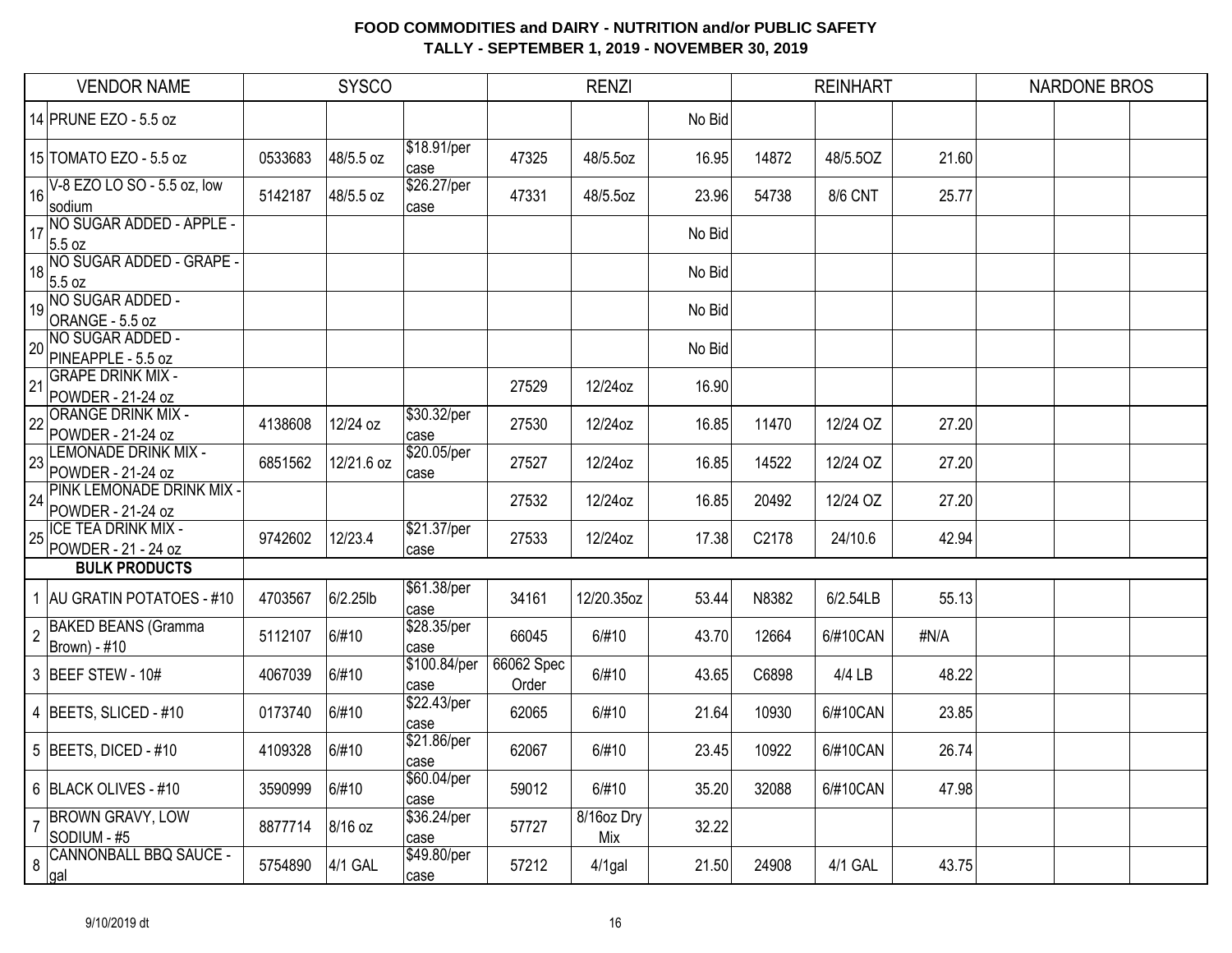| <b>VENDOR NAME</b>                                             |         | <b>SYSCO</b> |                             |                     | <b>RENZI</b>    |        |       | <b>REINHART</b> |        | <b>NARDONE BROS</b> |  |
|----------------------------------------------------------------|---------|--------------|-----------------------------|---------------------|-----------------|--------|-------|-----------------|--------|---------------------|--|
| <b>CHEDDAR CHEESE SAUCE -</b><br>$\overline{9}$<br>#10         | 1940725 | 6/#10        | \$40.67/per<br>case         | 63027               | 6/#10           | 35.31  | V2108 | 6/#10CAN        | 44.27  |                     |  |
| 10 CHILI SAUCE - #10                                           | 4093886 | 6/#10        | \$43.66/per<br>case         | 57131               | 6/#10           | 28.02  | 11222 | 6/#10CAN        | 28.68  |                     |  |
| 11 COFFEE - 14 - 16 oz                                         | 4036976 | 24/14 oz     | \$156.44/per<br>case        | 71105               | 24/14oz         | 113.10 |       |                 |        |                     |  |
| $\left  \frac{1}{12} \right $ COFFEE, PILLOW PACK - 2.5<br> OZ | 4037008 | 96/2.5 oz    | \$112.74/per<br>case        | 71021               | 84/2oz          | 59.64  | 10948 | 128/2 OZ        | 100.25 |                     |  |
| $\frac{1}{13}$ COFFEE, PILLOW PACK - 14<br>loz                 | 4036976 | 24/14 oz     | \$156.44/per<br>case        | 71105               | 24/14oz         | 113.00 |       |                 |        |                     |  |
| 14 COFFEE, DECAF - 14 - 16 oz                                  | 6958045 | 18/14 oz     | \$82.95/per<br>case         | 70988 Spec<br>Order | 24/12oz         | 90.72  |       |                 |        |                     |  |
| COFFEE, DECAF, PILLOW<br>15<br>PACK - 2.5 oz                   | 0762371 | 42/2.25 oz   | \$75.70/per<br>case         | 71021               | 84/2oz          | 59.64  | 10462 | 64/2 OZ         | 61.73  |                     |  |
| COFFEE, DECAF, PILLOW<br>16<br>PACK - 14 oz                    | 6958045 | 18/14 oz     | \$82.95/per<br>case         | 70988 Spec<br>Order | 24/12oz         | 90.72  |       |                 |        |                     |  |
| 17 COLESLAW DRESSING - Gal                                     | 4002499 | 4/1 GAL      | $\sqrt{$41.33}/per$<br>case | 56090               | $4/1$ gal       | 38.47  | 23844 | 4/1 GAL         | 38.14  |                     |  |
| 18 CREAM STYLE CORN - #10                                      | 0582106 | 6/#10        | \$26.44/per<br>case         | 62035               | 6/#10           | 24.90  | 10816 | 6/#10CAN        | 28.96  |                     |  |
| 19 GARBANZO BEANS (CHIC<br>$PEAS - #10$                        | 4062337 | 6/#10        | \$26.89/per<br>case         | 62059               | 6/#10           | 20.45  | 81692 | 6/#10CAN        | 23.42  |                     |  |
| 20 GRAPE JELLY - #10                                           | 4184461 | 6/#10        | \$62.37/per<br>case         | 91435               | 6/132oz         | 43.00  | M3894 | 6/#10CAN        | 57.15  |                     |  |
| 21 GRAPE JELLY - 132 oz                                        | 4184453 | $6/4$ lb     | \$33.65/per<br>case         | 91435               | 6/132oz         | 43.00  | M3895 | 1/#10CAN        | 10.03  |                     |  |
| 22 GREEN BEANS - $#10$                                         | 4986998 | 6/#10        | \$21.50/per<br>case         | 60093               | 6/#10           | 24.45  | 24696 | 6/#10CAN        | 24.63  |                     |  |
| 23 GREEN BEANS, 14 -16 oz                                      |         |              |                             | 45244               | 12/2#           | 20.30  |       |                 |        |                     |  |
| 24 GREEN PEPPERS - #10                                         |         |              |                             | 60095               | 6/#10           | 28.95  |       |                 |        |                     |  |
| 25 HOT SAUCE, MONARCH or<br>equal - gal                        | 5146154 | 4/1 GAL      | \$24.46/per<br>case         | 61004               | $4/1$ gal       | 21.27  | 10474 | 4/1 GAL         | 32.64  |                     |  |
| 26 JALAPENOS - #10                                             | 5882758 | 6/#10        | \$39.07/per<br>case         | 63065               | 6/#10<br>Sliced | 22.66  | 18938 | 4/1 GAL         | #N/A   |                     |  |
| 27 KETCHUP - #10                                               | 5686266 | 6/#10        | \$25.89/per<br>case         | 57081               | 6/#10           | 23.55  | 12050 | 6/#10CAN        | 27.03  |                     |  |
| 28 KETCHUP, 12 - 14 oz bottle                                  | 4560934 | 36/14 oz     | \$37.62/per<br>case         | 28179               | 20/16oz         | 27.04  | 12040 | 24/14 OZ        | 24.87  |                     |  |
| 29 KIDNEY BEANS - #10                                          | 4014973 | 6/#10        | \$26.60/per<br>case         | 62000               | 6/#10           | 23.44  | C1646 | 6/#10CAN        | 24.88  |                     |  |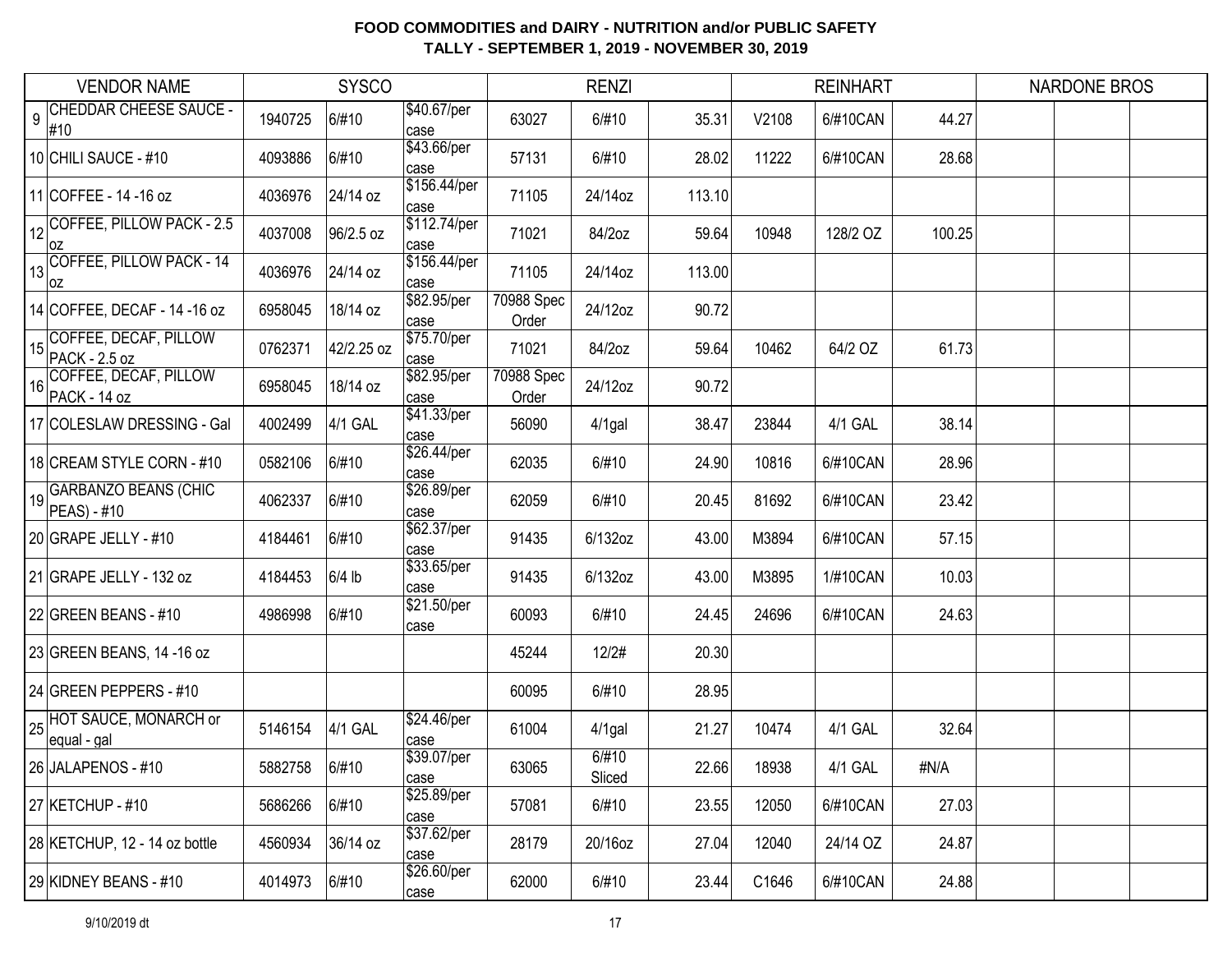|    | <b>VENDOR NAME</b>                         |         | <b>SYSCO</b>   |                     |                     | <b>RENZI</b> |        |       | <b>REINHART</b> |       | <b>NARDONE BROS</b> |  |
|----|--------------------------------------------|---------|----------------|---------------------|---------------------|--------------|--------|-------|-----------------|-------|---------------------|--|
|    | 30 KIDNEY BEANS, 14 - 16 oz                |         |                |                     |                     |              | No Bid |       |                 |       |                     |  |
|    | 31 MASHED POTATOES - #10                   | 7955868 | 6/5.44#        | \$46.97/per<br>case | 34139               | 6/#10        | 48.55  | 31396 | 6/6 LB          | #N/A  |                     |  |
| 32 | MAYONNAISE, REGULAR -<br>Gal               | 4002432 | 4/1 GAL        | \$24.37/per<br>case | 56205               | $4/1$ gal    | 22.65  | 23970 | 4/1 GAL         | 24.86 |                     |  |
| 33 | MAYONNAISE, LOW FAT -<br>Gal               | 6912735 | 4/1 GAL        | \$39.35/per<br>case | 56024               | $4/1$ gal    | 33.37  | B6232 | 4/1 GAL         | 49.12 |                     |  |
|    | 34 MUSHROOMS - #10                         | 5072137 | 6/#10          | \$53.11/per<br>case | 68024               | 6/#10        | 39.60  | 11082 | 6/#10CAN        | 45.17 |                     |  |
|    | 35 MUSTARD - 12 oz bottle                  | 4736070 | 12/12 oz       | \$19.24/per<br>case | 57927               | 12/12oz      | 17.75  | H9822 | 16/13 OZ        | 20.11 |                     |  |
|    | 36 MUSTARD - Gal                           | 4006797 | 4/1 GAL        | \$21.68/per<br>case | 30058               | 4/1gal       | 11.59  | L4824 | 4/1 GAL         | 12.65 |                     |  |
|    | 37 NORTHERN BEAN - 10#                     | 4062360 | 6/#10          | \$24.95/per<br>case | 95412               | 6/#10        | 22.87  | 16982 | 6/#10CAN        | 30.65 |                     |  |
|    | 38 PEANUT BUTTER - 5#                      | 4009189 | $6/5$ lb       | \$64.99/per<br>case | 92542               | 6/5#         | 41.69  | 31766 | 6/5 LB          | 52.11 |                     |  |
|    | 39 PEPPERS, RED & GREEN -<br>10#           | 4189247 | 6/#10          | \$45.12/per<br>case | 60095               | 6/#10        | 29.70  | C1682 | 6/#10CAN        | 40.42 |                     |  |
|    | 40 PICKLES, DILL - gal                     | 7469893 | 4/1 GAL        | \$28.33/per<br>case | 61040               | $2/1$ gal    | 24.10  | J2546 | 4/1 GAL         | 33.33 |                     |  |
|    | 41 PICKLES, DILL - 5 gal                   | 7158815 | <b>1/5 GAL</b> | \$26.65/per<br>case | 60125               | $1/5$ gal    | 27.25  | D7260 | 5/GAL           | #N/A  |                     |  |
|    | 42 PINTO BEANS - #10                       | 3362274 | 6/#10          | \$23.32/per<br>case | 62075 Spec<br>Order | 6/#10        | 21.14  | E4836 | 6/#10CAN        | 21.68 |                     |  |
|    | 43 PIZZA SAUCE Grade A - #10               | 5102660 | 6/#10          | \$37.73/per<br>case | 57051               | 6/#10        | 24.29  | 12084 | 6/#10CAN        | 26.23 |                     |  |
|    | 44 POTATOES, DICED - 10#                   | 4108866 | 6/#10          | \$31.26/per<br>case | 62084               | 6/#10        | 24.40  | 10854 | 6/#10CAN        | 25.35 |                     |  |
| 45 | POTATOES, DICED, FRESH<br>VAC PACKED - 10# | 3009406 | 2/10lb         | \$19.33/per<br>case | 26026               | 2/10#        | 16.55  | 24086 | 2/10 LB         | 18.56 |                     |  |
| 46 | POTATO PEARL Vitamin C<br>Enriched - 5#    | 4675138 | 6/3.55lb       | \$57.80/per<br>case | 34139               | 6/#10        | 37.79  | M6588 | 6/6 LB          | #N/A  |                     |  |
| 47 | POTATO - SCALLOPED -<br>20.35 oz           | 7489378 | 6/2.25lb       | \$63.01/per<br>case | 34165               | 12/20.35oz   | 54.30  | N8360 | 6/2.54LB        | 55.13 |                     |  |
|    | 48 PUMPKIN - #10                           | 4111498 | 6/#10          | \$48.54/per<br>case | 62083               | 6/#10        | 38.15  | 19134 | 6/#10CAN        | 45.77 |                     |  |
|    | 49 RAISINS - 30#                           | 3386712 | 1/30 lb        | \$67.33/per<br>case | 92345               | 1/30#        | 58.58  | 14588 | 30/LB           | 59.33 |                     |  |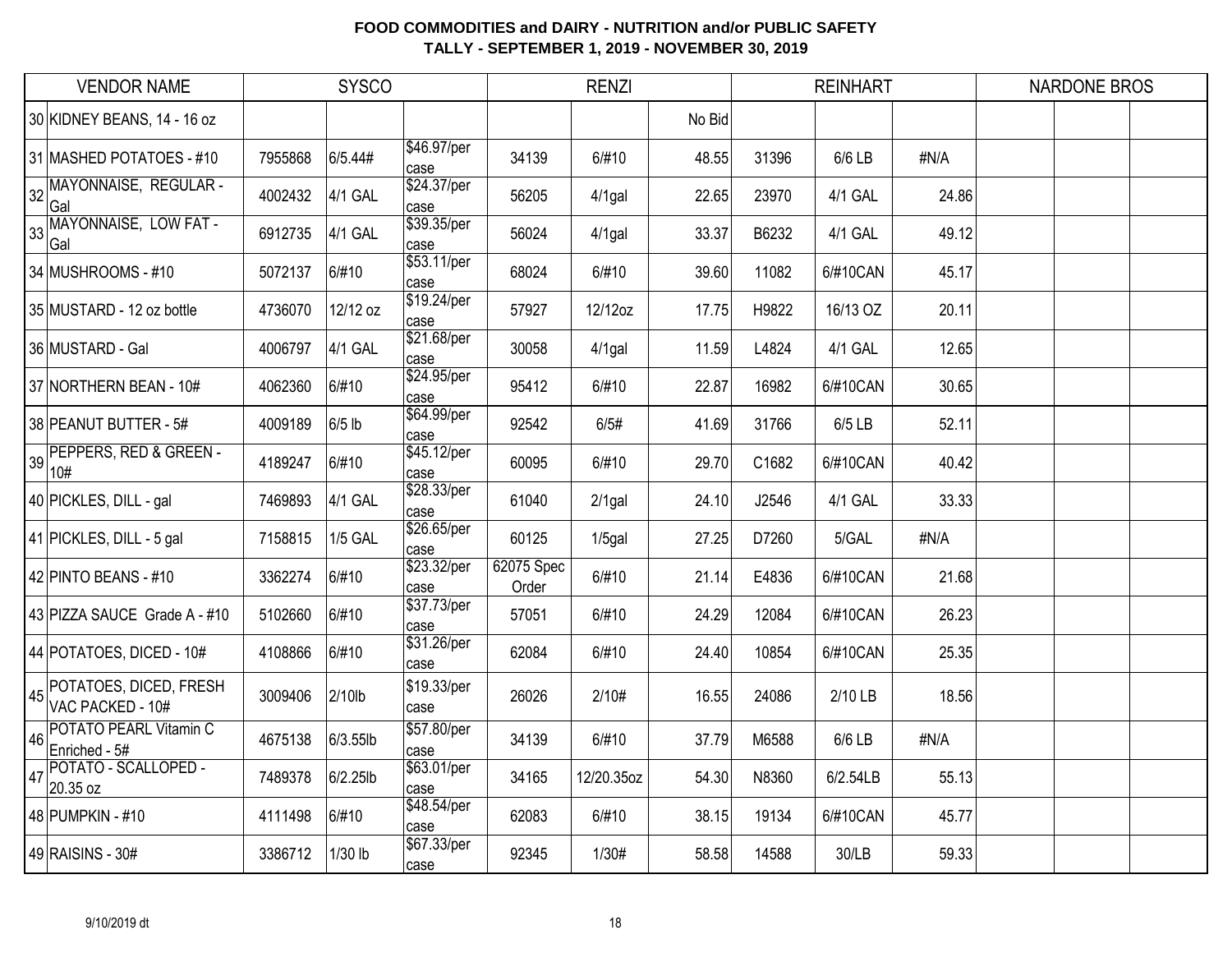|    | <b>VENDOR NAME</b>                                |         | <b>SYSCO</b> |                     |                        | <b>RENZI</b>          |        |       | <b>REINHART</b> |       | <b>NARDONE BROS</b> |
|----|---------------------------------------------------|---------|--------------|---------------------|------------------------|-----------------------|--------|-------|-----------------|-------|---------------------|
|    | 50 RAVIOLI - #10                                  | 4364568 | 6/#10        | \$36.69/per<br>case | 66065                  | 6/#10                 | 32.95  | 28196 | 6/#10CAN        | 39.88 |                     |
|    | 51 RED PEPPERS - #10                              |         |              |                     | 58997                  | 6/#10                 | 30.97  | 65698 | 6/#10CAN        | 47.89 |                     |
| 52 | REFRIED BEANS - #10 or 115<br> OZ                 | 4673984 | 6/10 lb      | \$42.91/per<br>case | 62013                  | 6/112oz               | 38.79  | 19354 | 6/#10CAN        | 45.64 |                     |
| 53 | <b>REFRIED BEANS,</b><br>VEGETARIAN - #10         | 5882311 | 6/#10        | \$31.66/per<br>case | 92603                  | 6/115oz<br>Vegetarian | 30.97  | 19354 | 6/#10CAN        | 45.64 |                     |
|    | 54 SALSA - #10                                    | 9953068 | 6/# 10       | \$33.79/per<br>case | 57061                  | 6/#10                 | 30.35  | 12070 | 6/#10CAN        | 32.19 |                     |
|    | 55 SAUERKRAUT - #10                               | 4189171 | 6/#10        | \$37.57/per<br>case | 62082                  | 6/#10                 | 24.20  | 10870 | 6/#10CAN        | 26.74 |                     |
|    | 56 SPAGHETTI SAUCE - #10                          | 4189361 | 6/#10        | \$27.08/per<br>case | 57336                  | 6/#10                 | 24.19  | 12146 | 6/#10CAN        | 45.01 |                     |
| 57 | <b>SPAGHETTI SAUCE, LOW</b><br>SODIUM - #10       | 7025053 | 6/#10        | \$42.33/per<br>case | New - Special<br>Order | 6/#10                 | 24.45  | 17454 | 6/#10CAN        | 26.24 |                     |
| 58 | STEWED TOMATO, Grade A -<br>#10                   | 4485272 | 6/#10        | \$37.68/per<br>case | 56970                  | 6/#10                 | 24.20  | 10664 | 6/#10CAN        | 24.44 |                     |
| 59 | <b>STEWED TOMATO, LOW</b><br>SODIUM Grade A - #10 |         |              |                     |                        |                       | No Bid |       |                 |       |                     |
| 60 | <b>STRAWBERRY PRESERVES</b><br>4#                 | 4184628 | $6/4$ lb     | \$45.78/per<br>case | 91424                  | 6/4#                  | 42.30  | 81234 | 6/4 LB          | 55.15 |                     |
|    | 61 STRAWBERRY TOPPING - 5#                        | 4925129 | 6/#5         | \$48.94/per<br>case | 75105                  | 6/#5                  | 46.46  | 31468 | 6/58 OZ         | 43.77 |                     |
| 62 | <b>SWEET POTATOES, syrup</b><br>Grade A - #10     | 4114625 | 6/#10        | \$35.28/per<br>case | 92369                  | 6/#10                 | 31.29  | 19086 | 6/#10CAN        | 42.42 |                     |
|    | 63 TEA BAGS, Regular                              | 4202214 | 10/100 CT    | \$32.00/per<br>case | 71451                  | 10/100ct              | 26.70  | B2656 | 10/100          | 27.12 |                     |
|    | 64 TOMATOES, CRUSHED - #10                        | 4185930 | 6/#10        | \$26.90/per<br>case | 57016                  | 6/#10                 | 22.64  | 11214 | 6/#10CAN        | 25.68 |                     |
| 65 | TOMATO PASTE, Grade A -<br>#10                    | 4030664 | 6/#10        | \$44.56/per<br>case | 59085                  | 6/#10                 | 24.75  | J3034 | 6/#10CAN        | 24.69 |                     |
| 66 | <b>TOMATO PASTE, LOW</b><br>SODIUM Grade A - #10  |         |              |                     |                        |                       | No Bid |       |                 |       |                     |
| 67 | TOMATO SAUCE, Grade A -<br>#10                    | 4978884 | 6/#10        | \$26.66/per<br>case | 57055                  | 6/#10                 | 22.40  | 10640 | 6/#10CAN        | 23.81 |                     |
|    | 68 TOMATO SAUCE, LOW<br>SODIUM Grade A - #10      |         |              |                     | New - Special<br>Order | 6/#10                 | 24.45  |       |                 |       |                     |
|    | 69 WAX BEANS - 14 - 16 oz                         |         |              |                     | 45338                  | 12/2#<br>Frozen       | 21.36  |       |                 |       |                     |
|    | 70 WAX BEANS - #10                                |         |              |                     | 62022                  | 6/#10                 | 25.65  | 10798 | 6/#10CAN        | 26.99 |                     |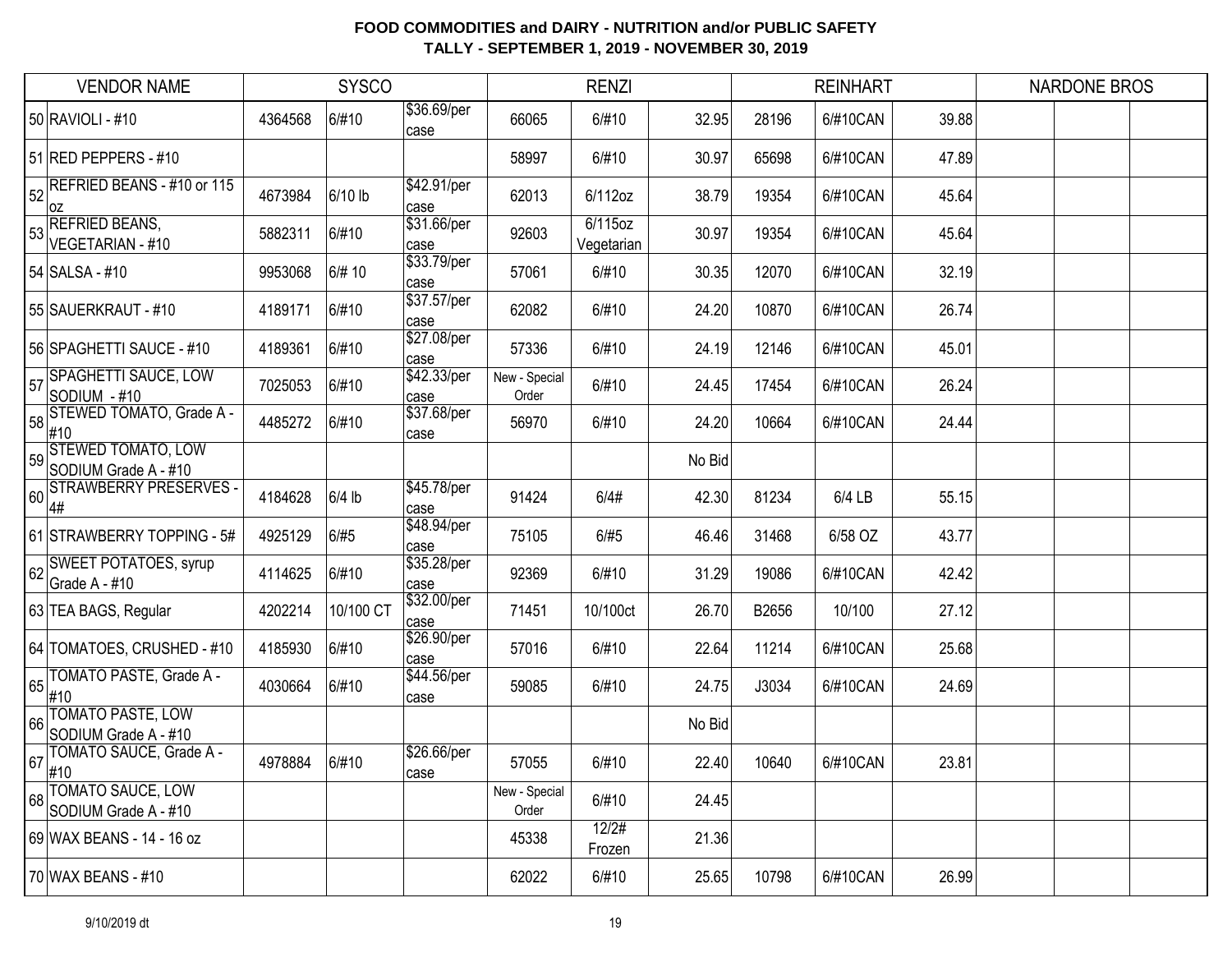|                | <b>VENDOR NAME</b>                                |         | <b>SYSCO</b> |                      |                     | <b>RENZI</b> |       |       | <b>REINHART</b> |        | <b>NARDONE BROS</b> |  |
|----------------|---------------------------------------------------|---------|--------------|----------------------|---------------------|--------------|-------|-------|-----------------|--------|---------------------|--|
|                | 71 VEGETARIAN BEAN - #10                          | 4110177 | 6/#10        | \$25.71/per<br>case  | 60097               | 6/#10        | 23.24 | 66446 | 6/#10CAN        | 24.29  |                     |  |
|                | 72 3-BEAN SALAD - #10                             | 4000782 | 6/#10        | \$37.81/per<br>case  | 10974 4<br>Bean     | 6/#10        | 32.90 | 56124 | 6/#10CAN        | 32.65  |                     |  |
|                | 73 4-BEAN SALAD - #10                             | 4097598 | 6/#10        | \$38.88/per<br>case  | 10974               | 6/#10        | 32.90 | 56110 | 6/#10CAN        | 33.92  |                     |  |
|                | <b>INDIVIDUAL SERVING ITEMS</b>                   |         |              |                      |                     |              |       |       |                 |        |                     |  |
|                | CHIPS - Corn                                      | 6743437 | 64/2 oz      | \$32.52/per<br>case  | 77540 SPO           | 104/1oz      | 30.95 | J1804 | 64/2 OZ         | 29.80  |                     |  |
|                | 2 DORITOS - Cool Ranch - 1 oz                     | 5511910 | 104/1 oz     | \$37.36/per<br>lcase | 77546 Spec<br>Order | 104/1oz      | 30.69 |       |                 |        |                     |  |
| $\mathbf{3}$   | DORITOS - Nacho Cheese - 1<br> oz                 | 5511928 | 104/1 oz     | \$37.36/per<br>case  | 77545               | 104/1oz      | 30.95 |       |                 |        |                     |  |
|                | 4 FUNYUNS CHIPS - .75 oz                          |         |              |                      | 77484               | 104/.75oz    | 32.57 |       |                 |        |                     |  |
| $\overline{5}$ | <b>HOT CHOCOLATE, SUGAR</b><br><b>FREE PACKET</b> | 4250775 | 6/24 CT      | \$41.67/per<br>case  | 48229 SPO           | 6/40ct       | 36.75 | 13922 | 6/24 CNT        | 37.86  |                     |  |
|                | 6 ORANGE JUICE - 4 oz                             | 9856899 | 96/4 oz      | \$32.33/per<br>case  | 47000               | 72/4oz       | 12.97 | B4226 | 96/4 OZ         | 18.37  |                     |  |
|                | 7 POTATO CHIP - regular - 1 oz                    | 5511175 | 104/1 oz     | \$36.89/per<br>case  | 77542               | 104/1oz      | 33.53 | 19264 | 120/.5OZ        | 18.26  |                     |  |
|                | 8 POTATO CHIP - BBQ - 1 oz                        | 5511134 | 104/1 oz     | \$36.89/per<br>case  | 77541               | 104/1oz      | 33.43 | J1808 | 64/1.5OZ        | 29.80  |                     |  |
| $\overline{9}$ | POTATO CHIP - Sour Cream &<br>Onion - 1 oz        | 5511183 | 104/1 oz     | \$36.89/per<br>case  | 77543               | 104/1oz      | 33.43 | 74060 | 104/1 OZ        | 33.12  |                     |  |
|                | 10 PRETZELS - 1 oz                                | 8083164 | 88/1 oz      | \$31.22/per<br>case  | 77532               | 88/1oz       | 27.09 | 38600 | 104/.7OZ        | 33.82  |                     |  |
|                | 11 TORTILLA CHIPS - 2 oz                          |         |              |                      | 78574<br>Scoops     | 72/.875oz    | 22.80 |       |                 |        |                     |  |
|                | 12 PC APPLESAUCE                                  | 2603005 | 72/4 oz      | \$25.52/per<br>case  | 64153               | 96/4.5oz     | 24.07 | 10388 | 72/3.90Z        | 25.54  |                     |  |
|                | 13 PC BBQ SAUCE                                   | 3713567 | 100/1 oz     | \$10.18/per<br>case  | 66218               | 100/1oz      | 8.99  | 19012 | 100/1 OZ        | 13.00  |                     |  |
|                | 14 PC BUTTER cups                                 | 4136404 | $1/8$ lb     | \$32.43/per<br>case  | 25313               | 720/5gm      | 30.64 | G1358 | 8/LB            | 27.99  |                     |  |
|                | The CEREAL - GLUTEN FREE<br><b>CHEX</b>           |         |              |                      | 84166               | 96/1oz       | 19.56 |       |                 |        |                     |  |
|                | 16 PC COFFEE                                      | 7081291 | 192/1.25 oz  | \$115.45/per<br>case | 71220               | 84/1.75oz    | 44.76 | 10948 | 128/2 OZ        | 100.25 |                     |  |
|                | 17 PC COFFEE, DECAF                               | 5259346 | 5/100 CT     | \$57.31/per<br>case  | 71217               | 84/1.75oz    | 47.13 | 10462 | 64/2 OZ         | 61.73  |                     |  |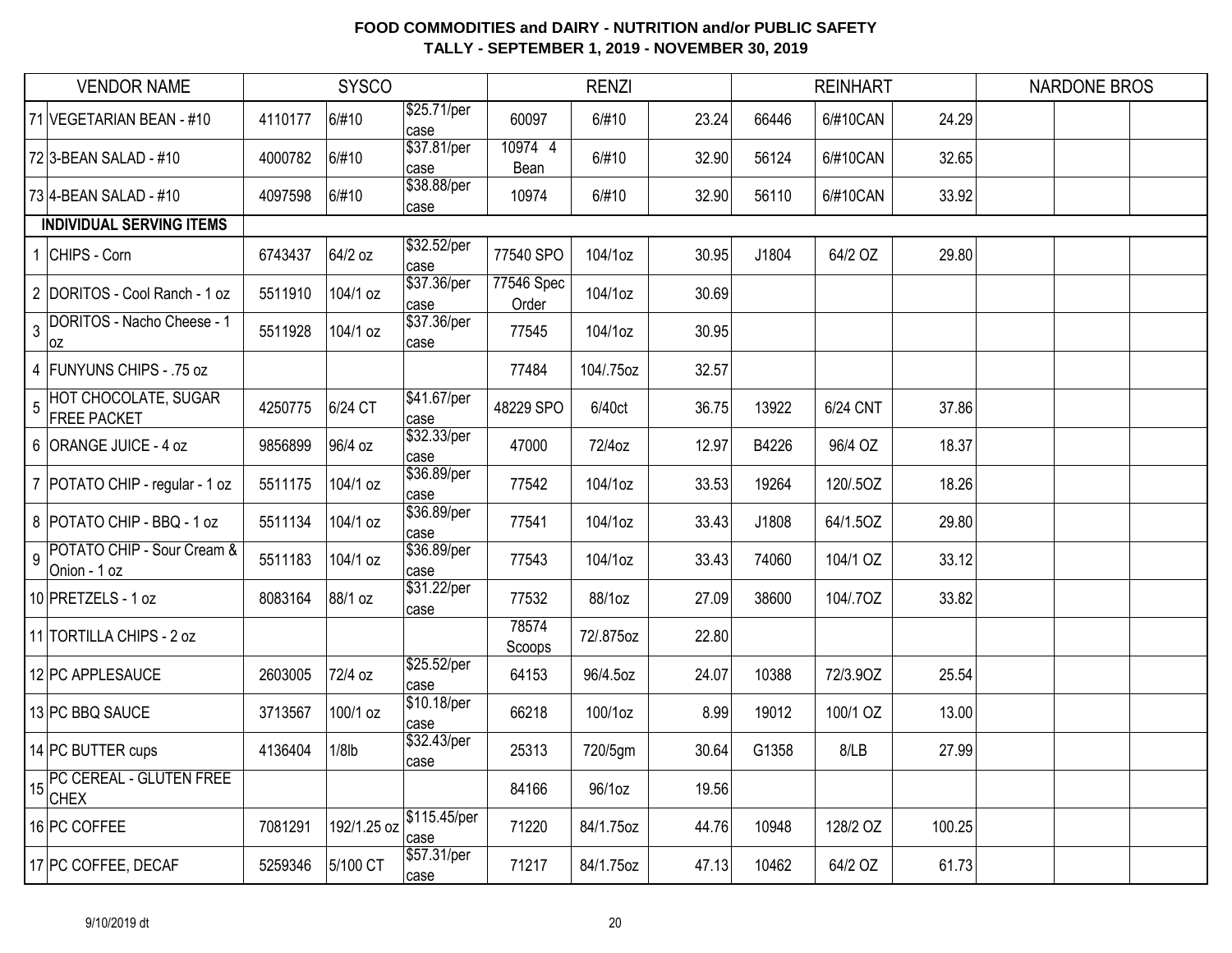| <b>VENDOR NAME</b>                    |         | <b>SYSCO</b>          |                     |                     | <b>RENZI</b> |        |              | <b>REINHART</b> |       | <b>NARDONE BROS</b> |  |
|---------------------------------------|---------|-----------------------|---------------------|---------------------|--------------|--------|--------------|-----------------|-------|---------------------|--|
| 18 PC CREAM CHEESE                    | 4507432 | 100/1 oz              | \$20.41/per<br>case | 25001               | 100/1oz      | 17.84  | <b>BW730</b> | 100/1 OZ        | 19.79 |                     |  |
| 19 PC DIET CRANBERRY SAUCE            | 9278136 | 200/.5 oz             | \$24.66/per<br>case | 64053 Spec<br>Order | 200/.5oz     | 24.14  |              |                 |       |                     |  |
| 20 PC HALF & HALF                     | 9095035 | 390/3/8 oz            | \$15.94/per<br>case | 67174               | 400 - 3/8oz  | 13.19  | J9342        | 400/CNT         | 13.51 |                     |  |
| 21 PC JELLY - diet                    | 6937445 | 200/3/8 oz            | \$15.40/per<br>case | 66222               | 200/12gm     | 14.38  |              |                 |       |                     |  |
| 22 PC JELLY - regular                 | 5258835 | 400/10 GM             | \$22.24/per<br>case | 66572               | 200/10gm     | 12.50  | 18394        | 200/.5OZ        | 13.23 |                     |  |
| 23 PC KETCHUP                         | 4029500 | 1000/9 GM             | \$18.04/per<br>case | 66238               | 1000/9gm     | 16.35  | 15354        | 1000/9GM        | 20.02 |                     |  |
| PC MAPLE SYRUP, Sugar<br>24<br>Free   | 5932280 | 100/1.1 oz            | \$16.22/per<br>case | 66235 SPO           | 100/1oz      | 9.09   | 10772        | 100/CNT         | 14.43 |                     |  |
| 25 PC MARGARINE cups                  | 4546949 | 900/5 GM              | \$22.36/per<br>case | 82112               | 900/5gm      | 20.98  | 11718        | 900/5 GM        | 23.94 |                     |  |
| 26 PC MAYONAISE                       | 4219218 | 500/12 GM             | \$41.21/per<br>case | 66585               | 500/9gm      | 16.30  | 15270        | 200/12GM        | 14.81 |                     |  |
| 27 PC MUSTARD                         | 1608850 | 1000/5.5<br><b>GM</b> | \$19.08/per<br>case | 66223               | 500/4.5gm    | 7.24   | 14798        | 500/4.5G        | 9.72  |                     |  |
| 28 PC PANCAKE SYRUP                   | 3911504 | 200/1.5 oz            | \$28.63/per<br>case | 66229               | 100/1.5oz    | 9.15   | 10670        | 100/CNT         | 12.16 |                     |  |
| 29 PC PANCAKE SYRUP, Sugar<br>Free    | 5932280 | 100/1.1 oz            | \$16.22/per<br>case | 66235 SPO           | 100/1oz      | 9.20   | 10772        | 100/CNT         | 14.43 |                     |  |
| 30 PC PEANUT BUTTER                   | 4046355 | 200/.75 oz            | \$43.03/per<br>case | 66527               | 200/.5oz     | 21.06  | 14806        | 200/CNT         | 30.46 |                     |  |
| 31 PC RELISH                          | 2734842 | 72/.5 oz.             | \$21.53/per<br>case | 73351               | 72/.5oz      | 23.94  | 11698        | 200/9 GM        | 14.04 |                     |  |
| 32 PC SALAD DRESSING (Italian         | 4667093 | 500/9 GM              | \$24.95/per<br>case | 66219               | 200/9gm      | 6.85   | B7040        | 60/1.5OZ        | 12.16 |                     |  |
| 33 PC SALT SUBSTITUTE                 | 1116052 | 300/0.03 oz           | \$23.90/per<br>case |                     |              | No Bid |              |                 |       |                     |  |
| 34 PC SPLENDA                         | 5817251 | 2000/1 GM             | \$28.49/per<br>case | 67002               | 2000ct       | 24.67  | 43502        | 2000/CNT        | 29.79 |                     |  |
| 35 PC SUGAR                           | 4000899 | 2000/1/10o            | \$14.98/per<br>case | 67001               | 2000ct       | 11.65  | CA366        | 2000/CNT        | 13.66 |                     |  |
| 36 PC SOUR CREAM cups                 | 1824465 | 100/1 oz              | \$18.61/per<br>case | 25446               | 100/1oz      | 14.70  | 27792        | 100/1 OZ        | 14.57 |                     |  |
| 37 PC SWEET & SOUR                    | 3132065 | 200/1 oz              | \$21.89/per<br>case | 66236               | 100/1oz      | 10.17  | 12984        | 100/1 OZ        | 15.60 |                     |  |
| <b>FRUITS &amp; VEGETABLES, FRESH</b> |         |                       |                     |                     |              |        |              |                 |       |                     |  |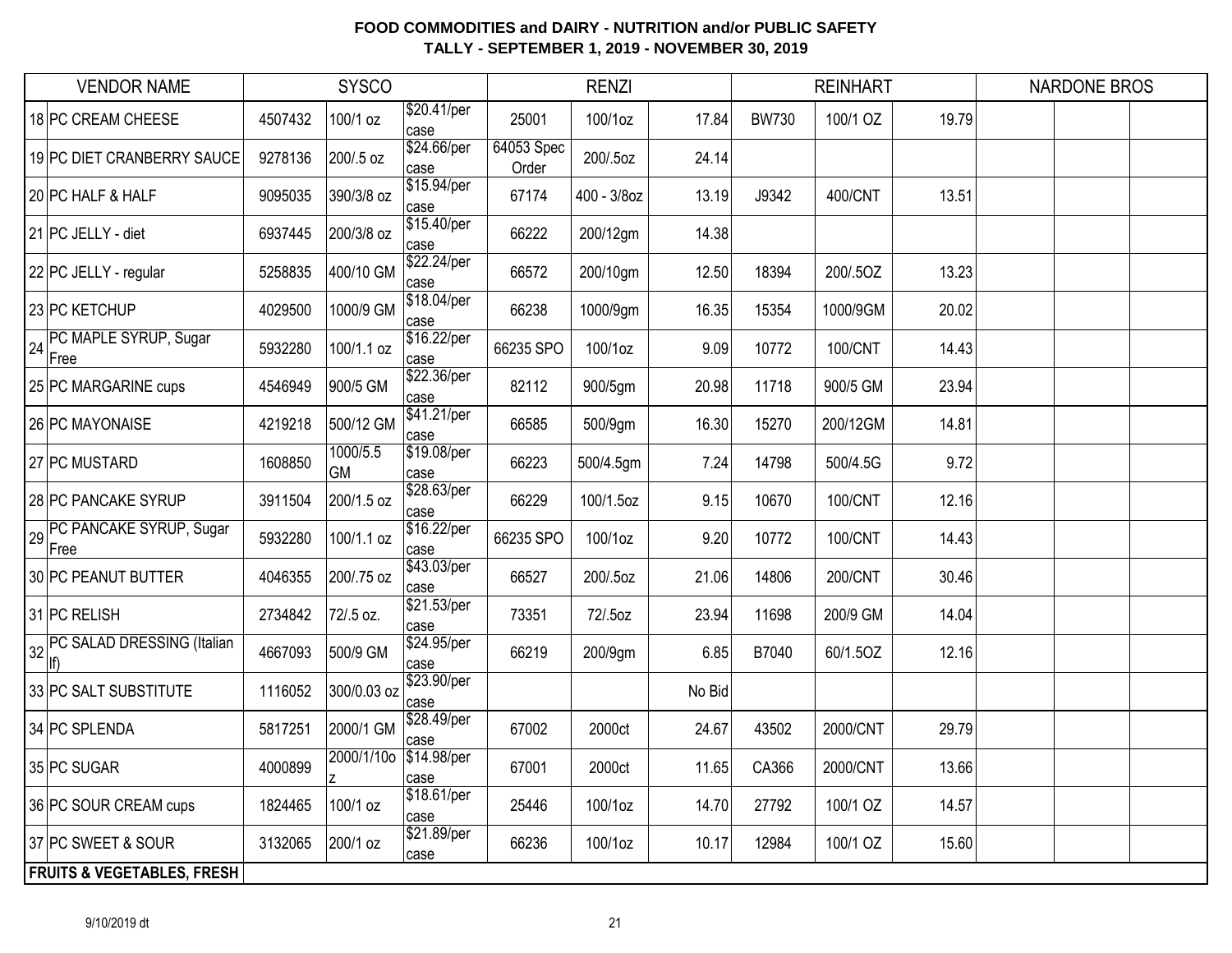|                 | <b>VENDOR NAME</b>                                                                   |         | <b>SYSCO</b> |                     |           | <b>RENZI</b>      |           |              | <b>REINHART</b> |       | <b>NARDONE BROS</b> |
|-----------------|--------------------------------------------------------------------------------------|---------|--------------|---------------------|-----------|-------------------|-----------|--------------|-----------------|-------|---------------------|
|                 | 1 APPLES, fresh                                                                      | 1408061 | 1/125 CT     | \$45.20/per<br>case | 88025     | 40# - 120ct       | 23.55     | ER896        | 138/CNT         | 24.74 |                     |
| $\overline{2}$  | APPLES: sliced, juice or water<br>packed, Grade A - #10                              | 4015574 | 6/#10        | \$50.18/per<br>case | 10251     | 6/#10             | 35.10     | L6200        | 6/#10CAN        | 38.71 |                     |
| 3               | <b>APPLESAUCE Unsweetened,</b><br>Grade A - #10                                      | 7302151 | 6/#10        | \$25.47/per<br>case | 65045     | 6/#10             | 22.65     | J2962        | 6/#10CAN        | 22.09 |                     |
|                 | 4   APRICOTS - Grade A - #10                                                         | 0029078 | 6/#10        | \$39.86/per<br>case | 11266     | 6/#10             | 32.29     | N/A          |                 |       |                     |
|                 | 5 BANANAS, fresh - 150 ct                                                            | 1007384 | 1/150 CT     | \$24.04/per<br>case | 88036     | 150 <sub>ct</sub> | 22.40     | R1324        | 40/LB           | 27.75 |                     |
| 6               | <b>FROZEN BERRY MEDLEY -</b><br>20#                                                  |         |              |                     | 45264     | 2/5#              | 24.66     | G2056        | 10/LB           | 24.76 |                     |
|                 | 7 CABBAGE, fresh                                                                     | 1007970 | $1/50$ lb    | \$20.52/per<br>case | 88088     | 1/50#             | 18.57     | 75006        | 50/LB           | 25.26 |                     |
|                 | 8 CANTELOPE, fresh                                                                   | 1164375 | 1/6 CT       | \$19.75/per<br>case | 88039     | 12-15ct           | 26.15     | 75104        | 35/LB           | 24.51 |                     |
|                 | 9 CELERY. Bunch                                                                      | 9355264 | 1/6 CT       | \$13.66/per<br>case | 88308     | 1ct               | 4.17 each | 11990        | 3/CNT           | 6.33  |                     |
|                 | 10 COLE SLAW MIX - 4/5# bags                                                         | 1568369 | $2/7$ lb     | \$25.42/per<br>case | 88139     | 4/5#              | 20.65     | 75054        | 4/5 LB          | #N/A  |                     |
| 11              | <b>CRANBERRY SAUCE Whole,</b><br>Grade A - #10                                       | 5729983 | 6/#10        | \$54.49/per<br>case | 64049 SPO | 6/101oz           | 41.25     | 73746        | 6/101 OZ        | 42.22 |                     |
| 12 <sup>2</sup> | CRANBERRY SAUCE, Jellied,<br>Grade A - #10                                           | 4608907 | 6/101 oz     | \$41.62/per<br>case | 47037     | 6/101oz           | 41.60     | 12798        | 6/#10CAN        | 43.36 |                     |
|                 | 13 CUCUMBERS, fresh - 24-30<br>case                                                  | 9908421 | 1/10 lb      | \$10.04/per<br>case | 88110     | 15#               | 13.90     | 67732        | 45/LB           | 21.05 |                     |
|                 | <b>CRUSHED PINEAPPLE: fancy,</b><br>14 juice Hawaiian Coarse, Grade A<br>-#10        | 8921201 | 6/#10        | \$24.87/per<br>case | 64045     | 6/#10             | 21.40     | 11062        | 6/#10CAN        | 28.99 |                     |
|                 | <b>FROZEN STRAWBERRIES,</b><br>15 UNSWEETENED - Grade A -<br>6/5#                    | 7797368 | 1/20 lb      | \$34.27/per<br>case | 45177     | 10#               | 14.79     | <b>BA722</b> | 30/LB           | 49.81 |                     |
|                 | <b>I6 FROZEN STRAWBERRIES,</b><br>SWEETENED - Grade A - 6/5#                         | 2220806 | $6/6.5$ lb   | \$67.14/per<br>case | 45175     | 6/6.5#            | 54.45     | J3988        | 6/6.5 LB        | 54.87 |                     |
|                 | 17 FRUIT COCKTAIL, Grade A - 6/5<br>17 #10                                           | 8576284 | 6/#10        | \$30.81/per<br>case | 61041     | 6/#10             | 28.79     | 10696        | 6/#10CAN        | 44.75 |                     |
|                 | 18 FRUIT CUPS, 4 oz - Grade A                                                        | 4714663 | 36/4 oz      | \$21.06/per<br>case | 46233     | 36/4oz            | 17.04     | 89826        | 36/4 OZ         | 19.72 |                     |
|                 | <b>FRUIT MEDLEY,</b><br>19 Festival/Classic, melon pieces,<br>grapes - Grade A - #10 | 3856507 | $2/8$ lb     | \$33.91/per<br>case | 31207     | 1/8#              | 20.85     |              |                 |       |                     |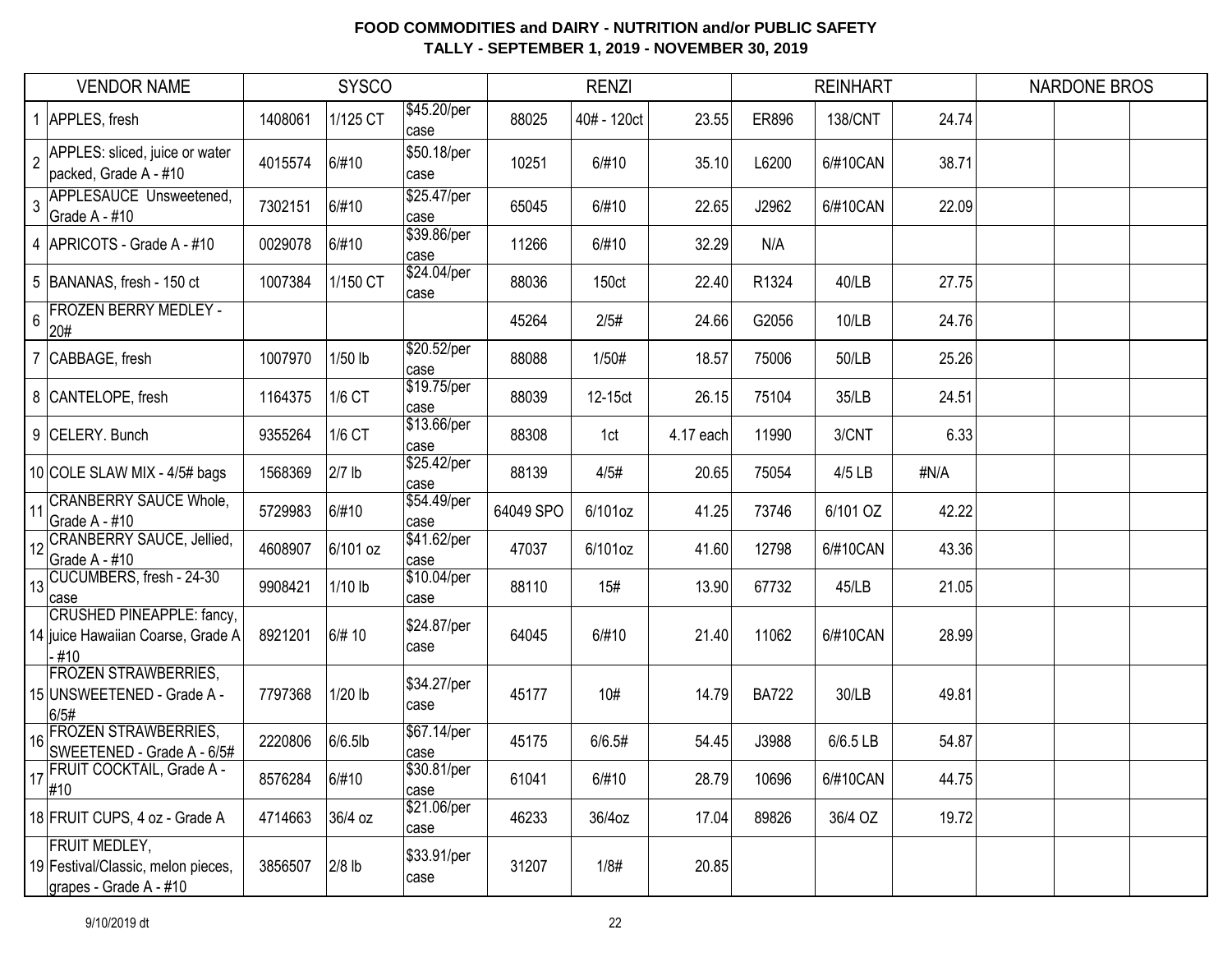| <b>VENDOR NAME</b>                                      |         | <b>SYSCO</b> |                      |                   | <b>RENZI</b> |        |       | <b>REINHART</b> |       | NARDONE BROS |  |
|---------------------------------------------------------|---------|--------------|----------------------|-------------------|--------------|--------|-------|-----------------|-------|--------------|--|
| 20 GREEN PEPPERS, fresh                                 | 6902340 | $1/5$ lb     | \$12.04/per<br>case  | 88168             | 20#          | 34.20  | 75946 | 1 1/9 BU        | 20.31 |              |  |
| 21 HONEYDEW MELON, fresh                                | 1000538 | 1/6 CT       | \$23.71/per<br>case  | 88048             | $5-6ct$      | 25.10  | 75736 | 6/CNT           | 20.52 |              |  |
| 22 LETTUCE, Iceberg, fresh, head                        | 1906759 | 1/6 CT       | \$16.42/per<br>case  | 88124             | 24ct         | 39.40  | 75018 | 24/CNT          | #N/A  |              |  |
| 23 LETTUCE, Iceberg, fresh, bag                         | 1675610 | 4/6 CT       | \$30.31/per<br>lcase | 88131             | 4/5#         | 27.60  | 75018 | 24/CNT          | #N/A  |              |  |
| 24 MANDARIN ORANGE,<br>sections, light, Grade A - #10   | 3548393 | 6/#10        | \$51.95/per<br>case  | 66031             | 6/#10        | 28.75  | 10852 | 6/#10CAN        | 39.85 |              |  |
| 25 ONIONS, fresh                                        | 5430202 | 1/10 lb      | \$12.77/per<br>case  | 88153             | 50#          | 37.33  | 78176 | 50/LB           | #N/A  |              |  |
| 26 ORANGES, fresh                                       | 7651926 | 1/113 CT     | \$33.25/per<br>case  | 88348             | 113ct        | 35.70  | 78816 | 138/CNT         | 35.64 |              |  |
| 27 PEACHES yellow, light cling<br>halves, Grade A - #10 | 3552643 | 6/#10        | \$51.42/per<br>case  | 64008 Diced       | 6/#10        | 29.14  |       |                 |       |              |  |
| 28 PEACHES sliced, light Grade A<br>$-#10$              | 4218996 | 6/#10        | \$28.55/per<br>case  | 63043             | 6/#10        | 27.69  | 14362 | 6/#10CAN        | 41.80 |              |  |
| PEARS halves, light Grade A -<br>#10                    | 3552643 | 6/#10        | \$51.42/per<br>case  | 64019             | 6/#10        | 38.15  |       |                 |       |              |  |
| 30 PEARS pieces, light Grade A -<br>#10                 | 4475438 | 6/#10        | \$40.52/per<br>case  | 64012             | 6/#10        | 27.50  | 10718 | 6/#10CAN        | 38.75 |              |  |
| PEPPERS, RED & GREEN -<br>31<br>frozen - 20#            | 4189247 | 6/#10        | \$45.12/per<br>case  | 45109 SPO         | 25#          | 24.10  |       |                 |       |              |  |
| PINEAPPLE TIDBITS: light,<br>32<br>Grade A - #10        | 0680674 | 6/#10        | \$22.49/per<br>case  | 64043 In<br>Juice | 6/#10        | 22.15  | 10858 | 6/#10CAN        | 30.83 |              |  |
| 33 PINEAPPLE, sliced, juice<br>packed, Grade A - #10    | 4106480 | 6/#10        | \$44.57/per<br>case  | 63037             | 6/#10        | 29.14  | 10846 | 6/#10CAN        | 32.74 |              |  |
| 34 PLUMS, fresh                                         | 6922249 | 1/28 lb      | \$30.86/per<br>case  | 88071 SPO         | 25#          | 50.10  | AJ654 | <b>70/CNT</b>   | #N/A  |              |  |
| 35 POTATOES, fresh                                      | 1008507 | 1/50 lb      | \$37.86/per<br>case  | 88609             | 50#          | 19.31  | J5700 | 50/LB           | #N/A  |              |  |
| 36 SEEDLESS RAISINS - Grade A                           | 3386712 | 1/30 lb      | \$67.33/per<br>case  | 92345             | 30#          | 56.97  | 14588 | 30/LB           | 59.33 |              |  |
| 37 SNOW PEAS                                            | 1008382 | 1/10lb       | \$27.30/per<br>case  | 88585 SPO         | $6/6$ oz     | No Bid |       |                 |       |              |  |
| 38 SWEET POTATO, MASHED -<br>frozen                     | 2497089 | 12/2 lb      | \$50.67/per<br>case  |                   |              | No Bid |       |                 |       |              |  |
| 39 TOMATOES, fresh                                      | 1763440 | $1/25$ lb    | \$35.90/per<br>case  | 88208             | 25#          | 28.05  | 25942 | 25/LB           | #N/A  |              |  |
| 40 TROPICAL FRUIT, papaya,<br>banana - Grade A - #10    | 7763675 | 6/#10        | \$48.26/per<br>case  | 64030             | 6/#          | 31.20  | 11196 | 6/#10CAN        | 33.47 |              |  |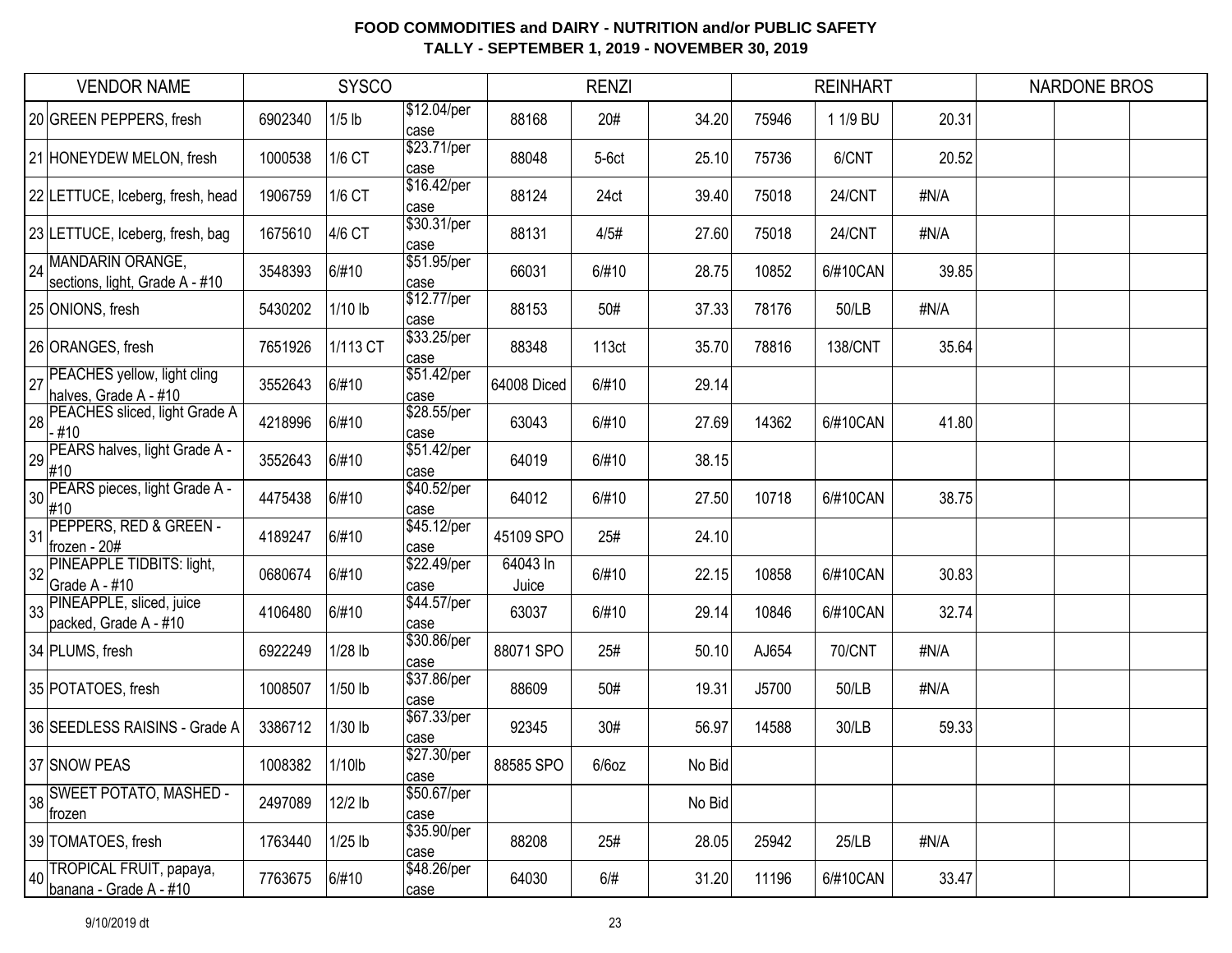| <b>VENDOR NAME</b>                                           |         | <b>SYSCO</b> |                     |                 | <b>RENZI</b> |       |       | <b>REINHART</b> |       | NARDONE BROS |  |
|--------------------------------------------------------------|---------|--------------|---------------------|-----------------|--------------|-------|-------|-----------------|-------|--------------|--|
| 41 TURNIPS                                                   | 8775862 | $4/5$ lb     | \$42.29/per<br>case | 45327<br>Frozen | 20#          | 21.43 |       |                 |       |              |  |
| 42 WATERMELON, fresh                                         | 3855293 | 1/1 CT       | \$7.46/per<br>case  | 88076           | 1ct          | 7.21  | 74844 | 1/CNT           | 8.42  |              |  |
| <b>VEGETABLES - FROZEN</b>                                   |         |              |                     |                 |              |       |       |                 |       |              |  |
| ASPARAGUS, Grade A<br>$\mathbf{1}$                           | 5124852 | $6/2.5$ lb   | \$30.91/per<br>case | 45086           | 6/2.5#       | 26.70 | G2472 | 6/2.5 LB        | 39.25 |              |  |
| <b>BREAKFAST CUBE</b><br>$\overline{2}$<br>POTATOES, Grade A | 3644036 | $6/5$ lb     | \$44.44/per<br>case | 34395           | 6/5#         | 40.19 | G2448 | 6/5 LB          | 42.89 |              |  |
| 3 BROCCOLI, CUT, Grade A                                     | 3831153 | 1/30 lb      | \$30.44/per<br>case | 45131           | 20#          | 15.35 | G2482 | 20/LB           | 26.73 |              |  |
| 4 BROCCOLI SPEARS, Grade A                                   | 6743058 | 12/2 lb      | \$28.09/per<br>case | 45229           | 12/2#        | 23.68 | G2478 | 12/2 LB         | 34.85 |              |  |
| 5 BRUSSEL SPROUTS, Grade A                                   | 7288091 | 12/2 lb      | \$27.59/per<br>case | 45255           | 12/2#        | 24.36 | 61090 | 12/2 LB         | 33.16 |              |  |
| 6 CALIFORNIA BLEND, Grade A                                  | 1474964 | 12/2lb       | \$26.37/per<br>case | 45331           | 20#          | 21.83 | 61072 | 12/2 LB         | 28.88 |              |  |
| 7 CAPRI MIX, Grade A                                         | 1528769 | 12/2 lb      | \$25.66/per<br>case | 45318           | 20#          | 19.40 | 60568 | 12/2 LB         | 40.57 |              |  |
| <b>BABY CARROTS, whole Grade</b><br>8<br> A                  | 1055508 | 12/2 lb      | \$30.87/per<br>case | 45228           | 20#          | 21.15 | 28006 | 12/2 LB         | 32.15 |              |  |
| 9 CARROTS, CUT, Grade A                                      | 3960341 | 1/30 lb      | \$26.12/per<br>case | 45018           | 20#          | 15.10 | 61008 | 12/2 LB         | 20.52 |              |  |
| 10 CAULIFLOWER, grade A                                      | 3772514 | 12/2 lb      | \$21.34/per<br>case | 45257           | 12/2#        | 24.00 | G2496 | 12/2 LB         | 34.82 |              |  |
| 11 CORN, Grade A                                             | 3533494 | 1/30 lb      | \$33.49/per<br>case | 45024           | 20#          | 16.45 | 61114 | 20/LB           | 17.47 |              |  |
| 12 GREEN BEANS, CUT, Grade A                                 | 3533056 | 1/30 lb      | \$33.46/per<br>case | 45130           | 20#          | 17.00 | 61096 | 20/LB           | 18.07 |              |  |
| <b>GREEN BEANS, ITALIAN CUT,</b><br>13<br>Grade A            | 1389931 | 12/2 lb      | \$27.90/per<br>case | 45336           | 12/2#        | 23.55 |       |                 |       |              |  |
| 14 DICED GREEN PEPPERS,<br>Grade A                           | 1876069 | 12/2 lb      | \$27.55/per<br>case | 45097           | 12/2#        | 23.25 |       |                 |       |              |  |
| 15 FAJITA STRIPS                                             | 1647353 | $2/5$ lb     | \$41.91/per<br>case | 45101           | 12/2#        | 40.06 | AG676 | 12/2 LB         | 19.12 |              |  |
| <b>FRENCH GREEN BEANS,</b><br>16<br>Grade A                  | 2266294 | 12/2lb       | \$30.62/per<br>case | 45253           | 12/2#        | 27.79 | B4344 | 12/32 OZ        | 27.86 |              |  |
| 17 HUBBARD SQUASH, Grade A                                   | 0571240 | 12/4 lb      | \$50.93/per<br>case | 45174           | 12/4#        | 41.99 |       |                 |       |              |  |
| 18 ITALIAN MIX, Grade A                                      | 1474998 | 12/2 lb      | \$30.30/per<br>case | 45348           | 20#          | 21.98 | 61458 | 12/2 LB         | 31.54 |              |  |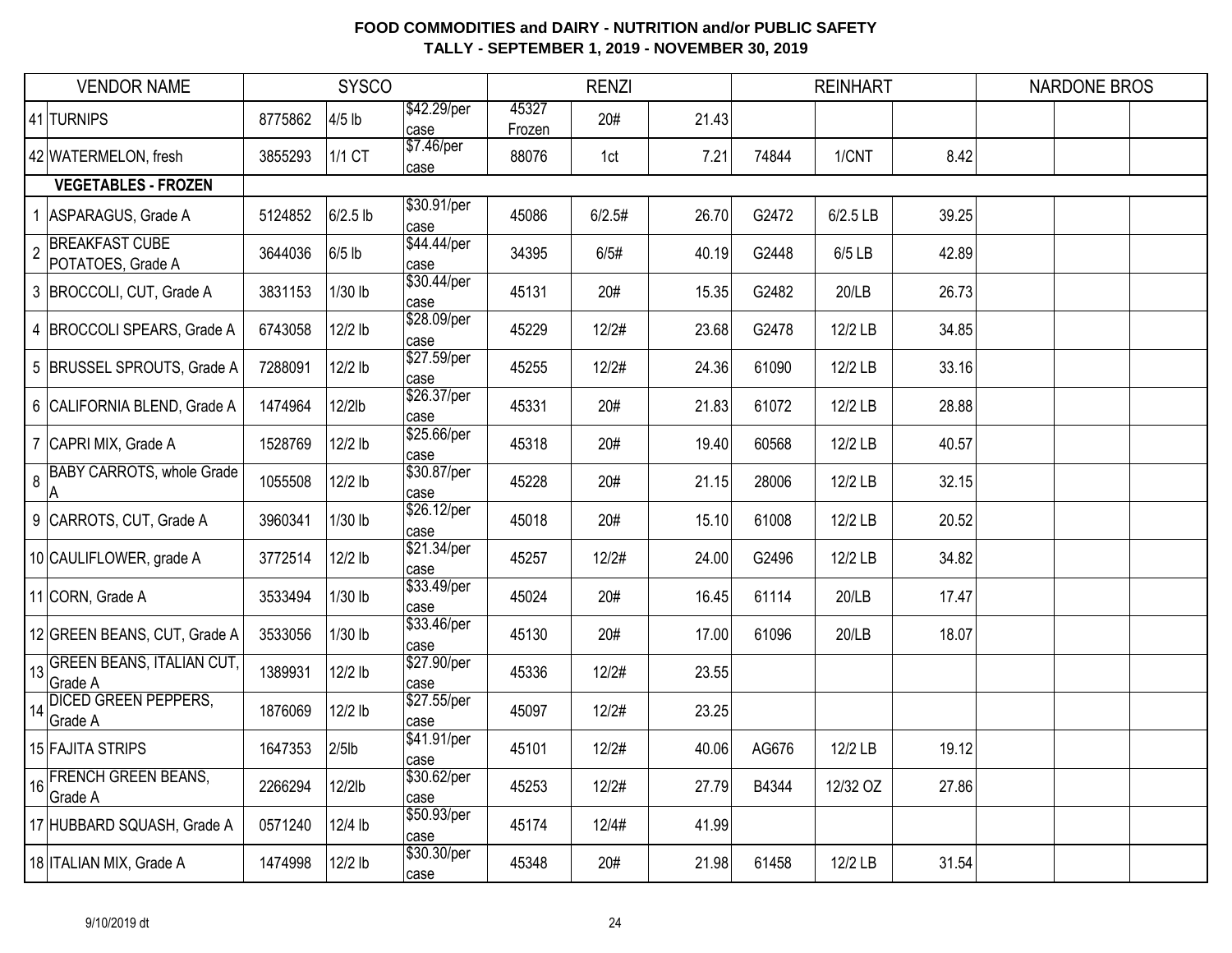| <b>VENDOR NAME</b> |                                                   | <b>SYSCO</b> |           |                      | <b>RENZI</b> |         |        |              | <b>REINHART</b> |       | <b>NARDONE BROS</b> |  |
|--------------------|---------------------------------------------------|--------------|-----------|----------------------|--------------|---------|--------|--------------|-----------------|-------|---------------------|--|
| 19                 | <b>JAPANESE STIR FRY, Grade</b><br>$\overline{A}$ | 1874817      | $6/4$ lb  | \$40.31/per<br>case  | 45259        | 20#     | 24.20  | 61468        | 12/2 LB         | 31.26 |                     |  |
|                    | 20 LIMA BEANS, Grade A                            | 1440270      | 12/2.5 lb | \$43.57/per<br>case  | 45312        | 20#     | 25.41  |              |                 |       |                     |  |
| 21                 | <b>MIXED VEGETABLES Grade</b><br>A, 5 way mix     | 1263623      | 12/2.5 lb | \$34.07/per<br>case  | 45126        | 12/2.5# | 21.30  | 61120        | 20/LB           | 19.98 |                     |  |
|                    | 22 ONIONS, DICED, Grade A                         | 6191712      | $6/2$ lb  | \$15.68/per<br>case  | 45102        | 12/2#   | 21.83  |              |                 |       |                     |  |
|                    | 23 ORIENTAL BLEND, Grade A                        | 1874817      | $6/4$ lb  | \$40.31/per<br>case  | 45259        | 20#     | 22.10  | 61468        | 12/2 LB         | 31.26 |                     |  |
|                    | 24 PEARL ONIONS. Grade A                          | 1719517      | $4/2$ lb  | \$16.54/per<br>case  | 45359 SPO    | 12/2#   | 32.49  | G2518        | 12/40 OZ        | 40.31 |                     |  |
|                    | 25 PEAS, Grade A                                  | 3533528      | 1/30lb    | \$38.75/per<br>case  | 45136        | 20#     | 19.12  | 61126        | 20/LB           | 21.58 |                     |  |
|                    | 26 PEAS/CARROTS, Grade A                          | 3959277      | 1/30 lb   | \$34.05/per<br>case  | 45137        | 20#     | 17.65  | 61132        | 20/LB           | 19.47 |                     |  |
|                    | 27 SCAND BLEND, Grade A                           | 1474980      | 12/2 lb   | \$31.94/per<br>case  | 45124        | 20#     | 20.95  | 61788        | 12/2 LB         | 17.11 |                     |  |
|                    | 28 SPINACH, chopped Grade A                       | 2282234      | 12/2 lb   | \$29.99/per<br>lcase | 45232        | 12/3#   | 26.21  | 61144        | 12/3 LB         | 29.92 |                     |  |
|                    | 29 SWEET PEAS, Grade A                            | 3533528      | 1/30lb    | \$38.75/per<br>case  | 45136        | 20#     | 20.10  | 61126        | 20/LB           | 21.58 |                     |  |
|                    | 30 WAX BEANS, CUT, Grade A                        | 1877026      | 12/2 lb   | \$32.96/per<br>case  | 45338        | 12/2#   | 22.07  | G2492        | 12/2 LB         | 24.52 |                     |  |
|                    | 31 WINTER BLEND, Grade A                          | 3890969      | $1/30$ lb | \$31.27/per<br>case  | 45099        | 12/2#   | 22.49  | 61472        | 12/2 LB         | 29.83 |                     |  |
|                    | 32 ZUCCHINI. Grade A                              | 3891348      | 1/30 lb   | \$44.95/per<br>case  | 45294        | 20#     | 21.32  |              |                 |       |                     |  |
|                    | <b>PUDDING</b>                                    |              |           |                      |              |         |        |              |                 |       |                     |  |
| 1                  | BUTTERSCOTCH - 6/10#                              | 4011011      | 6/#10     | \$33.34/per<br>case  | 73193        | 6/#10   | 27.89  | V2224        | 6/#10CAN        | 38.06 |                     |  |
|                    | 2 CHOCOLATE - $6/10#$                             | 5106554      | 12/2 lb   | \$50.43/per<br>case  | 73191        | 6/#10   | 27.50  | V2146        | 6/#10CAN        | 38.93 |                     |  |
| 3                  | <b>CHOCOLATE POWDER MIX -</b><br>12/2#            | 5106554      | 12/2 lb   | \$50.43/per<br>lcase | 28585        | 12/24oz | 29.10  | <b>WA014</b> | 12/28 OZ        | 50.57 |                     |  |
|                    | 4  LEMON - 6/10#                                  | 4011052      | 6/#10     | \$33.34/per<br>case  | 73195        | 6/#10   | 28.50  |              |                 |       |                     |  |
|                    | 5   PISTACHIO - 6/10#                             |              |           |                      |              |         | No Bid |              |                 |       |                     |  |
|                    | 6   TAPIOCA - 6/10#                               | 4011102      | 6/#10     | \$34.05/per<br>case  | 73196        | 6/#10   | 30.39  | V2232        | 6/#10CAN        | 41.12 |                     |  |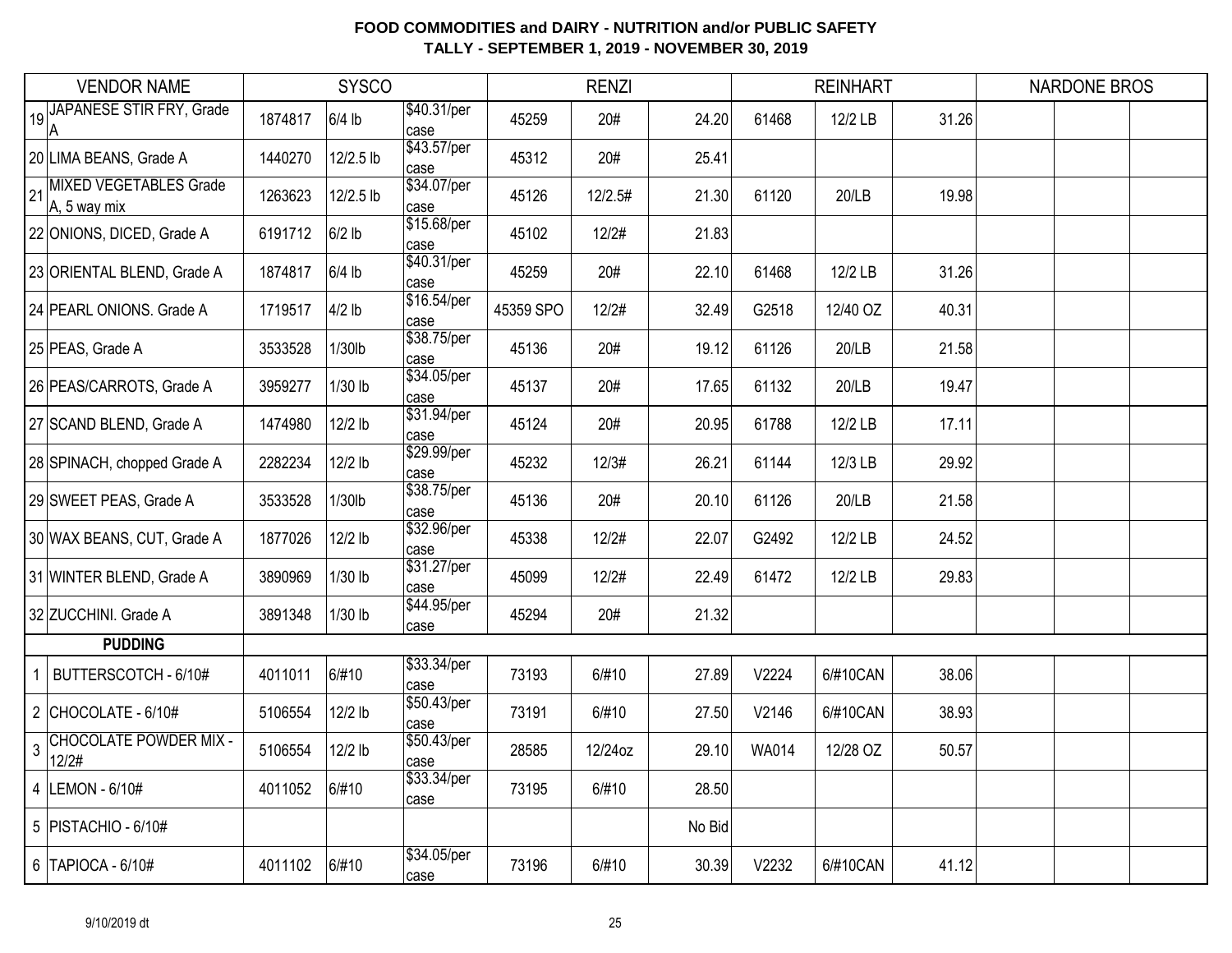|                 | <b>VENDOR NAME</b>                                      | <b>SYSCO</b> |           |                     | <b>RENZI</b> |                        |        |              | <b>REINHART</b> |       | <b>NARDONE BROS</b> |  |
|-----------------|---------------------------------------------------------|--------------|-----------|---------------------|--------------|------------------------|--------|--------------|-----------------|-------|---------------------|--|
|                 | 7 VANILLA - 12/24 oz                                    | 4011078      | 6/#10     | \$33.63/per<br>case | 73192        | 6/#10                  | 27.90  | V2158        | 6/#10CAN        | 38.11 |                     |  |
| 8               | <b>VANILLA POWDER MIX -</b><br>12/2#                    | 4010922      | 12/24 oz  | \$34.41/per<br>case | 28477        | 12/24oz                | 25.31  | <b>WA016</b> | 12/28 OZ        | 50.57 |                     |  |
| 9               | <b>SUGAR FREE -</b><br><b>BUTTERSCOTCH - 5 oz</b>       |              |           |                     | 28474        | 12/5oz SPO             | 21.71  |              |                 |       |                     |  |
| 10 <sup>1</sup> | <b>SUGAR FREE - CHOCOLATE -</b><br>5 oz                 | 6798658      | 12/3.5 oz | \$23.95/per<br>case | 28473        | 12/3.5oz<br><b>SPO</b> | 21.21  |              |                 |       |                     |  |
| 11              | <b>SUGAR FREE - VANILLA - 5</b><br>loz                  | 6798637      | 12/3.5 oz | \$21.28/per<br>case | 28463        | 12/3.5oz<br><b>SPO</b> | 18.80  |              |                 |       |                     |  |
| 12              | <b>SNACK PACK PUDDINGS,</b><br>BUTTERSCOTCH -3.5 oz     |              |           |                     | 73187        | 48/3.5oz               | 15.75  | C7350        | <b>12/4 CNT</b> | 20.72 |                     |  |
|                 | 13 SNACK PACK PUDDINGS,<br>CHOCOLATE - 3.5 oz           | 5661582      | 48/3.5 oz | \$21.13/per<br>case | 73188        | 48/3.5oz               | 15.60  | C7346        | <b>12/4 CNT</b> | 20.69 |                     |  |
| 14              | <b>SNACK PACK PUDDINGS,</b><br>VANILLA - 3.5 oz         | 5763834      | 48/3.5 oz | \$21.13/per<br>case | 73186        | 48/3.5oz               | 15.60  | C7352        | <b>12/4 CNT</b> | 20.69 |                     |  |
| 15              | <b>SNACK PACK PUDDINGS,</b><br>DIABETIC, RICE - 4 oz    | 2496347      | 48/4 oz   | \$21.05/per<br>case | 73180 SPO    | 48/4oz                 | No Bid |              |                 |       |                     |  |
| 16              | <b>SNACK PACK PUDDINGS,</b><br>DIABETIC, TAPIOCA - 4 oz | 1642362      | 48/4 oz   | \$25.38/per<br>case | 73209 SPO    | 48/4oz                 | 22.95  |              |                 |       |                     |  |
| 17              | <b>SNACK PACK PUDDINGS,</b><br>DIABETIC, VANILLA - 4 oz | 2619500      | 48/4 oz   | \$25.38/per<br>case | 88862        | 48/3.25oz              | 17.95  |              |                 |       |                     |  |
|                 | <b>JELLO</b>                                            |              |           |                     |              |                        |        |              |                 |       |                     |  |
|                 | 1 REGULAR - 24 oz- asst                                 | 4010310      | 12/24 oz  | \$33.46/per<br>case | 29212 SPO    | 12/24oz                | 28.10  | <b>WA026</b> | 12/24 OZ        | 31.26 |                     |  |
|                 | 2 SUGAR FREE RED - 2.75 oz                              |              |           |                     | 28272 SPO    | 18/2.75oz              | 36.25  |              |                 |       |                     |  |
| 3               | <b>SUGAR FREE CITRUS - 2.75</b><br>loz                  |              |           |                     | 28273 SPO    | 18/2.75oz              | 60.10  |              |                 |       |                     |  |
|                 | <b>DAIRY</b>                                            |              |           |                     |              |                        |        |              |                 |       |                     |  |
| $\mathbf{1}$    | <b>CHEESE AMER PROCESSED</b><br>SLICED - Yellow         | 6697890      | $4/5$ lb  | \$55.71/per<br>case | 25039        | 4/5#                   | 45.56  | D3108        | 4/5 LB          | 48.29 |                     |  |
| $\overline{2}$  | <b>CHEESE AMER PROCESSED</b><br>SLICED - White          | 3212117      | $4/5$ lb  | \$54.83/per<br>case | 25038        | 4/5#                   | 45.56  | G1248        | 4/5 LB          | 49.61 |                     |  |
|                 | 3 CHEESE, CHEDDAR - Block                               | 2825010      | 1/10#AVG  | $$2.56/per$ lb      | 25081        | 10#                    | 2.57/# | G1306        | $40+1$ LB       | 2.34  |                     |  |
|                 | CHEESE, EXTRA SHARP -<br>Block                          | 2822312      | 1/10#AVG  | $$2.74/per$ lb      | 25064 NYS    | 10#                    | 2.58/# | 98068        | $10+1$ LB       | 2.99  |                     |  |
| 5               | CHEESE, MEXICAN -<br>Shredded                           | 1829369      | $4/5$ lb  | \$52.07/per<br>case | 25045        | 4/5#                   | 49.75  | M4638        | 4/5 LB          | 48.45 |                     |  |
| 6               | CHEESE, MozZARELLA -<br>Shredded - 20lb                 | 2593440      | $4/5$ lb  | \$55.55/per<br>case | 25155        | 4/5#                   | 47.87  | 24836        | 4/5 LB          | 46.02 |                     |  |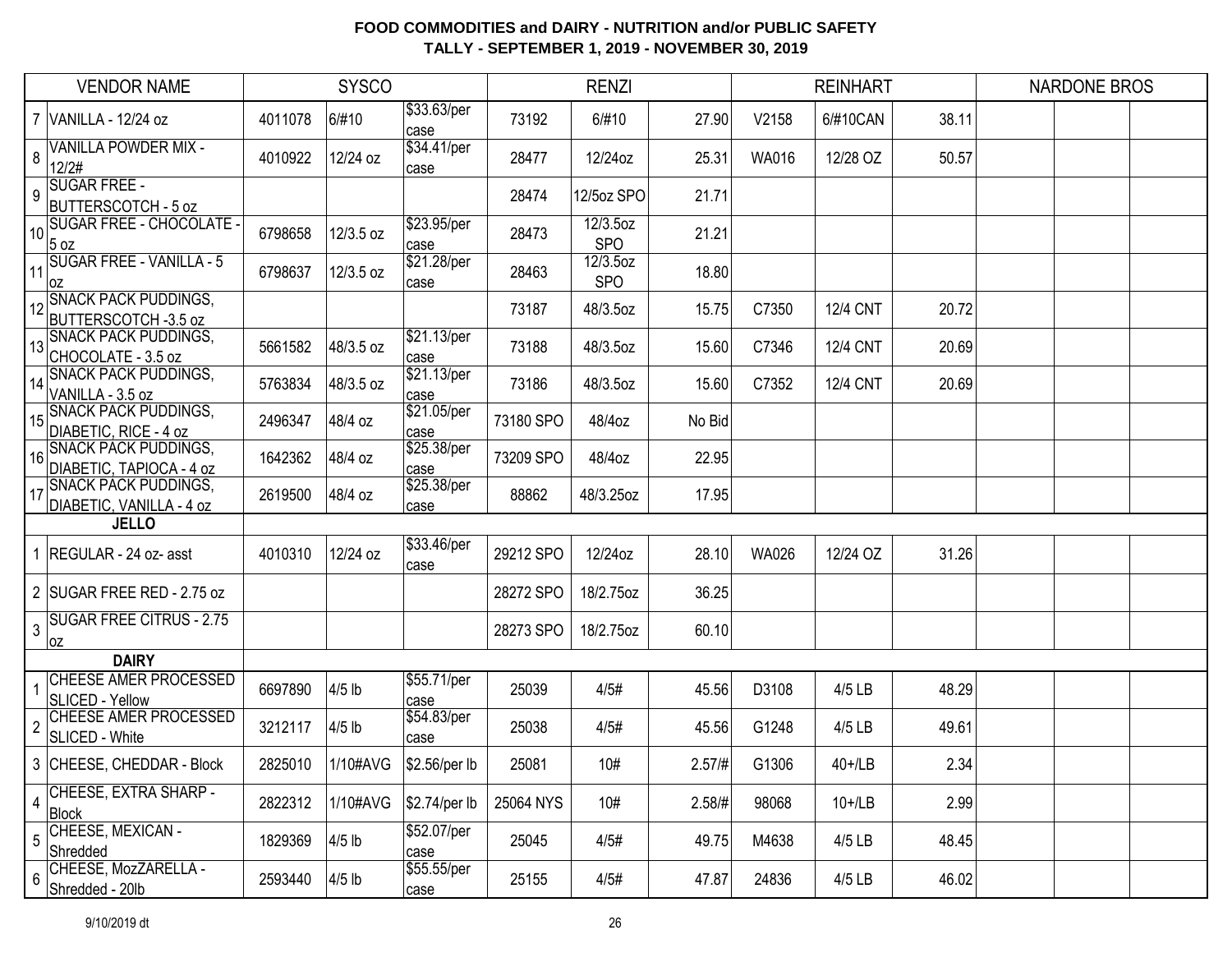| <b>SYSCO</b><br><b>VENDOR NAME</b> |                                                                                  |         |             |                     |                                                        | <b>RENZI</b> |        |       | <b>REINHART</b> |       | <b>NARDONE BROS</b> |  |
|------------------------------------|----------------------------------------------------------------------------------|---------|-------------|---------------------|--------------------------------------------------------|--------------|--------|-------|-----------------|-------|---------------------|--|
|                                    | CHEESE, MozZARELLA -<br>Shredded - 30lb                                          | 2336865 | $6/5$ lb    | \$83.95/per<br>case | 25155                                                  | 4/5#         | 47.87  | G1238 | 6/5 LB          | 69.48 |                     |  |
|                                    | 8 CHEESE, SHARP - Shredded                                                       | 2818842 | $4/5$ lb    | \$68.46/per<br>case | 25042                                                  | 4/5#         | 54.76  | V5056 | $6/2$ LB        | 53.94 |                     |  |
| $\overline{9}$                     | <b>CHEESE, SHARP, LOW</b><br>SODIUM - Shredded                                   |         |             |                     |                                                        |              | No Bid |       |                 |       |                     |  |
|                                    | 10 CHEESE, SWISS - Block                                                         | 2822437 | 2/8#AVG     | \$2.74/per lb       | 25866                                                  | 2/8#         | 2.83/H | D9200 | $2/8 + LB$      | 2.79  |                     |  |
| 11                                 | CHEESE, SWISS, LOW<br>SODIUM - Block                                             |         |             |                     |                                                        |              | No Bid |       |                 |       |                     |  |
|                                    | 12 CREAM CHEESE - 3#                                                             | 8635740 | $4/3$ lb    | \$26.02/per<br>case | 25919                                                  | 10/3#        | 62.11  | 70083 | 1/3LB           | 6.48  |                     |  |
|                                    | 13 COTTAGE CHEESE                                                                | 7772296 | $6/5$ lb    | \$43.02/per<br>case | 25117                                                  | 4/5#         | 25.26  | T8998 | 4/5 LB          | 28.62 |                     |  |
|                                    | 14 COTTAGE CHEESE, 1%                                                            | 5020169 | $2/5$ lb    | \$23.26/per<br>case | 25109                                                  | 4/5#         | 36.51  | T8998 | 4/5 LB          | 28.62 |                     |  |
|                                    | 15 LIQUID BUTTER                                                                 | 3355757 | 3/1 GAL     | \$33.42/per<br>case | 58470                                                  | $3/1$ gal    | 27.89  | 71022 | 3/1GAL          | #N/A  |                     |  |
|                                    | 16 MARGARINE                                                                     | 4549099 | 30/1 lb     | \$24.08/per<br>case | 29088                                                  | 30/1#        | 18.77  | 98400 | 30/1 LB         | #N/A  |                     |  |
|                                    | 17 PARMESAN CHEESE                                                               | 6370571 | $4/5$ lb    | \$59.24/per<br>case | 25330                                                  | 4/5#         | 51.75  | 20028 | 4/5 LB          | #N/A  |                     |  |
|                                    | 18 PIZZA CRUST, rectangular par<br>baked                                         | 2972923 | 16/17 oz    | \$39.78/per<br>case | 37807                                                  | 10/43oz      | 27.90  | MB340 | 14/20 OZ        | 44.20 |                     |  |
|                                    | 19 SOUR CREAM                                                                    | 1309194 | $6/5$ lb    | \$41.53/per<br>case | 25328                                                  | 4/5#         | 24.97  | G1372 | 6/5 LB          | 35.95 |                     |  |
|                                    | 20 YOGURT - assorted                                                             | 8221958 | 24/4 oz     | \$15.51/per<br>case | 26086 Straw,<br>26088 Straw-<br>Bana, 26087<br>Vanilla | 48/4oz       | 14.55  | F4544 | 48/4 OZ         | 19.98 |                     |  |
| 21                                 | YOGURT, LIGHT - assorted<br>flavors                                              | 7849706 | 48/4 oz     | \$20.17/per<br>case | 26078                                                  | 48/4oz       | 17.29  |       |                 |       |                     |  |
|                                    | 22 YOGURT, VANILLA - 2 lb - 5 lb                                                 | 6472502 | $6/4$ lb    | \$27.18/per<br>case | 76516                                                  | $6/32$ oz    | 13.10  | E8888 | 6/32 OZ         | 18.63 |                     |  |
|                                    | 23 YOGURT, VANILLA - 4 - 6 oz                                                    | 9903576 | 12/5.3 oz   | \$10.27/per<br>case | 26154 SPO                                              | 12/6oz       | 8.80   |       |                 |       |                     |  |
|                                    | <b>COOKIES &amp; CRACKERS</b>                                                    |         |             |                     |                                                        |              |        |       |                 |       |                     |  |
|                                    | <b>COOKIES, CHOCOLATE</b><br>CHIP, frozen ready to bake<br>dough - 1 oz - 1.5 oz | 1412642 | 240/1.33 oz | \$80.42/per<br>case | 39976                                                  | 320/1oz      | 40.95  | 17858 | 16/LB           | 30.82 |                     |  |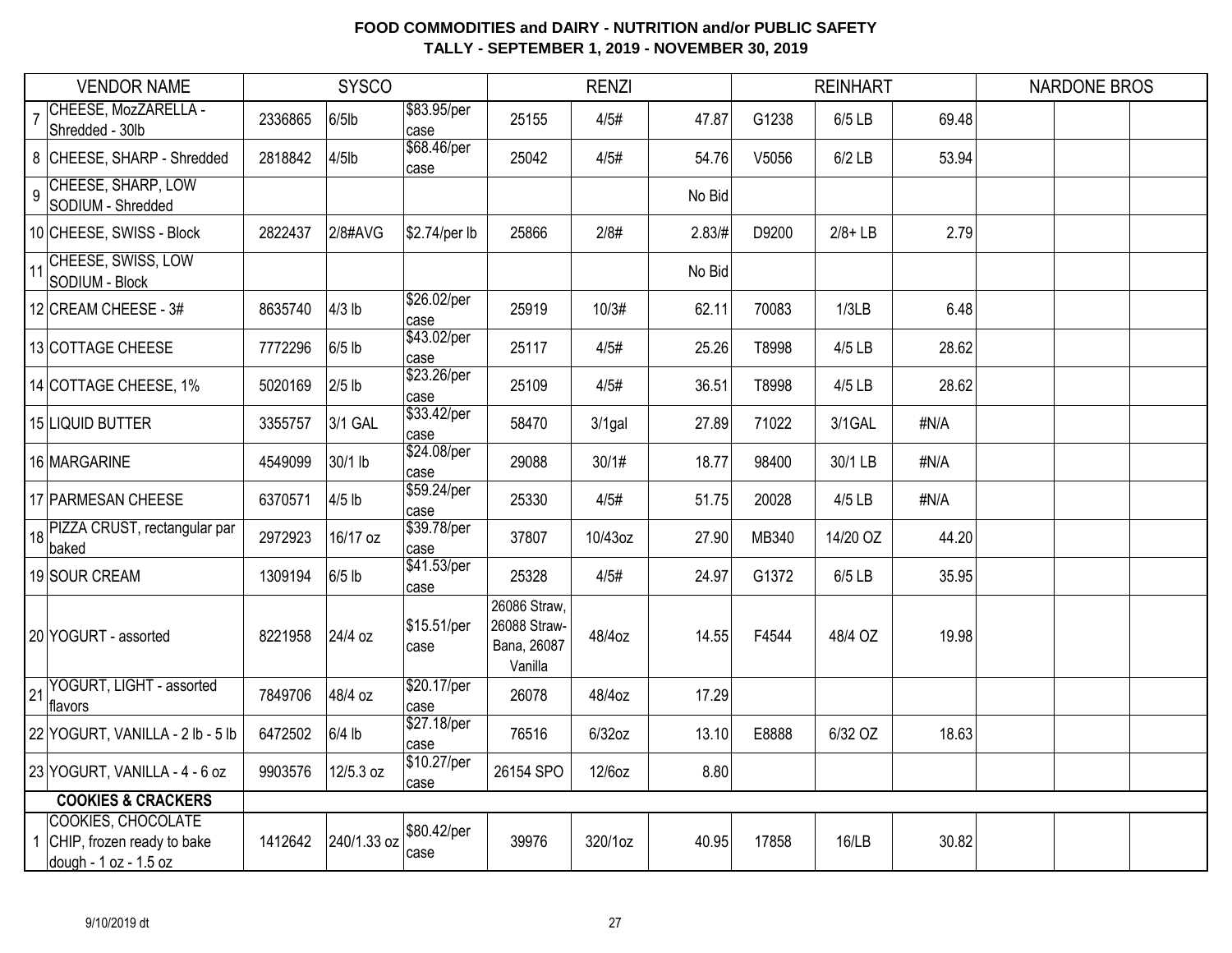|                 | <b>VENDOR NAME</b>                 |         | <b>SYSCO</b> |                     |           | <b>RENZI</b> |        |       | <b>REINHART</b> |        | <b>NARDONE BROS</b> |  |
|-----------------|------------------------------------|---------|--------------|---------------------|-----------|--------------|--------|-------|-----------------|--------|---------------------|--|
| $\overline{2}$  | COOKIES, OATMEAL, frozen           |         |              |                     |           |              | No Bid |       |                 |        |                     |  |
|                 | ready to bake dough - 1 oz - 1.5   |         |              |                     |           |              |        |       |                 |        |                     |  |
|                 | COOKIES, OATMEAL RAISIN,           |         |              | \$80.54/per         |           |              |        |       |                 |        |                     |  |
|                 | 3 frozen ready to bake dough - 1   | 1412667 | 240/1.33 oz  | case                | 51466     | 213/1.5oz    | 45.60  | 17868 | 16/LB           | 30.49  |                     |  |
|                 | oz - 1.5 oz                        |         |              |                     |           |              |        |       |                 |        |                     |  |
|                 | <b>COOKIES, PEANUT BUTTER,</b>     |         |              | \$56.70/per         |           |              |        |       |                 |        |                     |  |
|                 | 4   frozen ready to bake dough - 1 | 7220346 | 213/1.5 oz   | case                | 11453 SPO | 324/1oz      | 32.94  | 17678 | 16/LB           | 33.17  |                     |  |
|                 | oz - 1.5 oz                        |         |              |                     |           |              |        |       |                 |        |                     |  |
| 5               | COOKIES, SUGAR, frozen             | 7040512 | 320/1 oz     | \$44.04/per         | 39988     | 320/1oz      | 37.99  | 17888 | 16/LB           | 25.13  |                     |  |
|                 | ready to bake dough - 1 oz - 1.5   |         |              | case                |           |              |        |       |                 |        |                     |  |
|                 | <b>COOKIES, WHITE CHIP</b>         |         |              | \$58.02/per         |           |              |        |       |                 |        |                     |  |
|                 | 6   MACADAMIAN NUT, frozen         | 7220684 | 213/1.5 oz   | case                | 51594 SPO | 213/1.5oz    | 50.98  | 17676 | 16/LB           | 41.61  |                     |  |
|                 | ready to bake dough - 1 oz - 1.5   |         |              |                     |           |              |        |       |                 |        |                     |  |
|                 | 7 FIG NEWTONS                      | 4221461 | 120/2 PK     | \$47.45/per         | 72051     | 120/2oz      | 47.10  | 25096 | 120/2CNT        | 47.86  |                     |  |
|                 | <b>FIG NEWTONS, individual</b>     |         |              | case<br>\$40.76/per |           |              |        |       |                 |        |                     |  |
| 8               |                                    | 4220554 | 120/1 oz     |                     | 72024 SPO | 120/1oz      | 39.50  | 25096 | 120/2CNT        | 47.86  |                     |  |
|                 | package<br><b>GRAHAM CRACKERS,</b> |         |              | case<br>\$26.95/per |           |              |        |       |                 |        |                     |  |
| 9               | individual package                 | 5278718 | 200/2 PK     | case                | 28125     | 200/2ct      | 20.85  | 22796 | 200/2CNT        | 23.74  |                     |  |
|                 | LORNA DOONE COOKIE,                |         |              | \$25.75/per         |           |              |        |       |                 |        |                     |  |
| 10 <sup>1</sup> | individual package                 | 4125852 | 120/1 oz     | case                | 72022     | 120/4ct 1oz  | 33.17  | 38092 | <b>72/CNT</b>   | 27.22  |                     |  |
|                 | SALTINE - KRISPY, individual       |         |              | \$18.00/per         |           |              |        |       |                 |        |                     |  |
| 11              | package                            | 4204996 | 500/2 CT     | case                | 73314     | 500/2ct      | 11.75  | 21110 | 500/2CNT        | 14.55  |                     |  |
| 12              | <b>SALTINES UNSALTED TOPS,</b>     |         |              | \$17.37/per         |           |              |        |       |                 |        |                     |  |
|                 | individual package                 | 4114914 | 300/2 PK     | case                | 73312     | 500/2ct      | 18.98  |       |                 |        |                     |  |
|                 | 13 SUGAR FREE COOKIE,              |         |              |                     | 32509     | 106/.75oz    | 29.20  |       |                 |        |                     |  |
|                 | Chocolate, individual package      |         |              |                     |           |              |        |       |                 |        |                     |  |
| 14              | <b>SUGAR FREE COOKIE,</b>          |         |              |                     | 32510     | 106/.75oz    | 29.20  |       |                 |        |                     |  |
|                 | Lemon, individual package          |         |              |                     |           |              |        |       |                 |        |                     |  |
|                 | 15 SUGAR FREE COOKIE, Short        | 3294980 | 120/8 CT     | \$53.25/per         | 83086 SPO | 120/1oz      | 42.09  |       |                 |        |                     |  |
|                 | Bread, individual package          |         |              | case                |           |              |        |       |                 |        |                     |  |
|                 | <b>MISC</b>                        |         |              |                     |           |              |        |       |                 |        |                     |  |
|                 | COFFEE, REGULAR - 2 oz             | 4116158 | 96/2 oz      | \$90.69/per         | 71021     | 84/2oz       | 57.14  | 10948 | 128/2 OZ        | 100.25 |                     |  |
|                 |                                    |         |              | case<br>\$99.63/per |           |              |        |       |                 |        |                     |  |
|                 | 2 COFFEE, DECAF - 2 oz             | 4115739 | 96/2 oz      |                     | 71216     | 84/2oz       | 67.21  | 10554 | 128/2 OZ        | 114.47 |                     |  |
|                 | <b>BLACK PEPPER SHAKER -</b>       |         |              | case<br>\$46.07/per |           |              |        |       |                 |        |                     |  |
| 3               | disposable                         | 4941555 | 48/1.5 oz    | case                | 67190     | 48/1.5oz     | 40.39  | CA406 | 48/1.5OZ        | 42.43  |                     |  |
|                 | <b>BREAD STICKS - WHOLE</b>        |         |              | \$32.80/per         |           | 160/1.8oz    |        |       |                 |        |                     |  |
| 4               | <b>WHEAT</b>                       | 4898226 | 144/1.5 oz   | case                | 51087 SPO | WG           | No Bid |       |                 |        |                     |  |
|                 | <b>GARLIC BREAD -</b>              |         |              |                     |           |              |        |       |                 |        |                     |  |
| 5               | <b>BUTTERTOP</b>                   |         |              |                     | 51399     | 12/10oz      | 21.40  |       |                 |        |                     |  |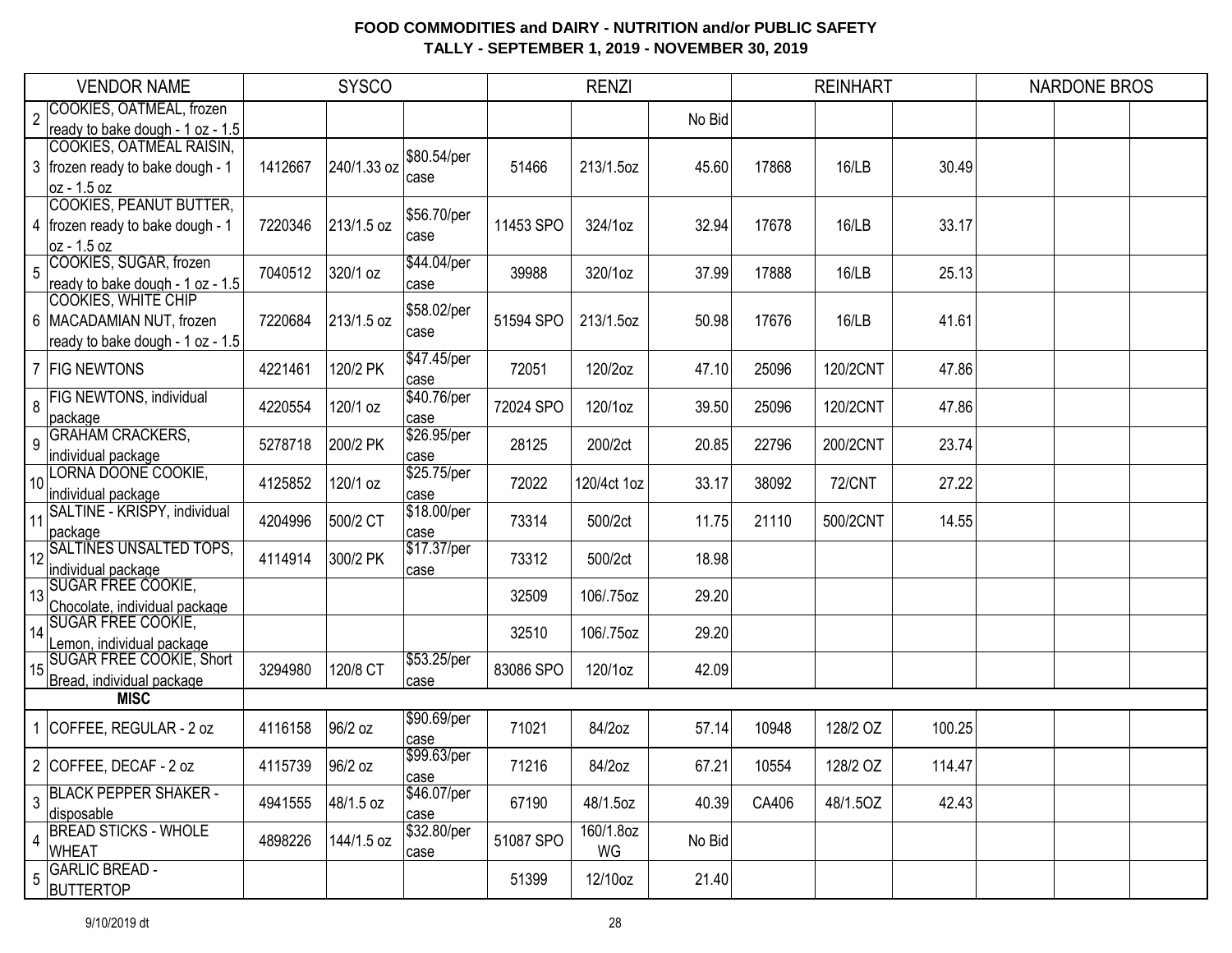|    | <b>SYSCO</b><br><b>VENDOR NAME</b>            |                 |             |                      | <b>RENZI</b>           |                          |        | <b>REINHART</b> |          | <b>NARDONE BROS</b> |  |  |
|----|-----------------------------------------------|-----------------|-------------|----------------------|------------------------|--------------------------|--------|-----------------|----------|---------------------|--|--|
| 6  | <b>GLUTEN FREE - BAGELS,</b><br>∣asst         | 1249727         | 24/3.5 oz   | \$31.48/per<br>case  | 51171                  | 24/3.5oz                 | 26.20  | G1434           | 24/CNT   | 27.06               |  |  |
|    | <b>GLUTEN FREE - BREAD</b>                    | 7040473         | 6/24 oz     | \$51.00/per<br>case  | 10377                  | 12/14oz                  | 49.74  | <b>HR240</b>    | 6/24 OZ  | 44.61               |  |  |
| 8  | <b>GLUTEN FREE - CHEX</b><br>CEREAL           |                 |             |                      |                        |                          |        |                 |          |                     |  |  |
| 9  | <b>GLUTEN FREE - FROZEN</b><br>SHERBERT, asst |                 |             |                      | 93577, 93578,<br>93580 | 96/4oz ALL<br><b>SPO</b> | 31.99  | 56472           | 36/CNT   | 43.02               |  |  |
| 10 | <b>GLUTEN FREE - MUFFINS,</b><br>asst         | 0758411         | 36/3 oz     | \$49.51/per<br>case  | 51170 Blueb 36/3oz     |                          | 41.55  | G2160           | 8/12 CNT | 32.24               |  |  |
|    | 11 HAMBURGER ROLL                             | 0124636         | 10/12 CT    | \$36.62/per<br>case  | 10365                  | 4.5" 6/8ct               | 20.75  | K2466           | 96/CNT   | 22.38               |  |  |
|    | 12 HOT DOG ROLL                               | 2496451         | 12/12 CT    | \$36.88/per<br>case  | 37615                  | 8/12ct                   | 23.95  |                 |          |                     |  |  |
|    | 13 KOSHER - BREAD                             | 2492199         | 10/36 oz    | \$40.01/per<br>case  |                        |                          | No Bid |                 |          |                     |  |  |
|    | $14$ KOSHER - CHOW MEIN<br><b>DINNER</b>      |                 |             |                      |                        |                          | No Bid |                 |          |                     |  |  |
|    | 15 KOSHER - CHICKEN DINNER                    | 5572989         | 6/13.5 oz   | \$38.79/per<br>case  |                        |                          | No Bid |                 |          |                     |  |  |
|    | 16 KOSHER - CHICKEN LEG<br>16 DINNER          |                 |             |                      |                        |                          | No Bid |                 |          |                     |  |  |
|    | 17 KOSHER - COLD CUTS                         |                 |             |                      |                        |                          | No Bid |                 |          |                     |  |  |
|    | 18 KOSHER - FISH DINNER                       |                 |             |                      |                        |                          | No Bid |                 |          |                     |  |  |
|    | 19KOSHER - POT ROAST<br>DINNER                | 5735749         | 6/12 oz     | \$40.49/per<br>case  |                        |                          | No Bid |                 |          |                     |  |  |
|    | 20 KOSHER - SALISBURY<br><b>STEAK DINNER</b>  |                 |             |                      |                        |                          | No Bid |                 |          |                     |  |  |
|    | 21 KOSHER - SLICED CHEESE                     | 3212117         | $4/5$ lb    | \$54.83/per<br>lcase |                        |                          | No Bid |                 |          |                     |  |  |
|    | 22 KOSHER - SPAGHETTI &<br>MEATBALL DINNER    | 5574410         | $6/13$ oz   | \$38.62/per<br>lcase |                        |                          | No Bid |                 |          |                     |  |  |
|    | 23 KOSHER - TURKEY DINNER                     | 5735756 6/12 oz |             | \$38.64/per<br>case  |                        |                          | No Bid |                 |          |                     |  |  |
|    | 24 READY MADE BISCUITS - 3"                   | 5622873         | 120/2.25 oz | \$33.75/per<br>case  | 36832                  | 100/2oz                  | 25.40  | B5526           | 120/2.25 | 31.24               |  |  |
|    | 25 READY MADE BISCUITS - 2"                   | 5622873         | 120/2.25 oz | \$33.75/per<br>case  | 36843                  | 105/2"                   | 20.15  |                 |          |                     |  |  |
|    | 26 SALT SHAKER - disposable                   | 4941548         | 48/4 oz     | \$14.75/per<br>case  | 67189                  | 48/4oz                   | 10.70  | CA408           | 48/4 OZ  | 12.48               |  |  |